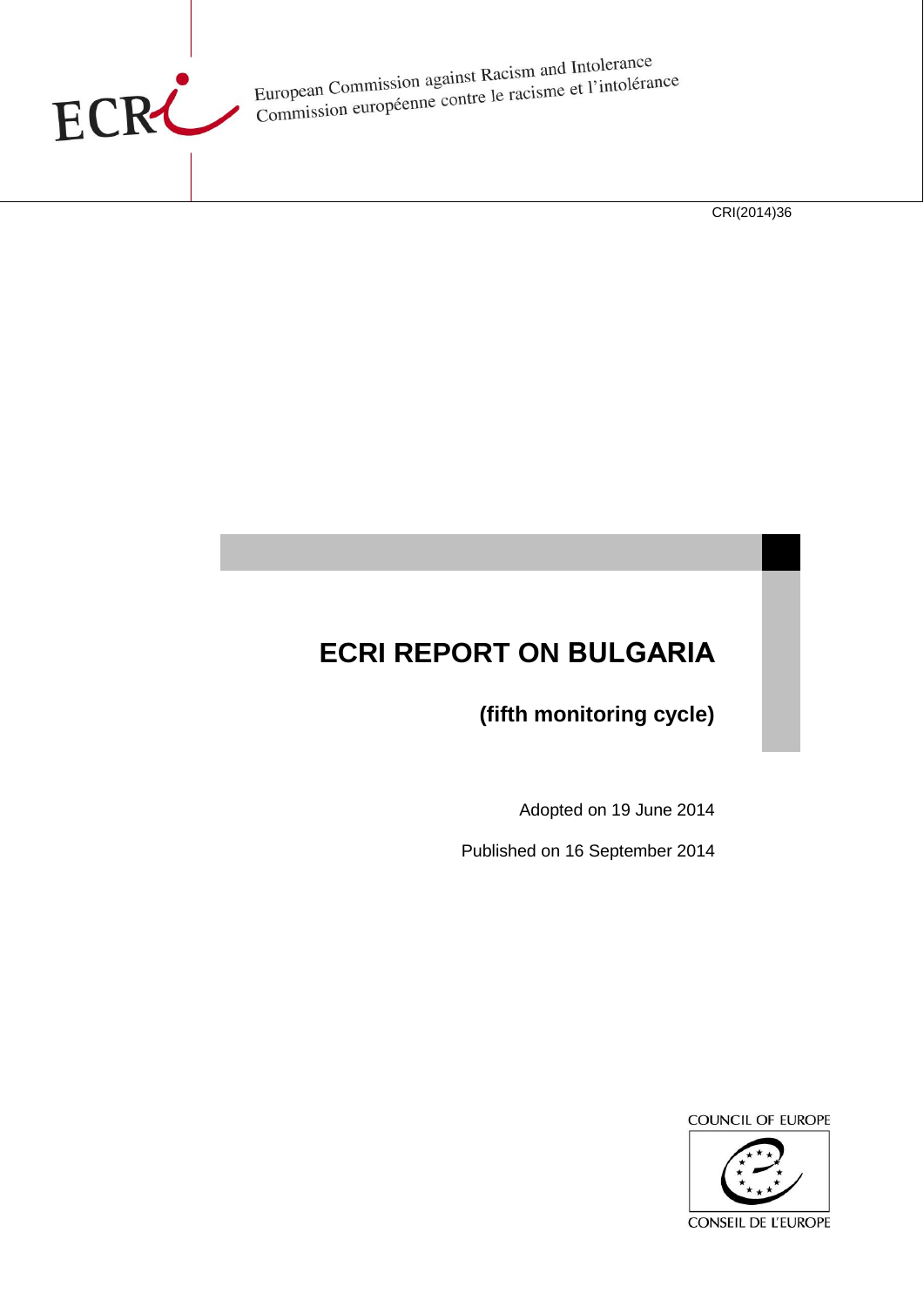ECRI Secretariat Directorate General II - Democracy Council of Europe F-67075 STRASBOURG Cedex Tel.: + 33 (0) 3 90 21 46 62 Fax: + 33 (0) 3 88 41 39 87 E-mail: ecri@coe.int

[www.coe.int/ecri](http://www.coe.int/ecri)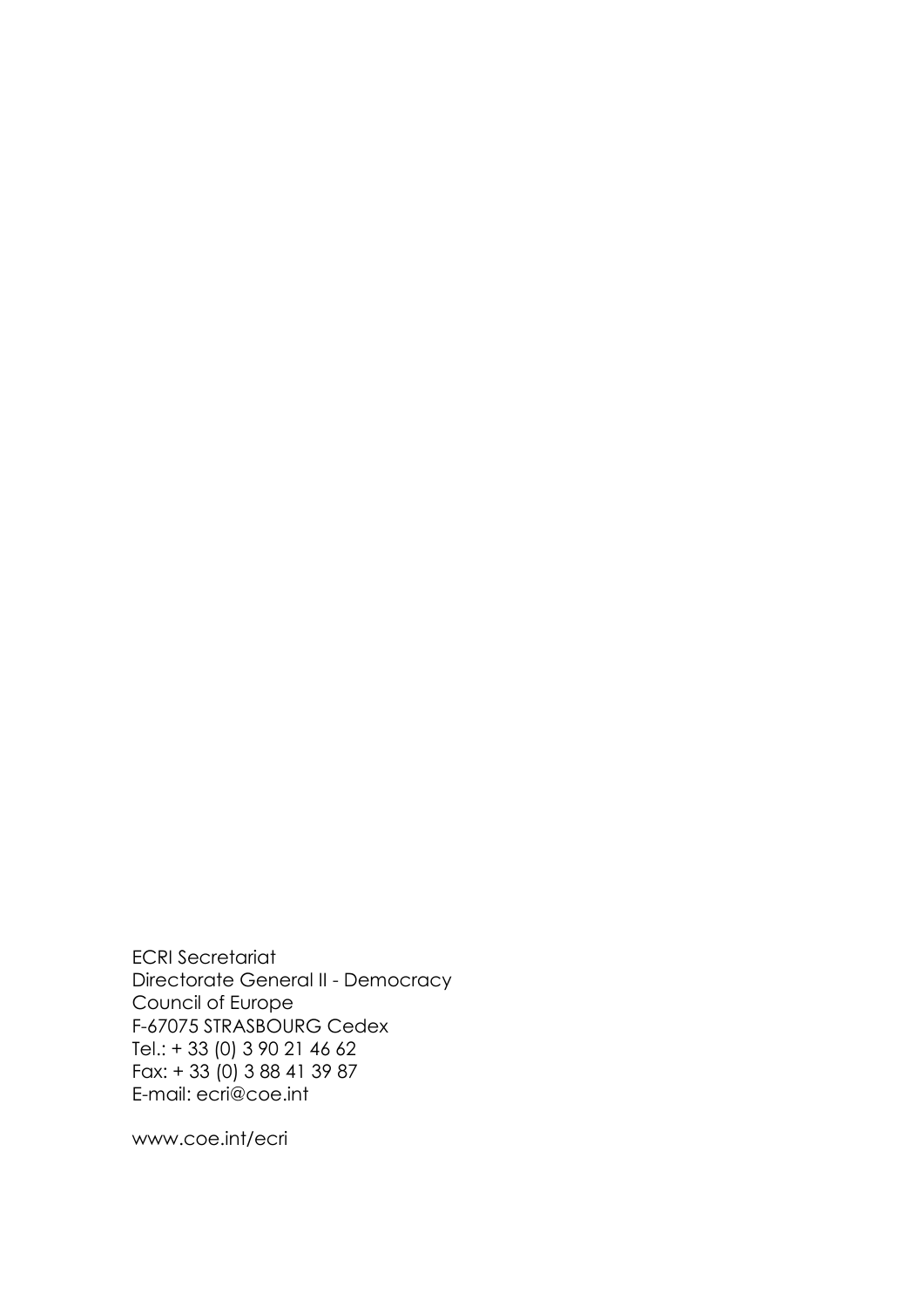# **ECRI REPORT ON BULGARIA (fifth monitoring cycle)**

Adopted on 19 June 2014

Published on 16 September 2014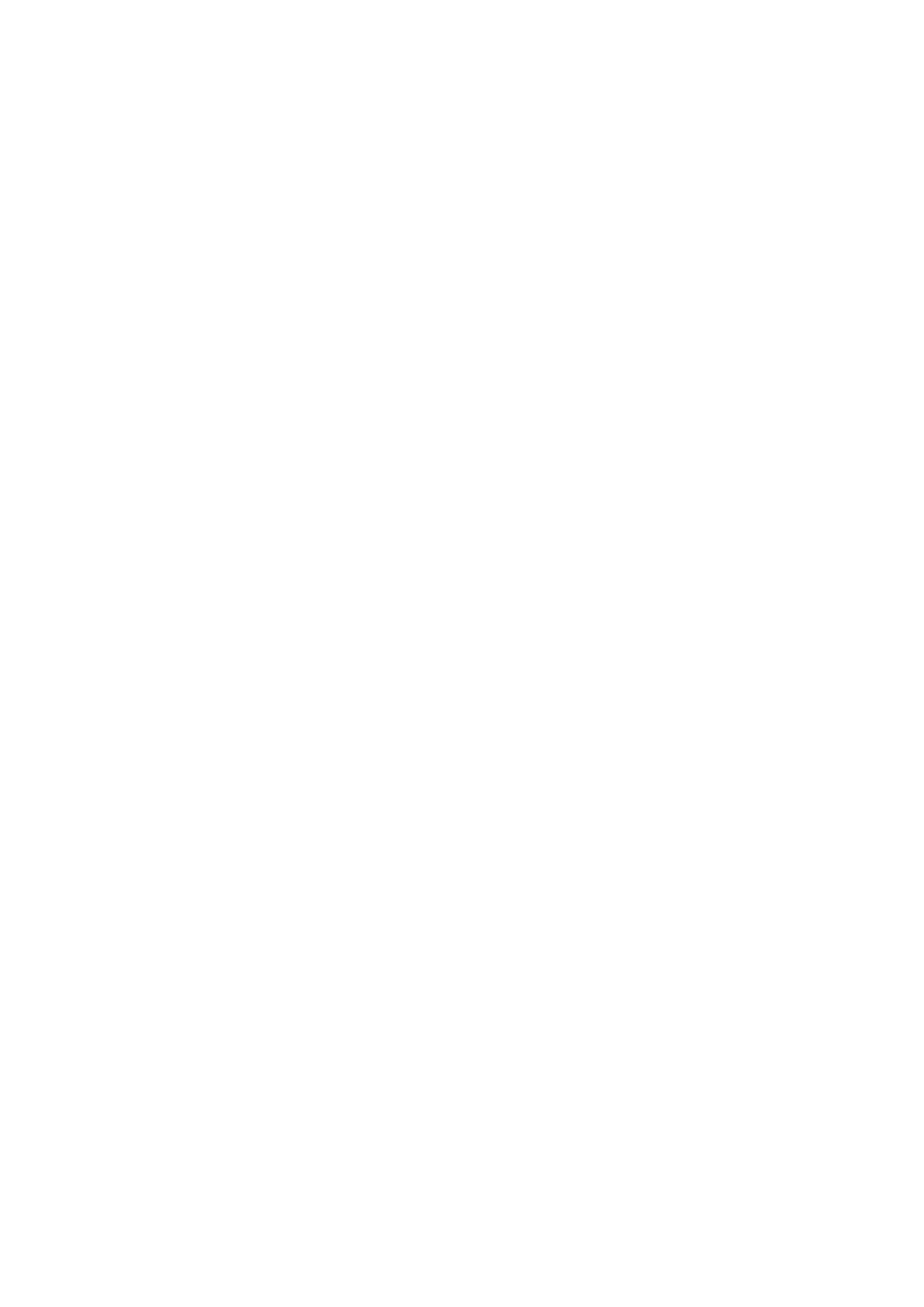# TABLE OF CONTENTS

| I. |                  |                                                               |  |  |  |  |  |
|----|------------------|---------------------------------------------------------------|--|--|--|--|--|
|    | 1.               | LEGISLATION AGAINST RACISM AND RACIAL DISCRIMINATION  11      |  |  |  |  |  |
|    |                  | PROTOCOL NO. 12 TO THE EUROPEAN CONVENTION ON HUMAN RIGHTS 11 |  |  |  |  |  |
|    |                  |                                                               |  |  |  |  |  |
|    | $\blacksquare$   |                                                               |  |  |  |  |  |
|    | $\blacksquare$   |                                                               |  |  |  |  |  |
|    | 2.               |                                                               |  |  |  |  |  |
|    | $\blacksquare$   | RACISM IN POLITICAL AND OTHER FORMS OF PUBLIC DISCOURSE  15   |  |  |  |  |  |
|    |                  |                                                               |  |  |  |  |  |
|    |                  |                                                               |  |  |  |  |  |
|    | 3.               |                                                               |  |  |  |  |  |
|    | $\overline{4}$ . |                                                               |  |  |  |  |  |
|    |                  |                                                               |  |  |  |  |  |
|    |                  |                                                               |  |  |  |  |  |
|    |                  |                                                               |  |  |  |  |  |
| Н. |                  |                                                               |  |  |  |  |  |
|    | 1.               | INTERIM FOLLOW-UP RECOMMENDATIONS OF THE FOURTH CYCLE  24     |  |  |  |  |  |
|    |                  |                                                               |  |  |  |  |  |
|    |                  | FUNCTIONING OF THE COMMISSION FOR PROTECTION AGAINST          |  |  |  |  |  |
|    |                  |                                                               |  |  |  |  |  |
|    |                  | THE INTEGRATION OF ROMA CHILDREN INTO MAINSTREAM SCHOOLS  26  |  |  |  |  |  |
|    | 2.<br>3.         | POLICIES TO COMBAT DISCRIMINATION AND INTOLERANCE AGAINST     |  |  |  |  |  |
|    |                  |                                                               |  |  |  |  |  |
|    |                  |                                                               |  |  |  |  |  |
|    |                  |                                                               |  |  |  |  |  |
|    |                  |                                                               |  |  |  |  |  |
|    |                  |                                                               |  |  |  |  |  |
|    |                  |                                                               |  |  |  |  |  |
|    |                  |                                                               |  |  |  |  |  |
|    |                  |                                                               |  |  |  |  |  |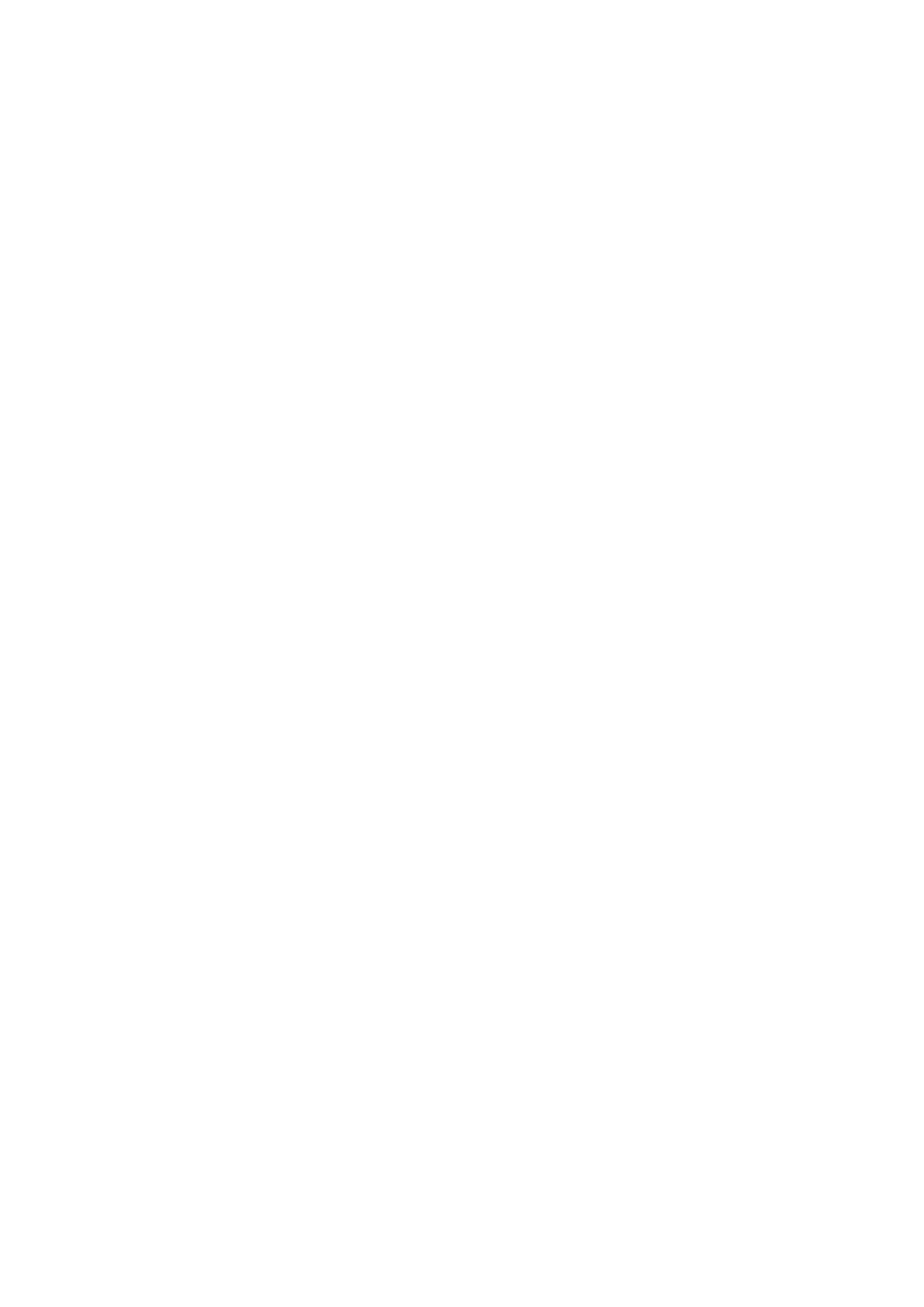# <span id="page-6-0"></span>**FOREWORD**

The European Commission against Racism and Intolerance (ECRI), established by the Council of Europe, is an independent human rights monitoring body specialised in questions relating to racism and intolerance. It is composed of independent and impartial members appointed on the basis of their moral authority and recognised expertise in dealing with racism, xenophobia, anti-Semitism and intolerance.

In the framework of its statutory activities, ECRI conducts country-by-country monitoring work, which analyses the situation in each of the member States regarding racism and intolerance and draws up suggestions and proposals for dealing with the problems identified.

ECRI's country-by-country monitoring deals with all member States of the Council of Europe on an equal footing. The work takes place in 5-year cycles, covering 9- 10 countries per year. The reports of the first round were completed at the end of 1998, those of the second round at the end of 2002 and those of the third round at the end of 2007, and those of the fourth round will be completed at the beginning of 2014. Work on the fifth round reports started in November 2012.

The working methods for the preparation of the reports involve documentary analyses, a visit to the country concerned, and then a confidential dialogue with the national authorities.

ECRI's reports are not the result of inquiries or testimonial evidence. They are analyses based on a great deal of information gathered from a wide variety of sources. Documentary studies are based on a large number of national and international written sources. The in situ visit provides the opportunity to meet with the parties directly concerned (both governmental and non-governmental) with a view to gathering detailed information. The process of confidential dialogue with the national authorities allows the latter to provide, if they consider it necessary, comments on the draft report, with a view to correcting any possible factual errors which the report might contain. At the end of the dialogue, the national authorities may request, if they so wish, that their viewpoints be appended to the final ECRI report.

The fifth round country-by-country reports focus on four topics common to all member States: (1) Legislative issues, (2) Hate speech, (3) Violence, (4) Integration policies and a number of topics specific to each one of them. The fourth-cycle interim recommendations not implemented or partially implemented during the fourth monitoring cycle will be followed up in this connection.

In the framework of the fifth cycle, priority implementation is requested again for two specific recommendations chosen from those made in the report. A process of interim follow-up for these two recommendations will be conducted by ECRI no later than two years following the publication of this report.

**The following report was drawn up by ECRI under its own responsibility. It covers the situation at 21 March 2014; developments since that date are neither covered in the following analysis nor taken into account in the conclusions and proposals therein.**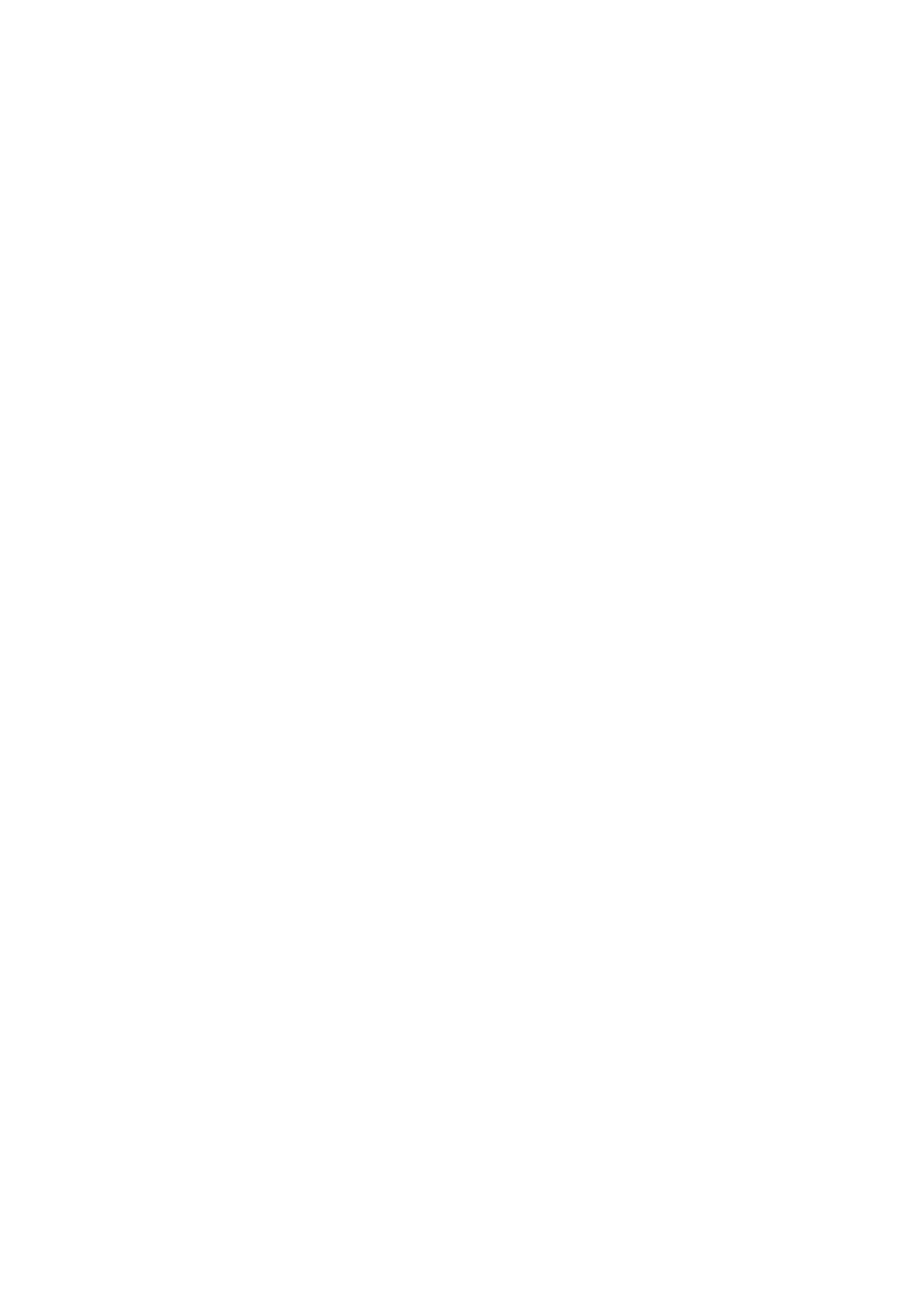# **SUMMARY**

#### <span id="page-8-0"></span>**Since the adoption of ECRI's fourth report on Bulgaria on 20 June 2008, progress has been made in a number of fields.**

Amendments to the Criminal Code introduced enhanced penalties for murder and causing bodily harm committed with hooligan, racist or xenophobic motives.

In March 2012, the Bulgarian Parliament approved a National Roma Integration Strategy (NRIS). It requires every region to develop and adopt a regional strategy and action plan for the integration of Roma up to the year 2020.

A National Strategy on Migration, Asylum and Integration was adopted for the years 2011 to 2020. It aims to establish an effective national migration and integration management policy.

Amendments to the Public Education Act introduced obligatory pre-schooling for two years, with the objective of ensuring an equal start for every child and early socialisation and development of skills required for entry to the first grade.

The Centre for Educational Integration of Children and Pupils from Ethnic Minorities continues to fund projects in schools, kindergartens and municipalities which focus on providing equal access to quality education for children from ethnic minority groups, as well as preserving and developing their cultural identity.

A change in the law in 2012 allows illegally built houses to be legalised and no longer subject to demolition leaving Roma families homeless.

#### **ECRI welcomes these positive developments in Bulgaria. However, despite the progress achieved, some issues give rise to concern.**

The authorities have not introduced a provision in the Criminal Code making racist motivation an aggravating circumstance for all criminal offences. Bulgarian legislation does not provide for an obligation to supress public financing of organisations or political parties which promote racism. Hate speech or violence targeting sexual orientation or gender identity is not recognised as an offence in the Criminal Code.

Racist and intolerant hate speech in political discourse is escalating; the main target is now refugees. In the media and on Internet, expressions of racism and xenophobia against foreigners, Turks and Muslims are commonplace, as is abusive language when referring to Roma. There is also a significant amount of hate speech targeting sexual orientation. A growing number of ultra-nationalist/fascist groups and political parties operate in Bulgaria.

The authorities rarely voice any counter-hate speech message to the public. Few cases of hate speech have reached court and the conviction rate is low. The system in place for sanctioning violations of the relevant legislation relating to media services is ineffective.

Racist violence continues to be perpetrated against Roma, Muslims, Jews and nontraditional religious groups and their property. It is seldom prosecuted under the criminal law provisions specifically enacted for this purpose; very often hooliganism is invoked instead.

The Bulgarian NRIS lacks mechanisms for collecting and disseminating disaggregated data and fails to provide for sufficient funding. Consequently, few positive results have been achieved so far.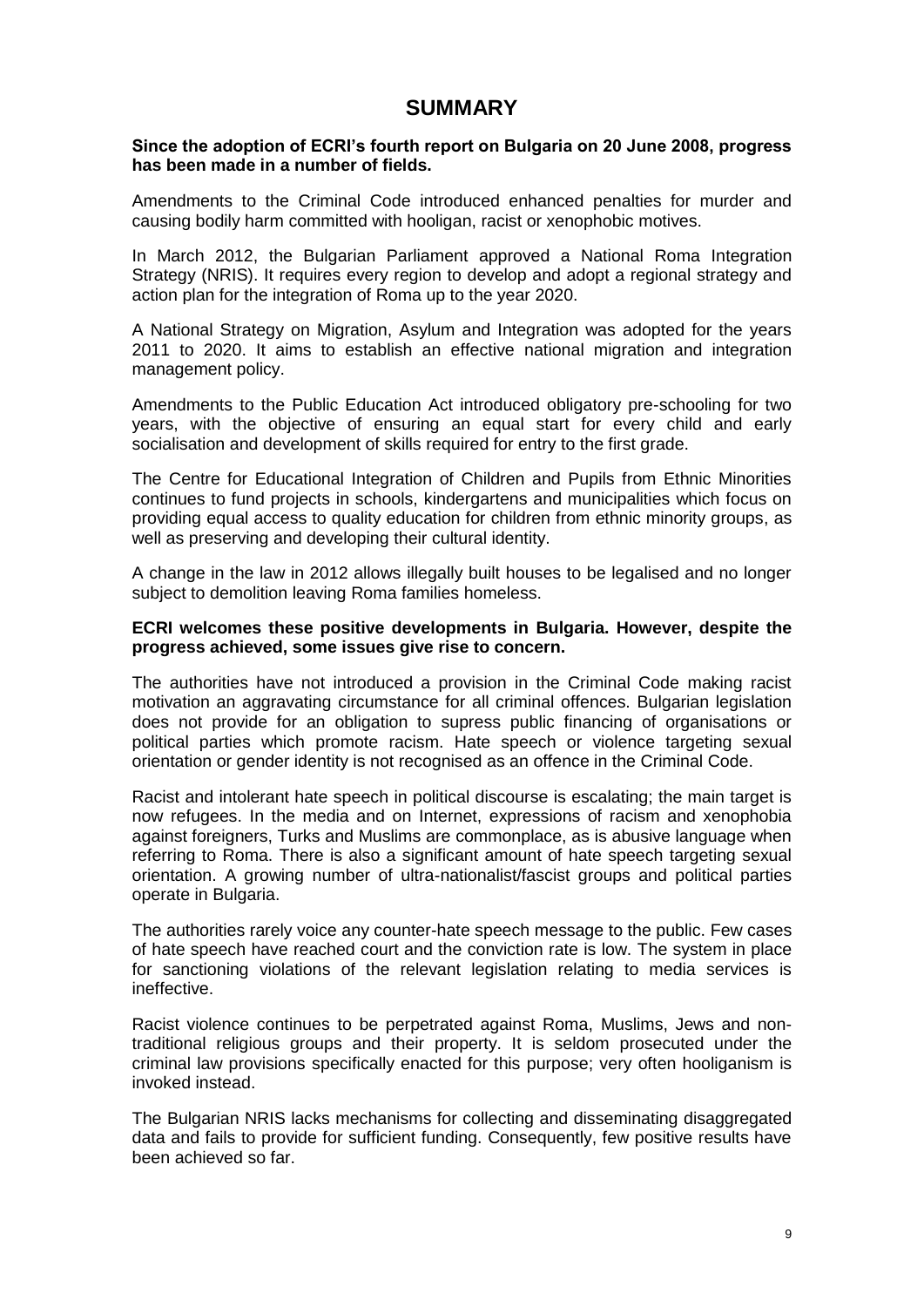Low achievement in education persists and drop-out rates continue to be disproportionately high among Roma pupils. Surveys demonstrate that discriminatory attitudes are endemic in the Bulgarian educational system.

The National Programme for the Integration of Refugees does not function well, primarily due to lack of adequate funding. The decision of the Government in October 2013 to build a temporary 30km-long barrier fence on the border with Turkey could jeopardise Bulgaria's international obligations.

There is no official data on the LGBT population in Bulgaria and no specific legislation regulating gender reassignment.

## **In this report, ECRI requests that the authorities take further action in a number of areas; in this context, it makes a series of recommendations, including the following.**

Bulgaria should ratify Protocol No. 12 to the European Convention on Human Rights as soon as possible.

The authorities should insert a provision in the Criminal Code expressly stating that racist motivation for any ordinary offence constitutes an aggravating circumstance. Sexual orientation and gender identity should be included in all the articles of the Criminal Code addressing hate speech and hate crime.

The Anti-discrimination Act should be amended to include gender identity as a ground of discrimination. It should also include an obligation to suppress public financing of organisations or political parties which promote racism.

The Commission for Protection against Discrimination should produce and publish information about discrimination, and explaining the procedures for discrimination complaints, in a variety of languages used in the country and disseminate it widely\*.

The Council for Electronic Media should be encouraged to take action in all cases of dissemination of hate speech. It should raise the fines for violations of the provisions of the Radio and Television Act relating to hate speech so that they act as a real deterrent and make greater use of the possibility of revoking broadcasting licences where appropriate.

The Bulgarian authorities should urgently organise an awareness-raising campaign promoting a positive image of and tolerance for asylum seekers and refugees and ensuring that the public understands the need for international protection. *\**

Adequate funding should be allocated for the effective implementation of the NRIS.

The authorities should work closely with the UNHCR to extend in time and improve the integration package for refugees. They should remove any border fences which create physical barriers to refugees seeking international protection.

Legislation should be developed on gender recognition and gender reassignment, in line with international standards and expertise. An action plan should be adopted to combat homophobia and transphobia in all areas of everyday life, including education, employment and health care.

 $\overline{a}$ *\** This recommendation will be subject to a process of interim follow-up by ECRI no later than two years after the publication of this report.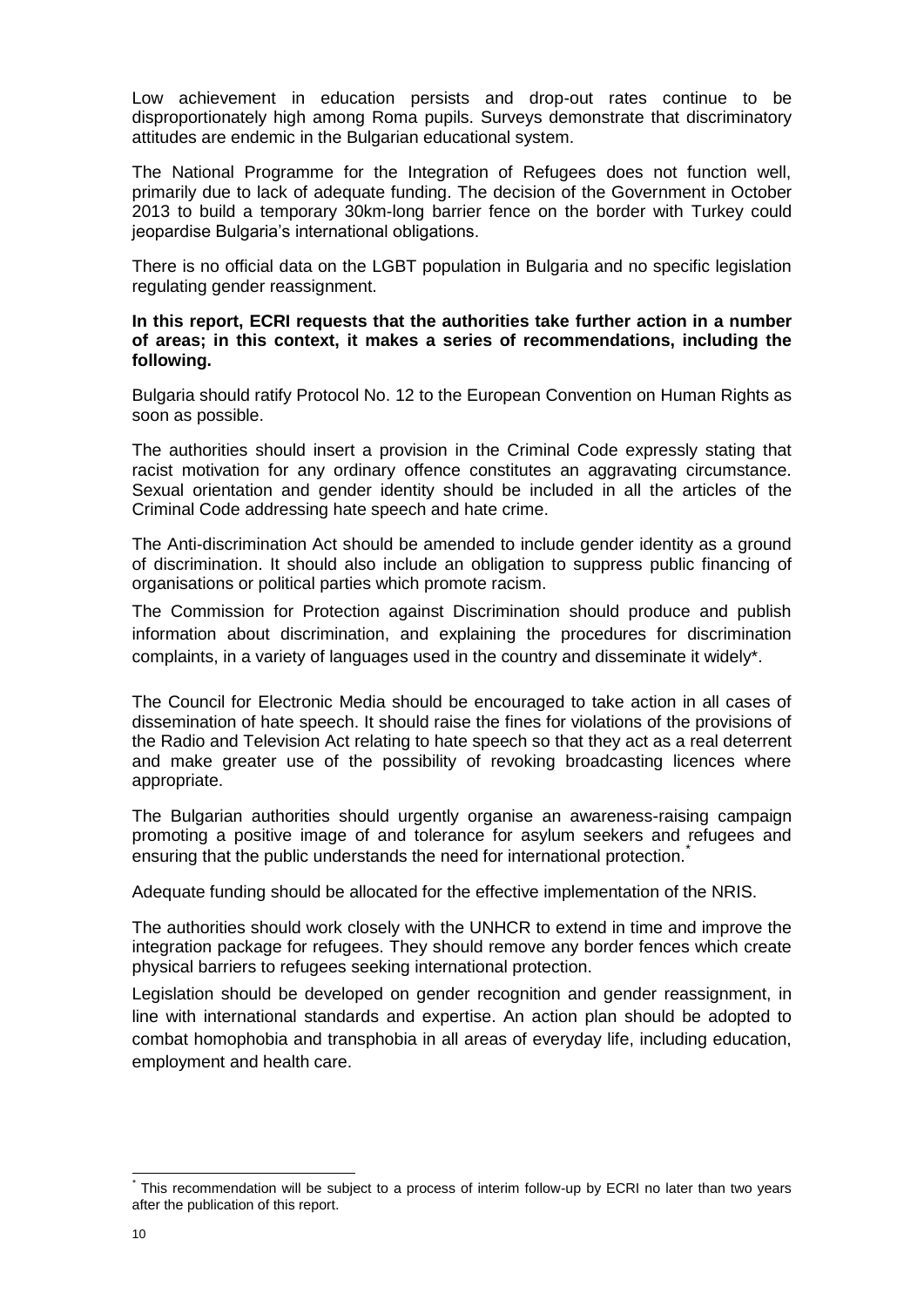# **FINDINGS AND RECOMMENDATIONS**

- <span id="page-10-1"></span><span id="page-10-0"></span>**I. Common topics**
- <span id="page-10-2"></span>**1. Legislation against racism<sup>1</sup> and racial discrimination<sup>2</sup>**
- <span id="page-10-3"></span>- **Protocol No. 12 to the European Convention on Human Rights**
- 1. In both its third and fourth reports, ECRI recommended that Bulgaria ratify Protocol No. 12 as soon as possible. Bulgaria has still neither signed nor ratified this instrument. No explanation was given as to any possible obstacles. ECRI was informed only that the authorities were waiting to see how the case law of the European Court of Human Rights developed before committing themselves. ECRI points out that the notion of discrimination has been interpreted consistently in the case law of the European Court of Human Rights. The Court has said that it does not see any reason to depart, in the context of Article 1 of Protocol No. 12, from this settled interpretation<sup>3</sup>. ECRI considers ratification of this instrument, which provides for a general prohibition of discrimination, to be vital in combating racism and racial discrimination.
- 2. ECRI reiterates its recommendation that Bulgaria ratifies Protocol No. 12 to the European Convention on Human Rights as soon as possible.
- <span id="page-10-4"></span>- **Criminal law***<sup>4</sup>*

-

- 3. Article 162 (1) of the Criminal Code criminalises the advocating of or incitement to discrimination, hatred or violence based on race or national or ethnic origin through speech, print or other mass media, electronic information systems or other means. Article 162 (2) criminalises the use of violence against another person or damage to his/her property on account of his/her race, national or ethnic origin, religion or political opinion. Article 162 (3) covers the leadership of an organisation or group that aims to commit the acts under Article 162 (1) and (2). Membership in such an organisation or group is criminalised under Article 162 (4). Article 163 punishes those who participate in a crowd to attack the population, individuals or their property on account of their national, ethnic or racial affiliation.
- 4. ECRI notes that the list of grounds under Articles 162 (1) and 163 do not include religion. Although preaching hatred on religious grounds through speeches, publications or other media, electronic information systems or otherwise is punished under Article 164 (1), there is no reference in this provision to incitement to religious discrimination or violence. In addition, colour*<sup>5</sup>* , language and citizenship are also not mentioned as grounds in Articles 162 and 163. ECRI was assured by the authorities that colour, as a component of "race", would be

<sup>&</sup>lt;sup>1</sup> According to ECRI's General Policy Recommendation (GPR) No.7, "racism" shall mean the belief that a ground such as "race", colour, language, religion, nationality or national or ethnic origin justifies contempt for a person or a group of persons, or the notion of superiority of a person or a group of persons.

 $2$  According to GPR No. 7 "racial discrimination" shall mean any differential treatment based on a ground such as "race", colour, language, religion, nationality or national or ethnic origin, which has no objective and reasonable justification.

<sup>3</sup> Case of Maktouf and Damjanović v. Bosnia and Herzegovina [GC], nos. 2012/08 and 34179/08, 18 July 2013, § 81.

<sup>4</sup> Criminal law aspects relating to LGBT issues are dealt with in the section on Topics specific to Bulgaria - Policies to combat discrimination and intolerance against LGBT persons.

<sup>&</sup>lt;sup>5</sup> See also the Report from the Commission to the European Parliament and the Council on the Implementation of Council Framework Decision 2008/913/JHA on combating certain forms and expressions of racism and xenophobia by means of criminal law, Brussels, 27.1.2014, COM(2014) 27 final.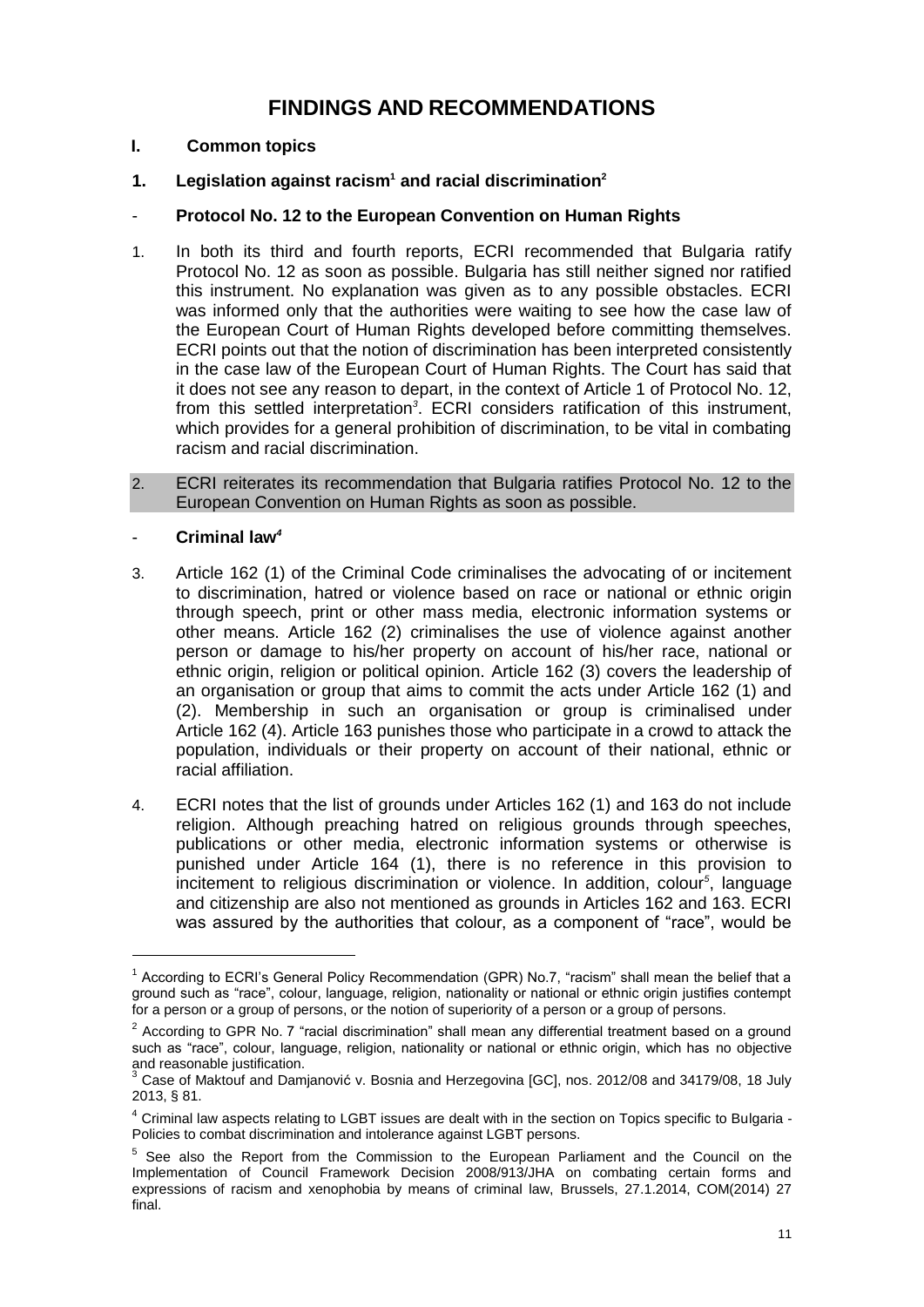covered, and language would be covered under national or ethnic origin. ECRI considers, nevertheless, that these elements should be specifically mentioned, as per its GPR No. 7 § 18 a.

- 5. ECRI recommends that the gaps in the protection offered under Article 164 (1) of the Criminal Code should be filled and that religion should be included as a ground in Articles 162 (1) and 163. Colour, language and citizenship should be included as grounds for the commission of the offences set out in Articles 162 and 163.
- 6. ECRI notes also that the Criminal Codes covers, in Article 144, threats against a person or his/her property, but it does not specifically criminalise threats against a person or grouping of persons on the grounds of their race, colour, language, religion, nationality, or national or ethnic origin, as per GPR No. 7 § 18 c.
- 7. ECRI recommends that the offence of threats against a person or group of persons on the grounds of their race, colour, language, religion, nationality or national or ethnic origin be included in the Criminal Code.
- 8. ECRI further notes that there is no reference to the public expression, with a racist aim, of an ideology which claims the superiority of, or which depreciates or denigrates, a grouping of persons on the grounds of their race, colour, language, religion, nationality, or national or ethnic origin, as it called for in its GPR No. 7 § 18 d.
- 9. ECRI recommends that the Criminal Code be amended to include a provision against the public expression, with a racist aim, of an ideology which claims the superiority of, or which depreciates or denigrates, a grouping of persons on the grounds of their race, colour, language, religion, nationality, or national or ethnic origin.
- 10. ECRI's GPR No. 7 § 18 h recommends States to criminalise racial discrimination in the exercise of one's public office or occupation. As far as ECRI is aware, this element does not appear in the Bulgarian Criminal Code.
- 11. ECRI recommends that racial discrimination in the exercise of one's public office or occupation be criminalised.
- 12. Moreover, in respect of the above-mentioned offences, ECRI notes that legal persons cannot be held criminally responsible, contrary to GPR No. 7 § 22. However, administrative sanctions (fines) can be imposed on legal persons under the Act on Administrative Violations and Sanctions.
- 13. ECRI encourages the authorities to consider the possibility of providing for the criminal liability of legal persons for racially motivated offences.
- 14. In its fourth report, ECRI again recommended that the Bulgarian authorities insert a provision in the Criminal Code expressly stating that racist motivation for any ordinary offence constitutes an aggravating circumstance. The authorities informed ECRI that when amendments were made to the Criminal Code in 2009 and 2011, higher penalties were introduced for the specific offences motivated by racism under Article 162 rather than introducing racist motivation as an aggravating circumstance for all offences. Moreover, following the amendments of 2011, specific enhanced penalties for murder committed with hooligan, racist or xenophobic motives (Article 116 (1) subsection 11) and causing bodily harm with hooligan, racist or xenophobic motives (Article 131 (1) subsection 12) were introduced. While these provisions represent a step forward, they are still not fully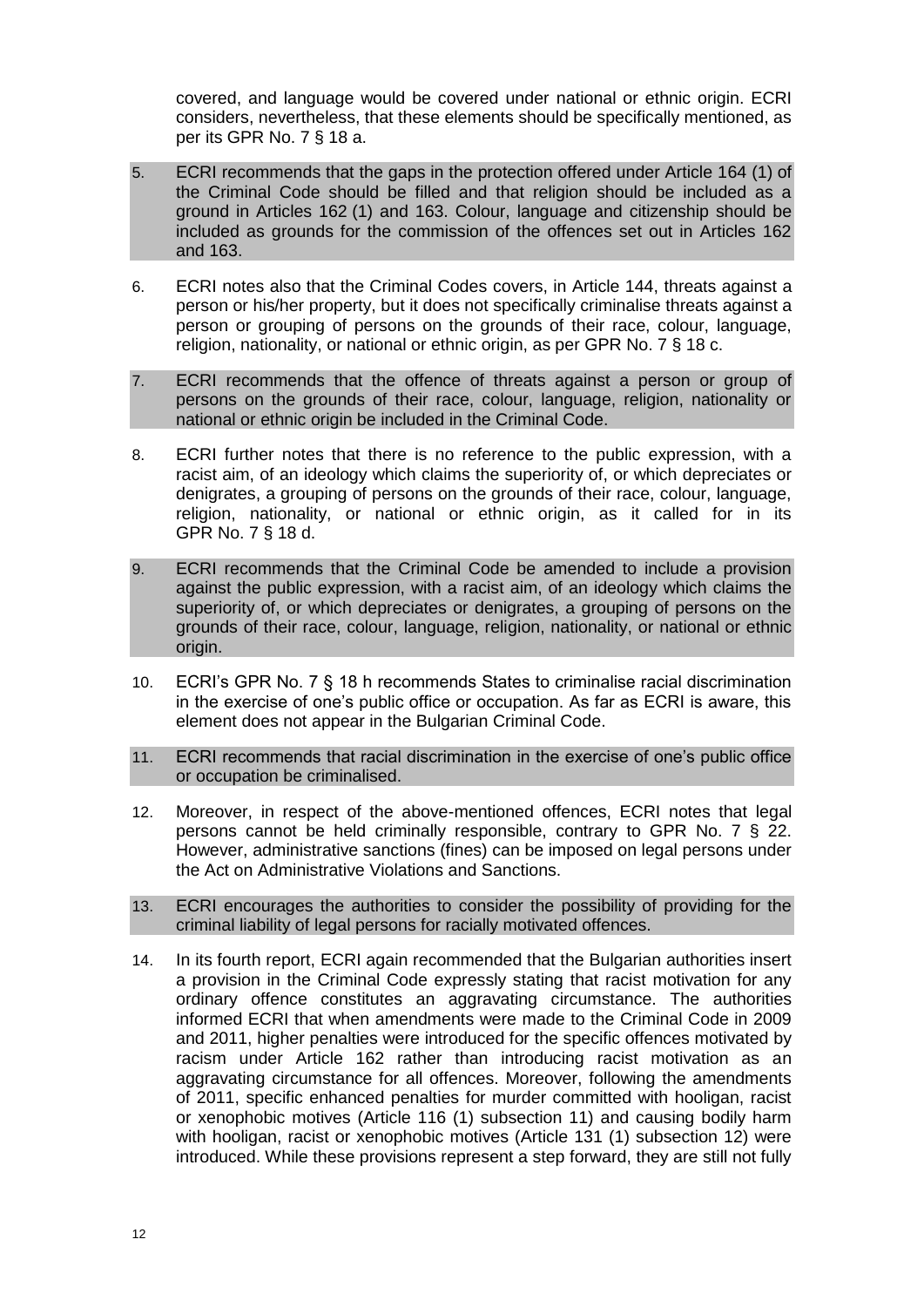in line with ECRI's GPR No. 7 § 21 which provides that racist motivation for all criminal offences should constitute an aggravating circumstance*<sup>6</sup>* .

15. ECRI once again recommends that the Bulgarian authorities insert a provision in the Criminal Code expressly stating that racist motivation for any ordinary offence constitutes an aggravating circumstance.

## <span id="page-12-0"></span>- **Civil and administrative law***<sup>7</sup>*

- 16. The Anti-discrimination Act of 2004 (amended in 2006 and 2012) regulates protection against all forms of discrimination. ECRI notes with satisfaction that it is widely considered to be a very good law. The analysis below focuses only on areas which could be improved in order for it to function as a comprehensive and effective tool against racial discrimination.
- 17. Article 4 clearly defines direct and indirect discrimination "on the grounds of sex, race, nationality, ethnic origin, citizenship, religion or belief, education, opinions, political belonging, personal or public status, disability, age, sexual orientation, marital status, property status, or on any other grounds established by the law, or by international treaties to which the Republic of Bulgaria is a party". ECRI notes that there is no specific reference to colour and language, as per its GPR No. 7 § 1. Although the authorities confirmed that colour would be covered under "race" and language could be covered under the headings of nationality, ethnic origin or citizenship, ECRI considers that, on the basis of the general principle of legal certainty, these elements should be expressly mentioned in the article (see also §§ 4-5 of this report).
- 18. ECRI recommends that colour and language be included as grounds in Article 4 of the Anti-discrimination Act, in accordance with its General Policy Recommendation No. 7 § 1.
- 19. ECRI notes that Article 5 of the Act prohibits, inter alia, harassment, incitement to discriminate and racial segregation. However, there is no reference to discrimination by association and announced intention to discriminate, which, according to ECRI's GPR No. 7 § 6, should also be considered by law as forms of discrimination*<sup>8</sup>* .
- 20. ECRI recommends that discrimination by association and announced intention to discriminate be included as forms of discrimination in the Anti-discrimination Act.
- 21. ECRI further notes that there is no mention in the Act on the placing of public authorities under a duty to ensure that those parties to whom they award contracts, loans, grants or other benefits respect and promote a policy of nondiscrimination, as recommended in its GPR No. 7 § 9*<sup>9</sup>* . ECRI considers that the law should also provide that the violation of this condition may result in the termination of the contract, grant or other benefits.
- 22. ECRI recommends that the Anti-discrimination Act expressly mentions that public authorities are under a duty to ensure that those parties to whom they award contracts, loans, grants or other benefits respect and promote a policy of non-

 6 Article 54 of the Criminal Code on sentencing does not mention racist motivation as an aggravating circumstance.

 $<sup>7</sup>$  Civil and administrative law aspects relating to LGBT issues are dealt with in the section on Topics</sup> specific to Bulgaria - Policies to combat discrimination and intolerance against LGBT persons.

<sup>&</sup>lt;sup>8</sup> ECRI refers to the Explanatory Memorandum to its General Policy Recommendation No. 7 on national legislation to combat racism and racial discrimination, §§ 15-16.

<sup>&</sup>lt;sup>9</sup> ECRI also refers to its General Policy Recommendation No. 14 on combating racism and racial discrimination in employment, § 1(f), and to the explanatory memorandum section on public procurement.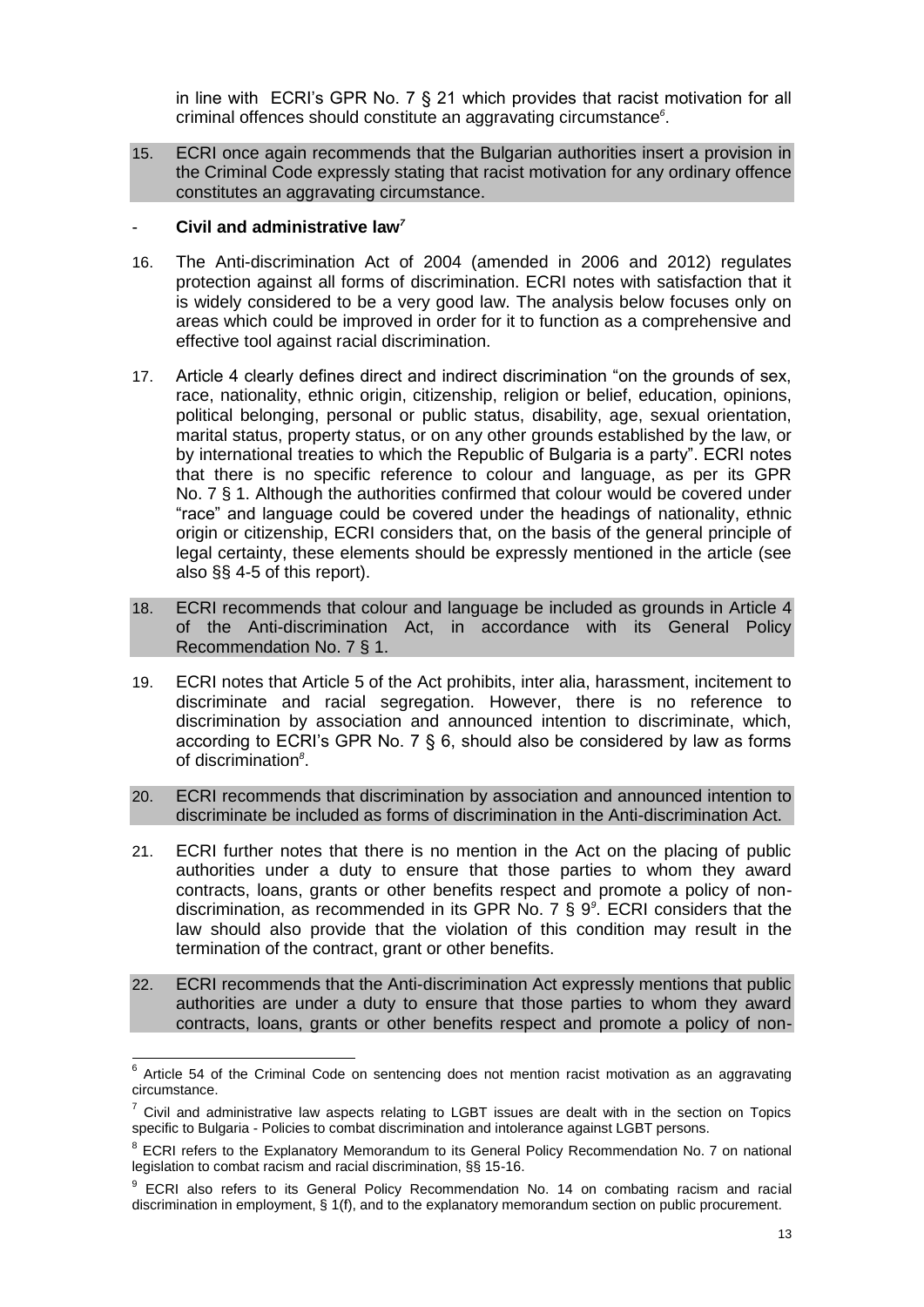discrimination and that the violation of such condition may result in the termination of the contract, grant or other benefits.

- 23. The Act does not provide for discriminatory provisions which are included in individual or collective contracts or agreements, internal regulations of enterprises, rules governing profit-making or non-profit-making associations, and rules governing the independent professions and workers' and employers' organisations, to be amended or declared null and void, as per ECRI's GPR No. 7 § 14.
- 24. ECRI recommends that a provision be inserted into the Anti-discrimination Act to the effect that discriminatory provisions which are included in individual or collective contracts or agreements, internal regulations of enterprises, rules governing profit-making or non-profit-making associations, and rules governing the independent professions and workers' and employers' organisations, should be amended or declared null and void.
- 25. Finally, ECRI notes that neither the Anti-discrimination Act nor other legislation (such as the Political Parties Act) provide for an obligation to supress public financing of organisations or political parties which promote racism, as recommended in its GPR No. 7 § 16. ECRI considers that such a provision is very important and would be much needed in Bulgaria (see ECRI's findings on racism in political discourse highlighted in the section on Hate speech).
- 26. ECRI strongly recommends that the authorities insert a provision into the Antidiscrimination Act providing for an obligation to suppress public financing of organisations or political parties which promote racism.

#### <span id="page-13-0"></span>- **Independent authorities**

- 27. The Commission for Protection against Discrimination (hereafter the Commission) was set up in 2005. It is, according to Article 40 of the Antidiscrimination Act, "an independent specialised state body for prevention of discrimination, protection against discrimination and ensuring equal opportunities".
- 28. As concerns independence, according to Article 41 (1) of the Act, five of the nine members of the Commission, including the Chair and Deputy Chair, are elected by Parliament and four members are appointed by the President. Since the Act contains no express ban on members receiving instructions, ECRI considers that there are insufficient guarantees as to the independence of the Commission as a whole. Despite assurances that the members, who include former members of Parliament, fulfil their tasks and operate in a politically independent manner, ECRI is of the view that the Act should contain a provision expressly stating that they may not receive instructions.
- 29. ECRI recommends that a provision be inserted into the Anti-discrimination Act expressly prohibiting members of the Commission for Protection against Discrimination from receiving instructions.
- 30. ECRI notes that the provisions of the Anti-discrimination Act relating to the Commission (§§ 40-70) are in line with its GPR No. 2 on specialised bodies to combat racism, xenophobia, antisemitism and intolerance at the national level. The only element which is not specifically mentioned in the Act is the competence to promote and contribute to the training of certain key groups, but ECRI is aware that this is carried out in practice. The provisions of the Act also align with ECRI's GPR No. 7 § 24 which calls for the establishment of a specialised body to combat racism and racial discrimination and sets out its competences. ECRI concludes with satisfaction that, apart from one aspect on which it has made a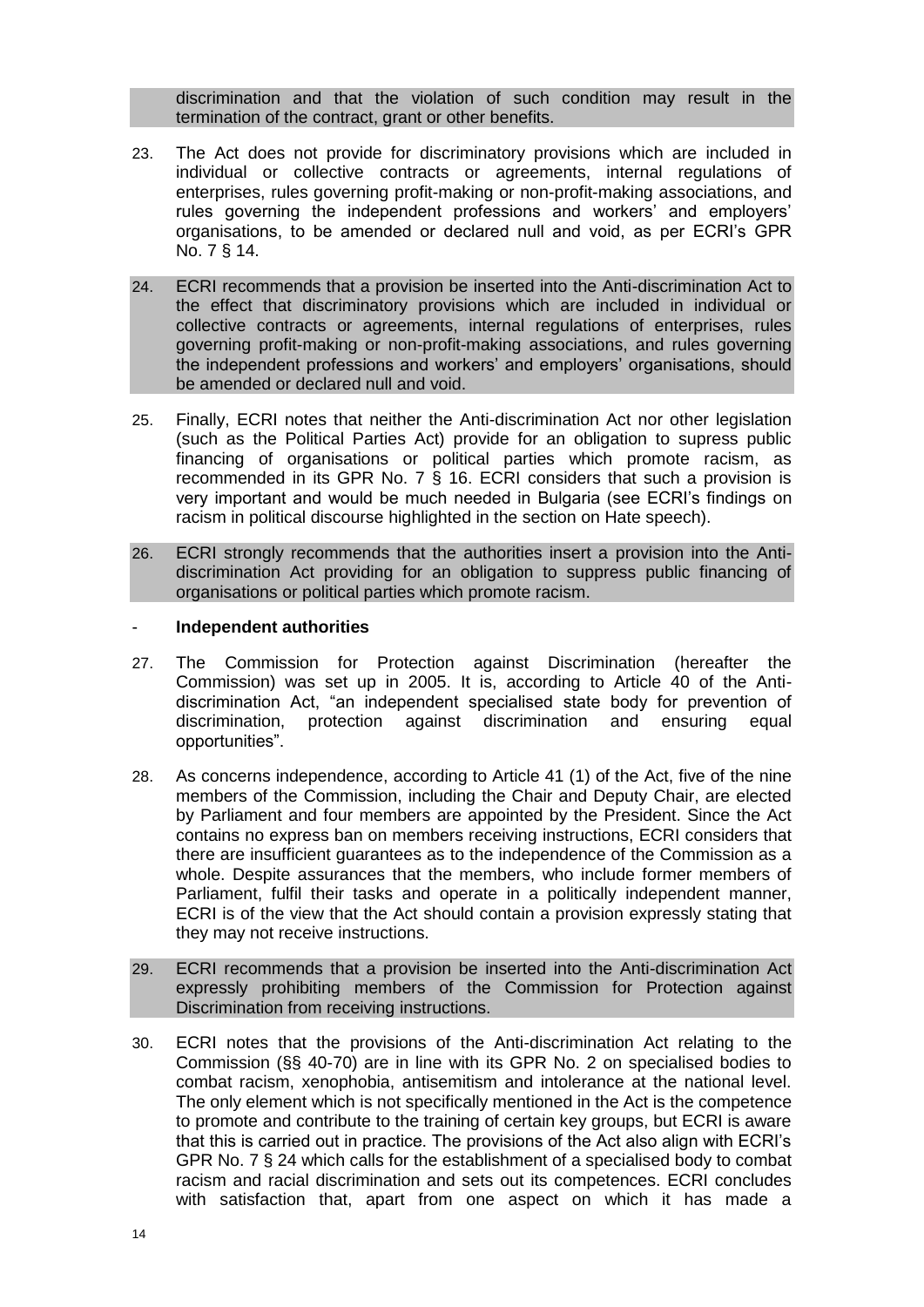recommendation in § 29, the general legal framework for a national specialised body is complete.

# <span id="page-14-0"></span>**2. Hate speech***<sup>10</sup>*

-

# <span id="page-14-1"></span>- **Racism in political and other forms of public discourse**

- 31. In its fourth report, ECRI strongly recommended that the Bulgarian authorities ensure that the legislation on incitement to racial hatred is applied to all politicians making racist and/or xenophobic speeches or remarks. ECRI notes that racist and intolerant hate speech in political discourse continues to be a serious problem in Bulgaria and the situation is worsening. The main targets of racist hate speech are Roma, Muslims, Jews, Turks, and Macedonians. The last election campaign was marked by strong anti-Gypsyism. There has been a pronounced increase in incitement to Islamophobia. Much of the problem centres on one nationalist political party, Ataka, which is represented in Parliament*<sup>11</sup>*. Its leader is well-known for his out-spoken racist views. He has rallied against the "gypsification" of Bulgaria, systematically linking Roma with criminals; he has called for a ban on the construction of mosques to halt the spread of Islam and he has published two antisemitic books (see also the section on Racist violence).
- 32. In addition, several other smaller ultra-nationalist/fascist political parties and groups operate in Bulgaria, including NFSB (National Front for Salvation of Bulgaria)<sup>12</sup>, VMRO-BND (Internal Macedonian Revolutionary Organisation -Bulgarian National Movement) and BNU (Bulgarian National Union). VMRO-BND is notorious for systematically propagating hatred against neighbouring peoples in the Balkans as well as anti-Gypsy propaganda. Yet another extreme nationalist group, the Bulgarian Nationalist Party, attempted to register in November 2013 as a political party. Its members have come together from groups such as Blood and Honour, but also from other political parties including Ataka and VMRO-BND. ECRI is deeply concerned about the ease of official recognition of extremist parties as well as the possibility for them to receive State subsidies (see also §§ 25-26). It seems also that there are a growing number of such groups which engage in racist and intolerant hate speech.
- 33. ECRI strongly recommends that the authorities keep a close watch over the numerous extremist groups and political parties operating in Bulgaria and take swift action against any criminal activities in which they engage, including incitement to discrimination, hatred and violence.
- 34. The situation throughout Bulgaria became extremely tense in the final months of 2013 with an explosion of xenophobic hate speech against refugees who entered the country in large numbers as a consequence of the conflict in Syria. Certain politicians, including the Minister of Interior, sent strong messages that asylum seekers were a burden on society*<sup>13</sup>* and dangerous*<sup>14</sup>*. This led to a wave of

 $10$  This section covers racist and homo/transphobic speech. For a definition of "hate speech" see Recommendation No. R (97) 20 of the Committee of Ministers to the member States on "hate speech", adopted on 30 October 1997.

 $11$  Following the 2013 elections, Ataka entered Parliament for the third time with 7.39 % of the votes and 23 seats (out of a total of 240).

 $12$  NFSB received 3,7% of the vote in the latest election which prevented them from winning seats in the Parliament by a very narrow margin, since the threshold is 4%.

<sup>&</sup>lt;sup>13</sup> Amnesty International Bulgarie : agressions racistes contre des migrants, jeudi 14 novembre 2013, [http://balkans.courriers.info/article23629.html.](http://balkans.courriers.info/article23629.html) In this article, the Minister of Interior is alleged to have declared that "in no country, the presence of refugees on its territory has ever been an advantage".

 $14$  A migrant who stabbed a Bulgarian girl was cited erroneously in the media as being a refugee, thus exacerbating prejudice against refugees; a member of Parliament of the Ataka party referred to refugees as assassins, savages and cannibals (Bulgarie : des grillages et des barbelés pour arrêter les migrants, jeudi 14 novembre 2013[, http://balkans.courriers.info/article23622.html\)](http://balkans.courriers.info/article23622.html).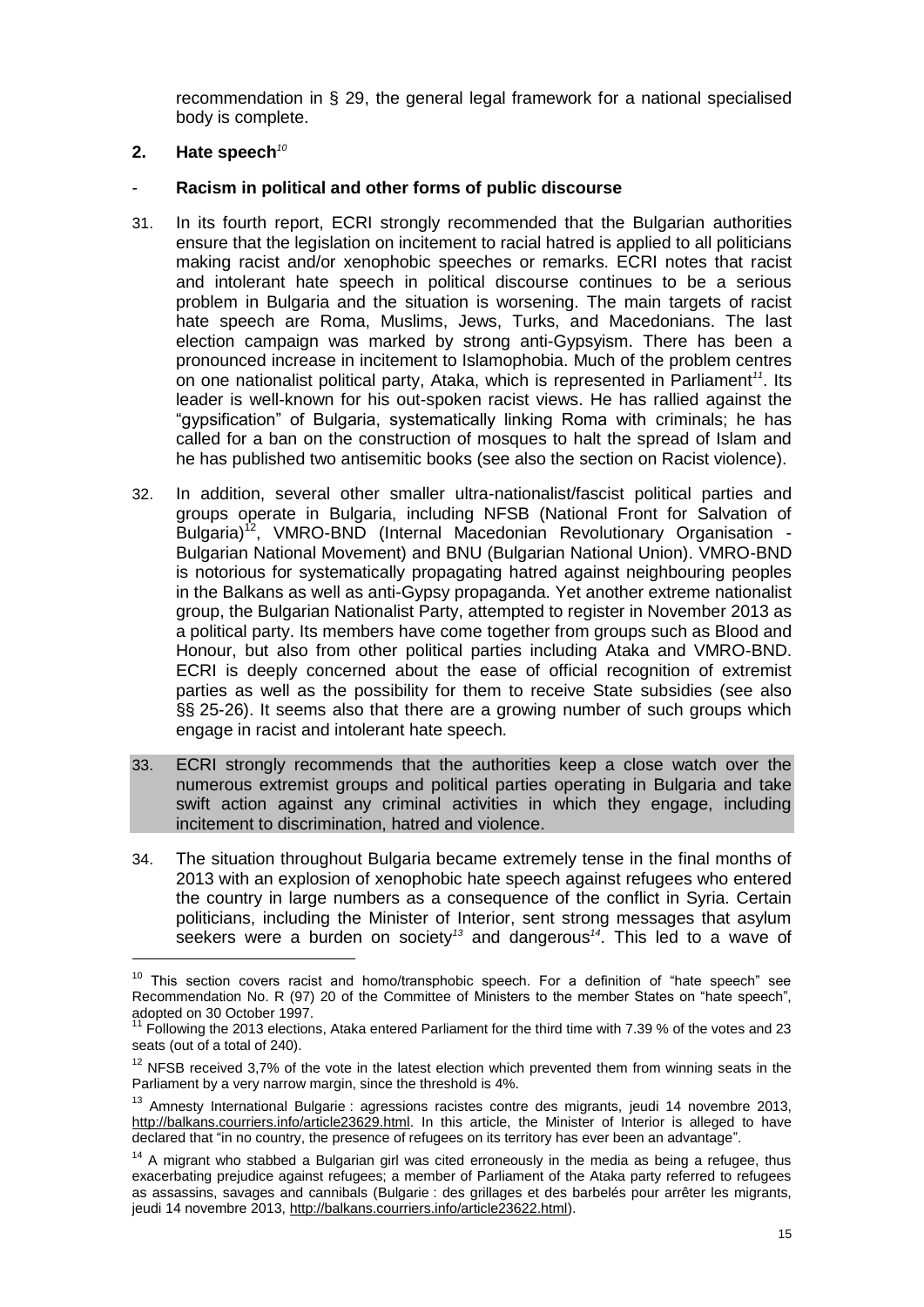protests and manifestations of anger towards the setting up of additional refugee camps. In September 2013, demonstrations were organised by VMRO-BND against the influx of Syrian refugees*<sup>15</sup>*. Many of the above-mentioned groups have been implicated in inciting hatred which led to acts of violence (see the section on Racist violence).

# <span id="page-15-0"></span>- **Racism on the Internet and in the media**

35. ECRI notes that the situation concerning hate speech on the Internet and in the media has not improved since its last report and, according to several sources, has in fact deteriorated. Expressions of racism and xenophobia against foreigners, Turks and Muslims are commonplace, as is abusive language when referring to Roma. Indeed, ECRI has heard that an open anti-Roma campaign is being waged by the media in which Roma are presented as a demographic threat to Bulgaria. There is also a significant amount of hate speech targeting sexual orientation in the media.

# <span id="page-15-1"></span>- **The authorities' response**

- 36. As already stated, hate speech is criminalised under Article 162 (1) of the Criminal Code (advocating of or incitement to discrimination, hatred or violence based on race, citizenship or ethnic origin). In addition, Article 164 (1) punishes the preaching of hatred on religious grounds. Thus, the criminalisation of hate speech is limited to the grounds of race, citizenship, ethnic origin and religion. Hate speech targeting sexual orientation or gender identity is not recognised as an offence in the Criminal Code.
- 37. According to the report *Hate Crime in the OSCE Region: Incidents and Responses 2012,* data relating to hate speech are collected by the Ministry of Interior (Central Police Statistics), the Prosecutor's Office, the Supreme Judicial Council and the Court of Cassation. Crime statistics are recorded according to the relevant article of the Criminal Code and, as concerns Article 162 (1), are not broken down according to the above-mentioned motives. Bias motivation is determined by the prosecution and the court.
- 38. The authorities informed ECRI that from January 2008 to September 2013, 55 pre-trial proceedings were initiated under Article 162 (including both paragraph 1 on incitement and paragraph 2 on the use of violence or damage to property). Eleven of these went on to trial and ten persons were convicted. Under Article 164, out of a total of 56 pre-trial proceedings which were initiated, none resulted in a conviction. ECRI is astonished that so few cases of hate speech have reached court and that the conviction rate is so low. It regrets that the criminal law provisions in force to combat hate speech are rarely invoked and hardly ever successfully. This sends a strong message to the public that hate speech is not serious and can be engaged in with impunity.
- 39. ECRI strongly recommends that the authorities take urgent steps to ensure that anyone who engages in hate speech as defined in Articles 162 (1) and 164 (1) of the Criminal Code is duly prosecuted and punished.
- 40. ECRI notes that the Sofia City Prosecutor has tried to have the Ataka party banned under the Political Parties Act and to gather evidence in view of criminal action against its leader for incitement to ethnic and religiously motivated hatred. However, it regrets that these attempts have not succeeded.

 $\overline{a}$ <sup>15</sup> Bulgarie : manifestation des nationalistes du VMRO contre l'afflux de réfugiés syriens, mercredi 25 septembre 2013 ; [http://balkans.courriers.info/article23254.html.](http://balkans.courriers.info/article23254.html)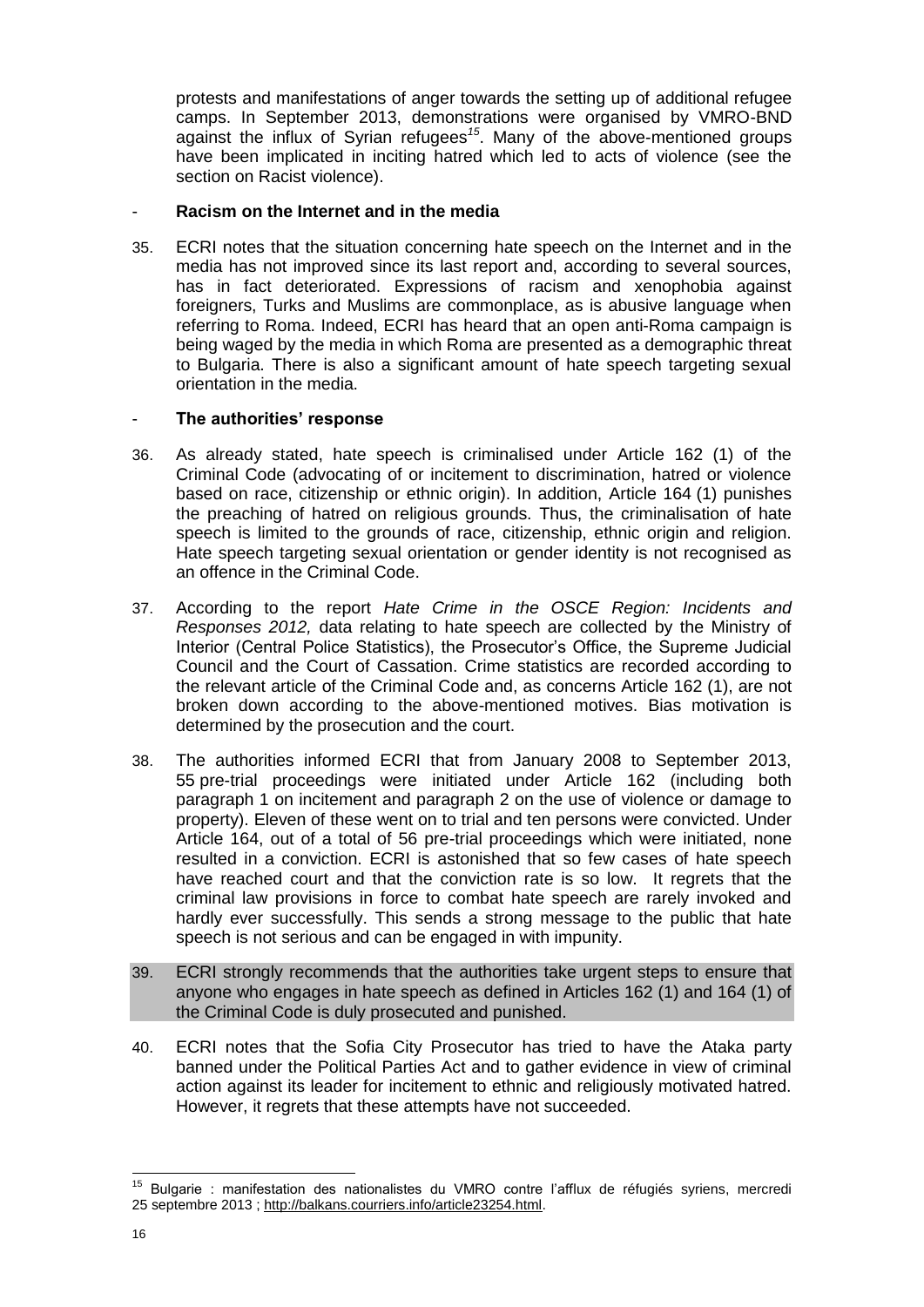- 41. In its fourth report, ECRI encouraged the Bulgarian authorities to make the media aware, without undermining their editorial independence, of the need to ensure that the information they provide does not help to breed a climate of hostility towards members of ethnic and religious minorities and to support any initiatives taken in this field. It also reiterated its recommendation that the Bulgarian authorities make every effort to prosecute and punish journalists who incite racial hatred and recommended that the authorities provide the Council for Electronic Media with the human and financial resources needed to ensure that its members are made more aware of issues pertaining to racism and incitement to racial hatred, particularly through appropriate training.
- 42. ECRI notes that the Radio and Television Act of 2002 contains several provisions prohibiting incitement to hatred based on "race, sex, religion or nationality"*<sup>16</sup>* but regrets that there is no obligation for media service providers to refrain from disseminating hate speech on the ground of sexual orientation.
- 43. ECRI recommends that the provisions of the Radio and Television Act relating to hate speech be amended to include the ground of sexual orientation.
- 44. The Council for Electronic Media (CEM), in its capacity as an independent regulator, has the task of supervising the activities of radio and television broadcasters for compliance with the above-mentioned Act and can issue sanctions for violations ranging from fines to revocation of broadcasting licences. The CEM monitors broadcasting on a regular basis. It also carries out targeted monitoring. In November 2013, for example, in response to the general negative climate against refugees, it decided to monitor the way refugees were portrayed in the media and issued a declaration warning media service providers that they would be held responsible for broadcasting hate speech against refugees. ECRI commends this action. In most cases, however, the CEM has been accused of passive monitoring and doing little in response to violations of the Act. ECRI was informed that from 2010 to 2013, 25 administrative procedures were initiated for breaches of the above-mentioned articles. Many of these related to religious or ethnic intolerance and concerned two television channels well-known for systematically disseminating hate speech (one is owned by the leader of Ataka). Most cases resulted in the imposition of a fine*<sup>17</sup>* .
- 45. ECRI concludes that the system in place for sanctioning violations of the relevant legislation relating to media services is ineffective. In view of the scale of hate speech in the media in Bulgaria, ECRI considers that the CEM should play a far greater role in punishing media service providers who disseminate hate speech. ECRI also considers that the fines are too low to act as a deterrent.
- 46. ECRI strongly recommends that the authorities encourage the Council for Electronic Media to take action in all cases of dissemination of hate speech. It should also be encouraged to raise the fines for violations of the provisions of the Radio and Television Act relating to hate speech so that they act as a real deterrent, as well as to make greater use of the possibility of revoking broadcasting licences where appropriate.

1

 $16$  According to Article 8, "media services must not incite to hatred based on race, sex, religion or nationality". Under Article 10, media service providers shall not allow "programmes which […] incite to intolerance among citizens or hatred on grounds of race, sex, religion or nationality". Article 17 states that media service providers shall be accountable for the content of the media services and shall not allow "the creation or distribution of any broadcasts inciting to national, political, ethnic, religious or racial intolerance".

 $17$  3 000 BGN for the first violation (1 533 EUR); if another violation occurs within one year, the fine doubles.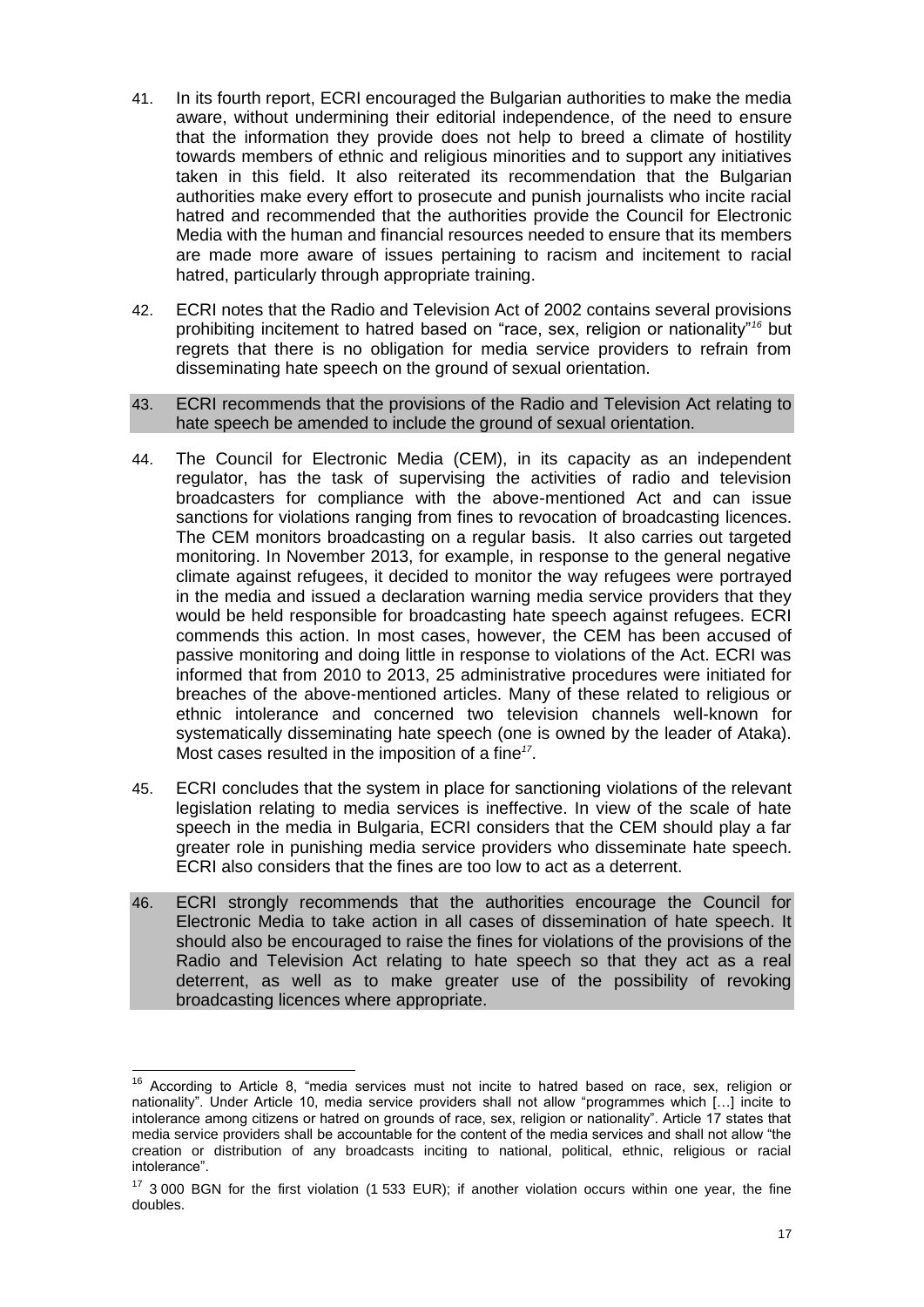- 47. As regards awareness-raising for the media and appropriate training, ECRI understands that the CEM has organised round tables and seminars on professional ethics and values. Moreover, a dedicated meeting took place in April 2013 with NGOs and the CEM regarding hate speech in the Bulgarian media.
- 48. In addition to the insufficient criminal and administrative law response to hate speech, ECRI regrets that the authorities rarely voice any condemnation of it. Exceptionally, with regard to the surge of resentment against refugees stoked by certain public figures, the President and the Prime Minister issued a joint declaration condemning the acts committed against refugees inspired by xenophobia or racial hatred and appealing for solidarity. The Ombudsman also spoke up and issued a declaration asking the public to be tolerant. ECRI welcomes these steps but still considers that the authorities should be more proactive in diffusing tensions by sending a clear counter-hate speech message to the public by, for example, organising an awareness-raising campaign to promote a positive image of asylum seekers and refugees*<sup>18</sup>* .
- 49. ECRI strongly recommends that the Bulgarian authorities urgently organise an awareness-raising campaign promoting a positive image of and tolerance for asylum seekers and refugees and ensuring that the public understands the need for international protection.

# <span id="page-17-0"></span>**3. Racist and homo/transphobic violence**

- 50. In its fourth report, ECRI recommended that the Bulgarian authorities wage campaigns to encourage victims of racist violence to lodge complaints and to foster awareness of the seriousness of racist crime and of the fact that the perpetrators will be duly punished. ECRI notes that racist violence has escalated since its last report. It is not aware of any campaign being waged according to its recommendation.
- 51. As observed above, hate speech targeting refugees has resulted in actual violence against this group and persons perceived as belonging to this group. A young man believed to be of Turkish origin was reportedly mistaken for a refugee and brutally attacked by skinheads in November 2013.
- 52. A series of violent attacks against Roma began in September 2011 when a young boy was run over and killed by a car in which members of a local Roma family were travelling in Katunitsa. The European Roma Rights Centre and the media reported that between September 2011 and July 2012 at least three Romani individuals died following a racially motivated attack, six Romani individuals were stabbed and 17 were beaten*<sup>19</sup>* .
- 53. The Chief Mufti's Office has documented incidents of harassment and violence against the Muslim community, including threats against Muslim women with headscarves, setting dogs on them, spitting on them, throwing liquids on them; painting the walls of religious schools and mosques with the slogans *Death to the Turks* and *Bulgaria for the Bulgarians*; desecrating and setting fire to mosques; damage to mosque property; and physical attacks on imams and mosque guards. Some of these are clearly of a racist nature. On 20 May 2011, a group of 150 supporters of the political party Ataka organised a protest outside the Banya Bashi Mosque in Sofia against the use of loudspeakers to broadcast the call to

 $\overline{a}$  $18$  A sociological survey conducted by the Mediana polling agency revealed a dramatic increase in xenophobic attitudes. In a series of separate questions put to respondents, one third think that refugees should all be expelled; 20% display a highly critical attitude and are adamant that "we should not help the refugees", while 42% insist that the refugees should be isolated in special camps (reported in the Bulgarian newspaper 24 Chasa, 25 November 2013).

<sup>&</sup>lt;sup>19</sup> <http://www.errc.org/cms/upload/file/attacks-list-in-bulgaria.pdf>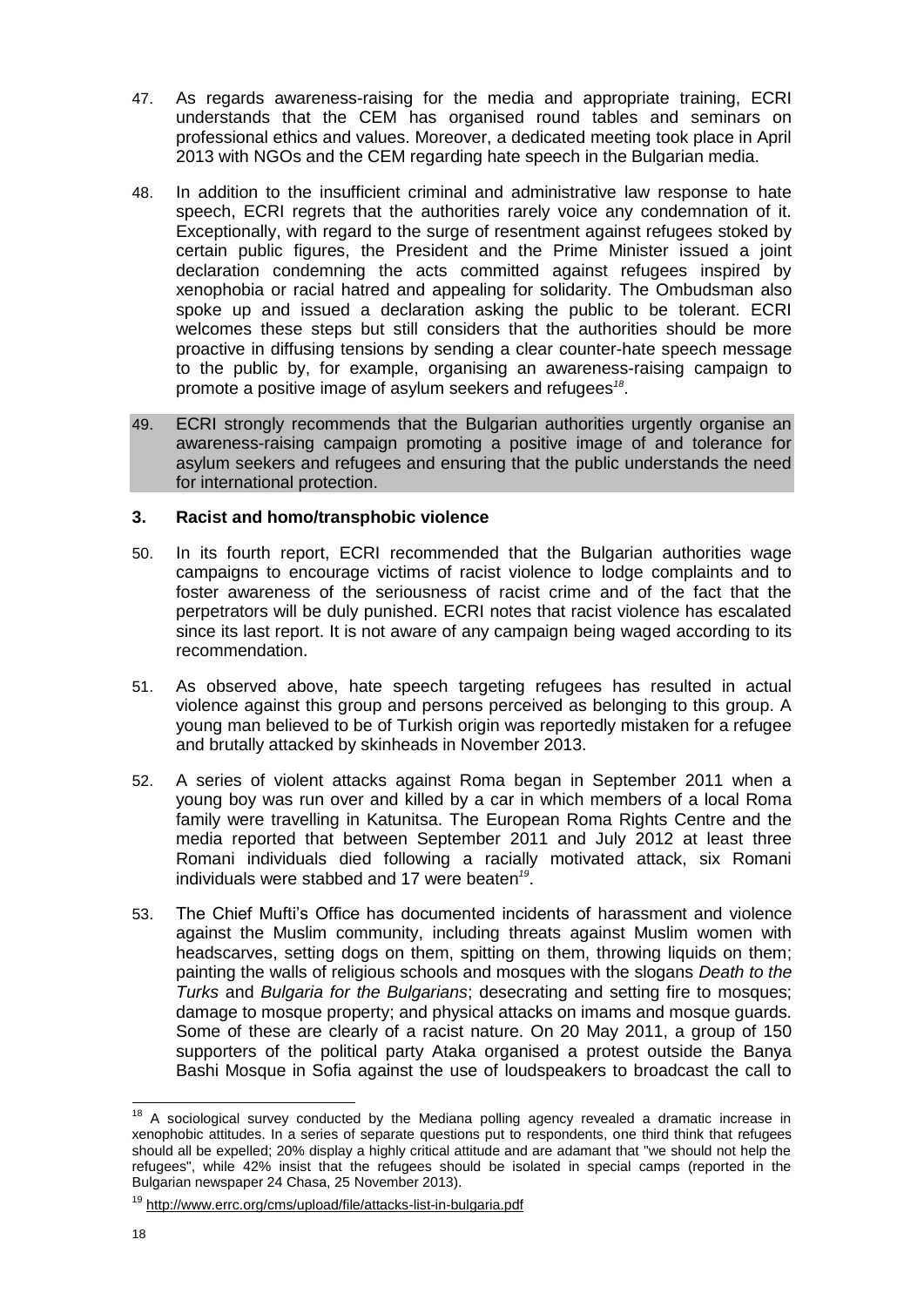prayer. They chanted insults and threw eggs, stones and bottles at the worshippers and set carpets on fire outside the mosque. Five worshippers were injured.

- 54. The Jewish community has reported an increased number of antisemitic incidents. In March 2010, the walls of the Jewish school in Sofia were painted with swastikas and slogans against the politics of Israel. In 2010, the Jewish cemetery in Shoumen was desecrated; the gravestones were broken and painted with swastikas. Also in 2010, synagogues in Burgas and Asenovgrad were set on fire and Jewish monuments in Pleven and Blagoevgrad were desecrated.
- 55. In July 2012, a bomb blew up a bus at Burgas Airport in which 40 Israeli tourists were travelling; seven people died including the suicide bomber and 34 were injured. ECRI draws attention to this example of extreme racist violence while noting that the investigation revealed that the attack was planned outside the country and carried out by foreign citizens having no connection with Bulgaria.
- 56. Intolerance of non-traditional religions has also resulted in violence. During a rally organised by VMRO in April 2011, the House of Prayer of Jehovah's Witnesses in Burgas was violently attacked with stones and members of the church were physically beaten. Five people were injured.
- 57. Six cases of violence against LGBT people have been recorded by NGOs during recent years. They believe that there is under-reporting of this type of violence. The most serious case involved the homophobic murder of a medical student in the Borisova Gradina Park in September 2008. The two suspects who were arrested admitted to police that they had also beaten 10 other gay men as part of their aim to "clean the park". Transgender people in Bulgaria are also particularly vulnerable to violence because they are more visible as gender non-conforming. In June 2009, a transgender woman and a bisexual man survived a violent attack by a group of skinheads. The victims did not report the attack to the police because they believed, based on past experience and stories from other survivors of similar attacks, that the police would not investigate. Research conducted by the European Union's Fundamental Rights Agency (FRA) in all countries has repeatedly and consistently shown that victims of hate crime in general are reluctant to come forward and report*<sup>20</sup>* .

# <span id="page-18-0"></span>- **The authorities' response**

- 58. ECRI notes with regret that racist violence is seldom prosecuted under the criminal law provisions specifically enacted for this purpose. ECRI is not aware, for instance, of any prosecutions so far involving murder committed with racist motives or causing bodily harm with racist motives. As highlighted above, Article 162 (2) of the Criminal Code on the use of violence against another person or damage to his/her property on account of his/her race, nationality, ethnicity, religion or political opinion has resulted in very few convictions. Furthermore, in more than 110 documented cases of attacks on Muslim property or places of worship in the past 20 years, no perpetrator has ever been brought to justice (see also § 53).
- 59. It has been drawn to ECRI's attention that very often other provisions of the Criminal Code are invoked instead of those specifically targeting racist violence,

<sup>1</sup> <sup>20</sup> Opinion of the European Union Agency for Fundamental Rights on the Framework Decision on Racism and Xenophobia – with special attention to the rights of victims of crime, FRA Opinion – 02/2013, Framework Decision on Racism and Xenophobia, Vienna, 15 October 2013.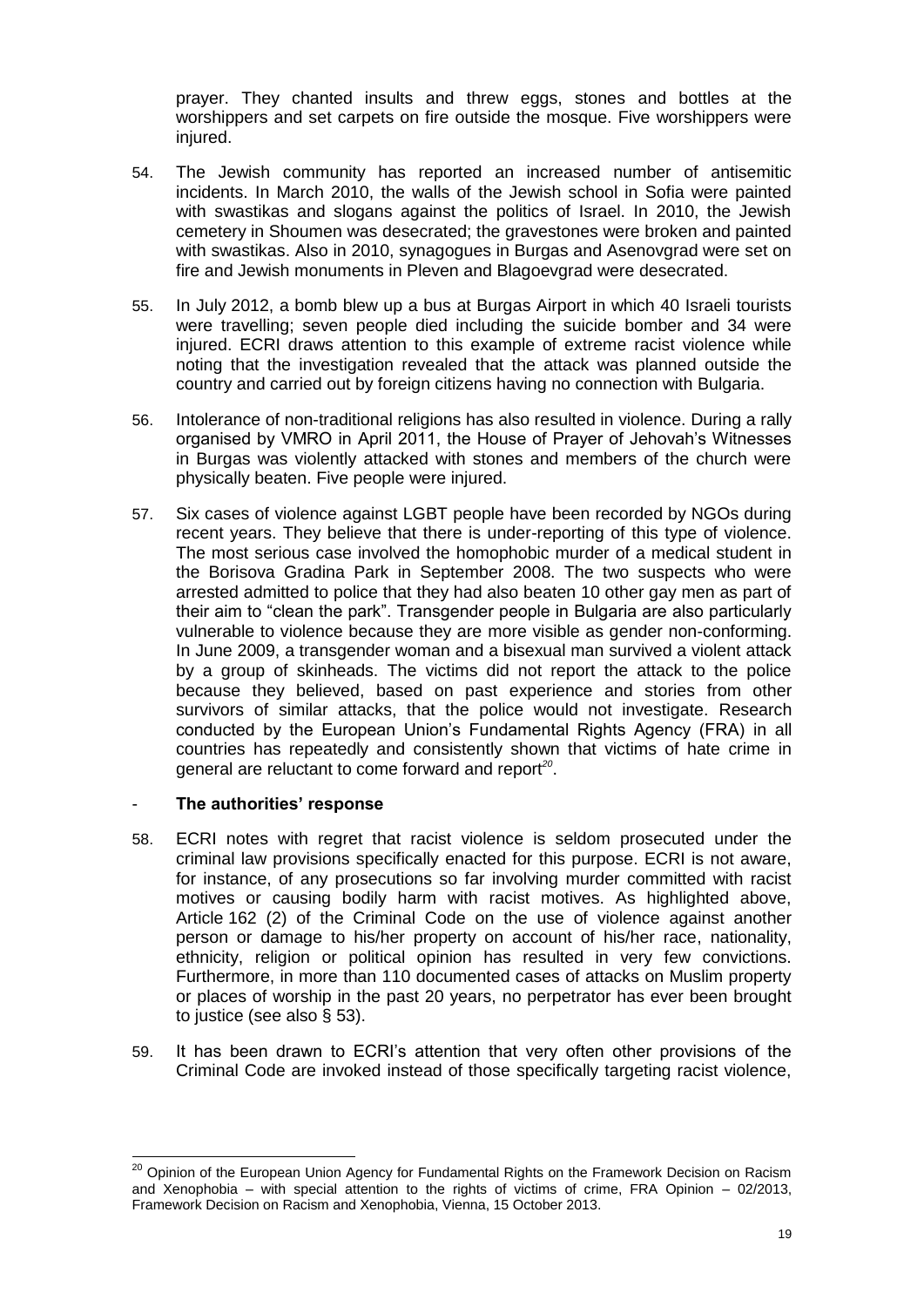such as Article 325 on hooliganism*21*. For example, as concerns the abovementioned case of an attack on the House of Prayer of Jehovah's Witnesses, six of the perpetrators were convicted of public order offences rather than religiously motivated violence. ECRI regrets this because it fails to send a clear message that racist violence is unacceptable and will be punished. Moreover, it contributes to the lack of information on the extent of racist violence in the country. ECRI stresses the importance of reliable data in order to counter this phenomenon effectively.

- 60. ECRI encourages the authorities to make full use of the Criminal Code provisions specifically targeting racist violence in all cases where this is appropriate.
- 61. The Criminal Code contains no specific response to violence targeting sexual orientation or gender identity. ECRI notes that in the case mentioned above concerning the homophobic killing of a student, the perpetrator was convicted of murder with hooligan motive. This demonstrates a willingness on the part of prosecuting authorities to apply an aggravating circumstance to this particular type of crime and highlights the lacuna in the Criminal Code. ECRI refers to the section below on Policies to combat discrimination and intolerance against LGBT persons.
- 62. Apart from the inadequate criminal law response to racist or homo/transphobic violence, ECRI also regrets the inertia of the authorities in condemning it (see also § 48). In the case of the Turkish man brutally attacked in the street in November 2013, as far as ECRI is aware no condemnation was issued by the Government even though the incident made the headlines and despite a Turkish minority party being part of the ruling coalition. In one notable exception, following the attack on Banya Bashi Mosque by members of the Ataka party in 2011, Members of Parliament from all parties (with the exception of Ataka) voted in favour of a declaration condemning the actions as an attempt to undermine religious peace and tolerance in Bulgaria.

# <span id="page-19-0"></span>**4. Integration policies**

63. In Bulgaria, existing integration policies are designed primarily for the Roma population, migrants in a regular situation and refugees.

# <span id="page-19-1"></span>- **Ethnic, religious and linguistic minorities**

- 64. As regards Roma, the Bulgarian Parliament approved, in March 2012, a National Roma Integration Strategy (NRIS) as required by the EU Framework for such strategies. This policy framework document includes an Action Plan that is to be implemented in two periods: the first, from 2012 to 2014, which completes the National Action Plan under the Decade of Roma Inclusion 2005-2015; and the second, from 2014 to 2020. The Action Plan is followed by a detailed Communication Plan, which has as its main goal "to change the negative attitudes of Bulgarian society towards the Roma community". Moreover, it requires every region to develop and adopt a regional strategy and action plan for the integration of Roma.
- 65. The main goal of the NRIS is "creating conditions for equitable integration of the Roma and Bulgarian citizens in a vulnerable situation belonging to other ethnic groups in the social and economic life by ensuring equal opportunities and equal access to rights, goods and services, by involving them in all public spheres and improving their quality of life, while observing the principles of equality and non-

<sup>1</sup>  $21$  Article 325: "A person who performs indecent acts, grossly violating the public order and expressing open disrespect for society, shall be punished for hooliganism by deprivation of liberty for up to two years or by probation, as well as by public censure".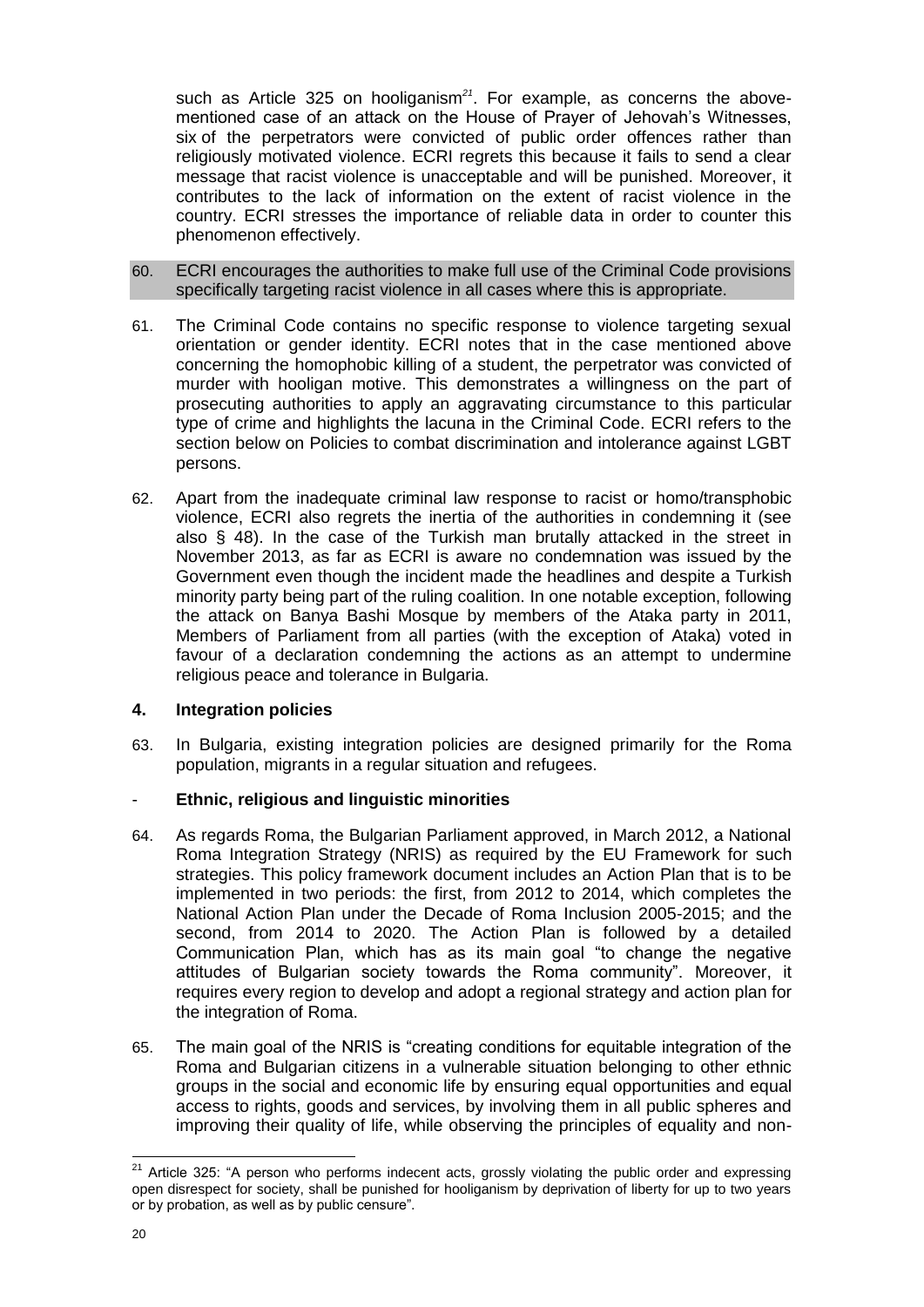discrimination". The NRIS clearly states from the outset that the term Roma is used as an umbrella to include both Bulgarian citizens in a vulnerable socioeconomic condition who identify themselves as Roma and citizens in a similar situation, perceived by the majority as Roma, regardless of their selfidentification. The authorities informed ECRI that this formulation was necessary to ensure that Roma, who have a tendency to identify themselves as Bulgarians, Turks or Romanians, have access to assistance provided by the NRIS. Indeed, fewer people declared themselves as Roma in the 2011 census than in the 2001 census, apparently due to fear of racism and racial discrimination, which, according to experts, does not reflect the genuine number of Roma in Bulgaria.

- 66. The NRIS incorporates into a single policy-document the objectives and measures contained in previous strategies and plans, including the Strategy for Educational Integration of the Children from the Ethnic Minorities, the Health Strategy for Disadvantaged Persons belonging to Ethnic Minorities, and the National Programme for Improvement of the Housing of Roma in the Republic of Bulgaria.
- 67. Six priorities are identified: education, health care, housing, employment, rule of law and non-discrimination, and culture and media. A set of goals is proposed for each priority and the Action Plan describes the tasks (122 different activities in total), responsible institutions, timeframe and financing. The NRIS refers to the active involvement of Roma in each area as a key success factor. In the field of housing, the NRIS has as its operational objective to improve the housing conditions and technical infrastructure. Ten tasks have been identified, including providing new plots for house construction in order to de-concentrate Roma neighbourhoods and building and providing social housing. The operational objective in the field of employment is to improve the access of Roma to the labour market and to raise Roma employment rates. Eight specific tasks are identified, such as educating unemployed persons in key competences and promoting entrepreneurship and starting up and managing a business. ECRI addresses the Roma integration policy in the area of education in Section II on Country Specific Topics. The National Council for Cooperation on Ethnic and Integration Issues (see below) is the governmental structure responsible for implementation, monitoring and evaluation.
- 68. As for Bulgaria's other ethnic, religious or linguistic minorities, ECRI is not aware of any recent integration policies targeting them specifically, although there are complaints about prejudice and discrimination and, in the case of Macedonians and Pomaks, deep discontent about their non-recognition as national minorities*<sup>22</sup>* . Nonetheless, it notes the existence of the National Council for Cooperation on Ethnic and Integration Issues (NCCEII)*<sup>23</sup>*, which is a consultative and coordinating body assisting the Government in formulating policies on the integration of such minorities (excluding Macedonians and Pomaks*<sup>24</sup>*). The NCCEII consists of 64 members, including the Deputy Prime Minister (Chair), deputy ministers of all ministries, representatives of 46 NGOs from six ethnic groups, including the

 $22$ ECRI recalls that these issues are also dealt with by the Advisory Committee on the Framework Convention for the Protection of National Minorities, whose Third Opinion on Bulgaria is in the process of adoption.

<sup>&</sup>lt;sup>23</sup> Until April 2011, it was known as the National Council for Cooperation on Ethnic and Demographic Issues (NCCEDI).

<sup>&</sup>lt;sup>24</sup> Bulgarians of Macedonian origin and Pomaks are not members of the NCCEII since Bulgaria does not recognise them as national minorities. For further details, ECRI refers to the Second Opinion of the Advisory Committee on the Framework Convention for the Protection of National Minorities on Bulgaria, adopted on 18 March 2010, Strasbourg 23 January 2012, FCNM/II(2012)001.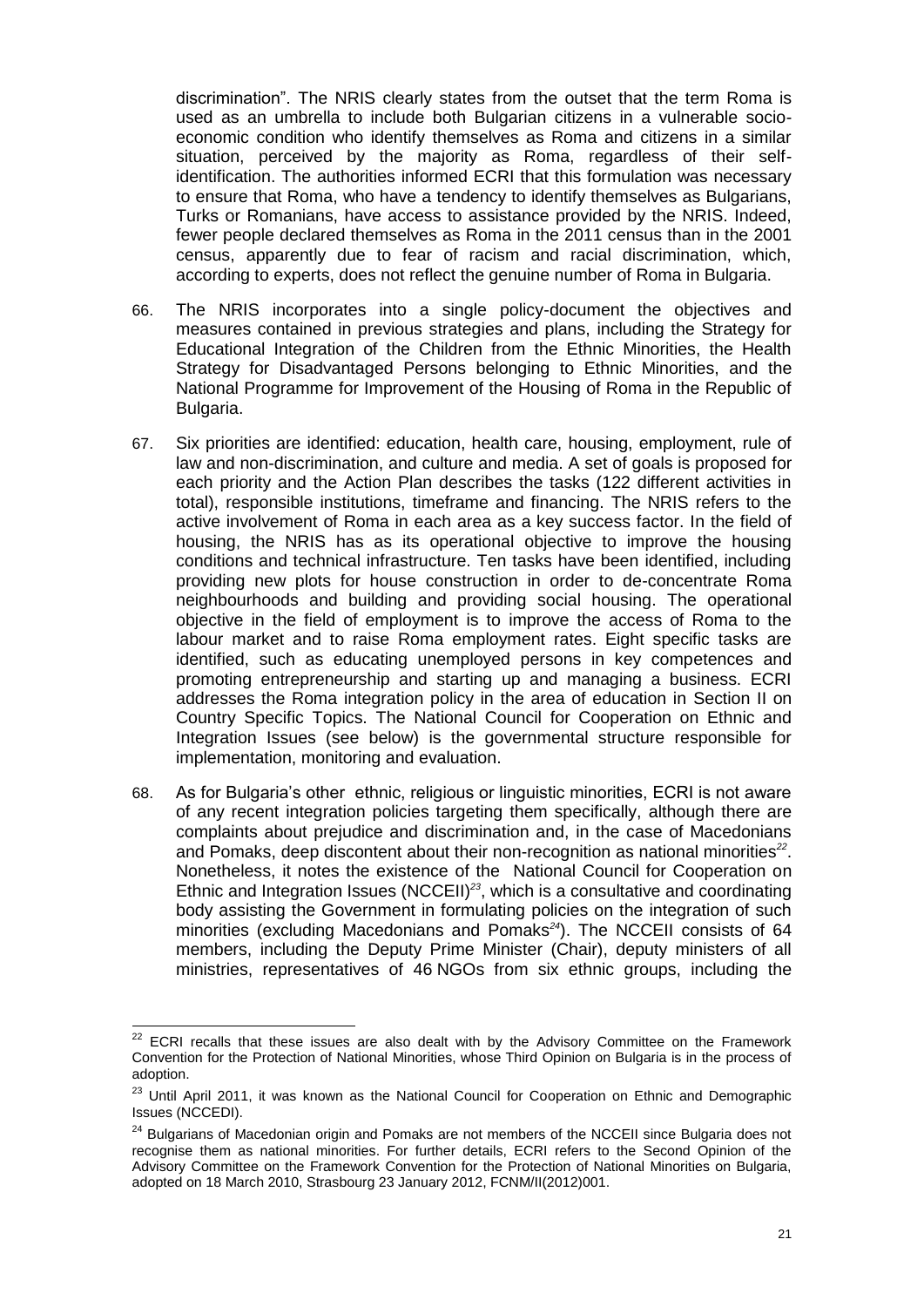Jewish, Roma and Turkish communities, as well as organisations working in the field of minority issues.

#### <span id="page-21-0"></span>- **Non-nationals**

- 69. In its fourth report, ECRI recommended that the authorities pay special attention to the situation of immigrants in Bulgaria, in order to ensure that they are integrated into Bulgarian society and to combat any discrimination against them and intolerance towards them. It also encouraged the authorities to continue to implement the National Programme for the Integration of Refugees and recommended that they provided it with more resources and that they make the population aware of the situation of refugees and take steps to combat any discrimination against them.
- 70. ECRI notes that in 2008 a National Strategy on Migration and Integration was adopted for the period 2008 to 2015. It set two main objectives: firstly, attracting Bulgarian nationals and foreigners of Bulgarian origin to settle permanently in Bulgaria; secondly, establishing a policy for receiving third-country nationals with a view to contributing to the development of the Bulgarian economy. The focus of the strategy is on legal migration and integration and it is implemented through annual action plans and evaluated through annual reports.
- 71. Following this, a National Strategy on Migration, Asylum and Integration was adopted for the years 2011 to 2020. It aims to establish an effective national migration management policy, based on the presumption that the current migration processes will transform Bulgaria from an emigrant country to one receiving immigrants. One of its stated purposes is more efficient management of economic migration and integration. The strategy includes the following target groups, among others: irregular third-country nationals and stateless persons; refugees and asylum seekers or persons granted subsidiary or temporary protection, as well as persons granted humanitarian status; third-country nationals and stateless persons entering and residing legally in Bulgaria for the purposes of employment, education or family reunification; foreign nationals of Bulgarian origin; and highly skilled migrants. Its policy principles include the organisation of targeted campaigns to improve the cultural-diversity climate and to counteract xenophobia, as well as strict compliance with the anti-discrimination legislation.
- 72. As regards the integration of immigrants residing legally in the country (thirdcountry nationals and refugees), the strategy states that Bulgaria pursues an effective integration policy aiming to integrate them successfully by granting to them equal rights, responsibilities and opportunities. It is implemented on the basis of the Common Basic Principles for Immigrant Integration Policy in the European Union, with support from the European Integration Fund. Information and integration centres assisting newly arriving foreigners by providing them with information which is necessary for their stay in the country were opened in Sofia and the other three largest Bulgarian cities under projects supported from the European Fund for the Integration of Third-country Nationals.
- 73. ECRI notes that the National Programme for the Integration of Refugees, which was first adopted in 2005, now covers the period 2011 to 2013. It provides integration services for newly recognised refugees and persons granted other forms of international protection for a one-year period and financial assistance including housing and health insurance, on condition of participation in Bulgarian language training courses for a six-month period and social counselling. The Integration Centre, which is run by the State Agency for Refugees, provides Bulgarian language training, organises vocational qualifications and assists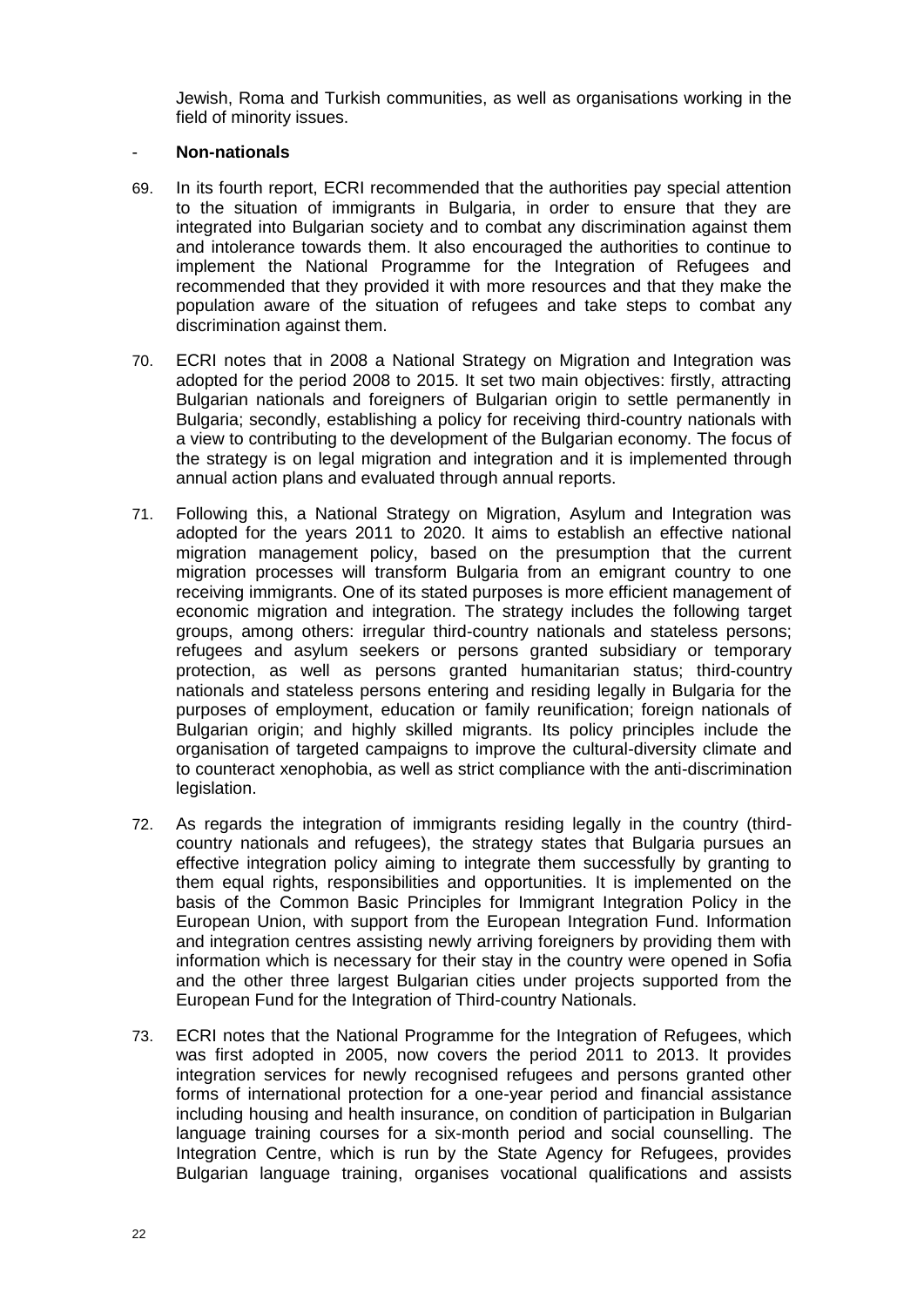refugees in finding jobs. ECRI is not aware of any plans to prolong the programme beyond 2013.

## <span id="page-22-0"></span>- **Policies' results**

- 74. According to a report prepared by a coalition of NGOs*<sup>25</sup>*, there has been no significant progress in the relevant priority areas related to Roma integration into mainstream society in Bulgaria. In their view, the NRIS lacks synergy and coherence and overlooks major areas in relation to housing conditions, health care and educational integration. Other major weaknesses identified in the Bulgarian NRIS are the lack of mechanisms for collecting and disseminating disaggregated data and lack of activities aimed at strengthening Roma participation. In addition, the NRIS fails to provide for sufficient funding; 71 out of 122 activities in the Action Plan are not specifically budgeted.
- 75. The NRIS has been criticised by Roma themselves for equating Roma with those in a vulnerable social and economic situation and introducing this criterion as a prerequisite to Roma identity. They regret that their identity as a national minority with language, traditions and cultural heritage is not recognised and reinforced but that the NRIS treats the challenges presented by the Roma as a social problem (unemployment, early marriage, illiteracy).
- 76. ECRI is very concerned that both Roma and civil society organisations are of the opinion that the NRIS has had few positive results so far. Indeed, it notes that Roma continue to live in spatial isolation which results in social isolation. A significant part of Roma residing in cities inhabit overpopulated neighbourhoods, frequently outside the regulated outskirts of the city, located in places that do not have water and sewer systems and where the electricity supply is obtained illegally or is non-existent. Two fifths of Roma still live in houses without water supply, taking water from outside/street taps and wells; three fifths of Roma houses are not connected to the central sewer system, and four fifths have no bathrooms inside*<sup>26</sup>* . Moreover, there continues to be high unemployment levels in the Roma population, or employment in only very low-income jobs. Only 50.2% of economically active persons are employed, that is 19.35% of all Roma aged 15 and over*<sup>27</sup>*. On the other hand, as well as some improvements in the field of education (see Topics specific to Bulgaria), ECRI is pleased to learn that, since a change in the law in 2012, illegally built houses can now be legalised and are no longer subject to demolition leaving Roma families homeless.
- 77. Moreover, the NCCEII does not appear to function well. In April 2013, 15 representatives of Roma organisations officially walked out of the first meeting of this body due to its lack of efficiency and renounced their membership. They insisted that it had to be restructured or replaced by a new entity to be effective and they sent an open letter to the Deputy Prime Minister setting out their demands. ECRI understands that a working group has been established to examine a possible change in the structure of the NCCEII.
- 78. ECRI considers that the NRIS is a sound policy document representing a clear opportunity to take concrete steps to improve the situation of Roma in Bulgaria. However, it regrets that there continues to be inadequate financial provision for

 $\overline{a}$ <sup>25</sup> Civil Society Monitoring Report on the Implementation of the National Roma Integration Strategy and Decade Action Plan in 2012 in Bulgaria, Prepared by a civil society coalition comprising the following organizations: Open Society Institute – Sofia, Indi-Roma 97 Social Foundation, Health of the Roma People Foundation, Roma Academy for Culture and Education Association, Roma Solidarity Foundation, Integro Association, Nov Pat Association, Amalipe Centre for Intercultural Dialogue and Tolerance, World without Borders Association, Written by Dimitar Dimitrov, Vania Grigorova, Joana Decheva, 2013.

 $26$  National Roma Integration Strategy of the Republic of Bulgaria (2012 - 2020).

<sup>27</sup> Idem.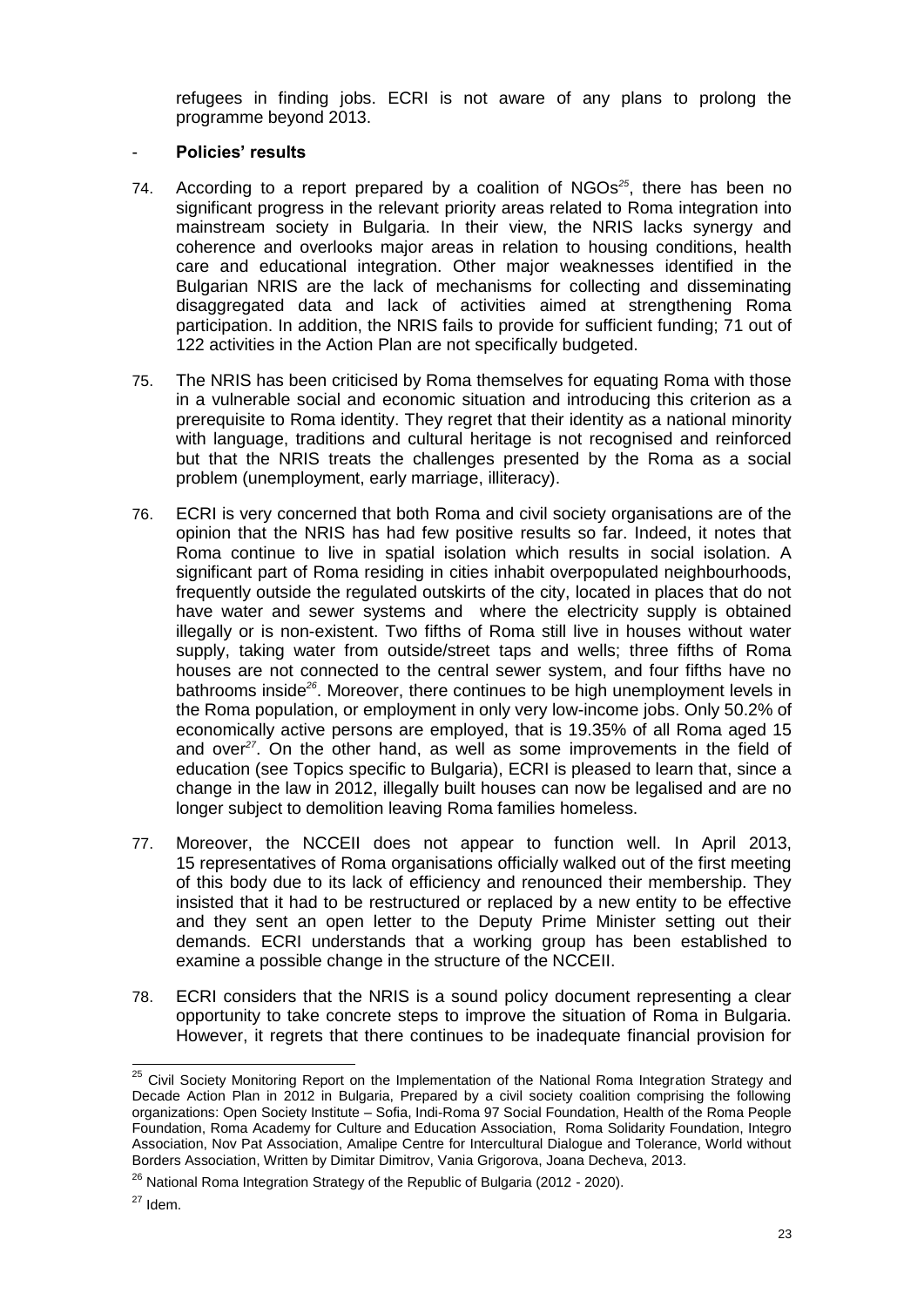Roma integration and lack of political will to assist the Roma population. This serves to perpetuate the deeply rooted structural and societal discrimination and popular prejudice against Roma.

- 79. ECRI strongly recommends that the authorities allocate adequate funding to the National Roma Integration Strategy for it to be effective. They should also find solutions, in close cooperation with all the communities involved, in order for the National Council for Cooperation on Ethnic and Integration Issues to function efficiently for the integration of minorities.
- 80. ECRI has no information about implementation or effectiveness of the National Strategy on Migration, Asylum and Integration. As concerns the National Programme for the Integration of Refugees, ECRI has been informed by governmental and civil society organisations that it does not function well, primarily due to lack of adequate funding. The main concerns are that the programme is limited to 100 persons; it is operational only in Sofia, so refugees have to move to the capital to enrol; there are no childcare facilities making it difficult for parents to attend the compulsory Bulgarian language courses; the language classes are overcrowded and all levels are mixed; only three vocational training courses are available (in tailoring, hairdressing and cosmetics) and the level of housing remains insufficient. Overall, the ineffective support in terms of integration has led many refugees to drop out of the programme and try to work to earn a living. ECRI considers that steps need to be taken to improve the programme in order for refugees to have a real chance at integration in Bulgarian society. Moreover, the programme should be extended beyond the end of 2013 and take into account the high numbers of refugees and persons granted international protection expected to remain in Bulgaria.
- 81. ECRI recommends that the authorities work closely with the UNHCR to extend in time and improve the integration package for refugees.
- 82. ECRI refers also to the section below on Topics specific to Bulgaria for an analysis of the current refugee crisis in Bulgaria.
- <span id="page-23-0"></span>**II. Topics specific to Bulgaria**
- <span id="page-23-1"></span>**1. Interim follow-up recommendations of the fourth cycle***<sup>28</sup>*
- <span id="page-23-2"></span>- **Training in racial discrimination issues**
- 83. In its fourth report, ECRI recommended that the Bulgarian authorities strengthen the initial and in-service training in racial discrimination issues and, in particular, in the provisions of the Anti-Discrimination Act offered to judges, and that the same training be provided to prosecutors. In its conclusions, adopted on 7 December 2011, ECRI welcomed the measures taken to provide training in racial discrimination issues. However, it noted that the number of judges and prosecutors who had received training remained too low. It considered that more should be done to enable training on the provisions of the Anti-Discrimination Act.
- 84. According to information provided by the authorities, a long-term programme of training of members of the judiciary in the European Convention on Human Rights has been on-going since 2005. Training on Article 14 and Protocol 12 is mandatory. Moreover, the National Institute of Justice (NIJ) carries out a special module on implementation of the Anti-Discrimination Act, paying attention also to issues of discrimination on racial and ethnic grounds and including analysis of the case law of the Commission for Protection against Discrimination and the

 $\overline{a}$ 

 $28$  This section also deals with an additional issue which was not part of the interim follow up recommendations of the fourth cycle but which is closely related to one of them (see § 91).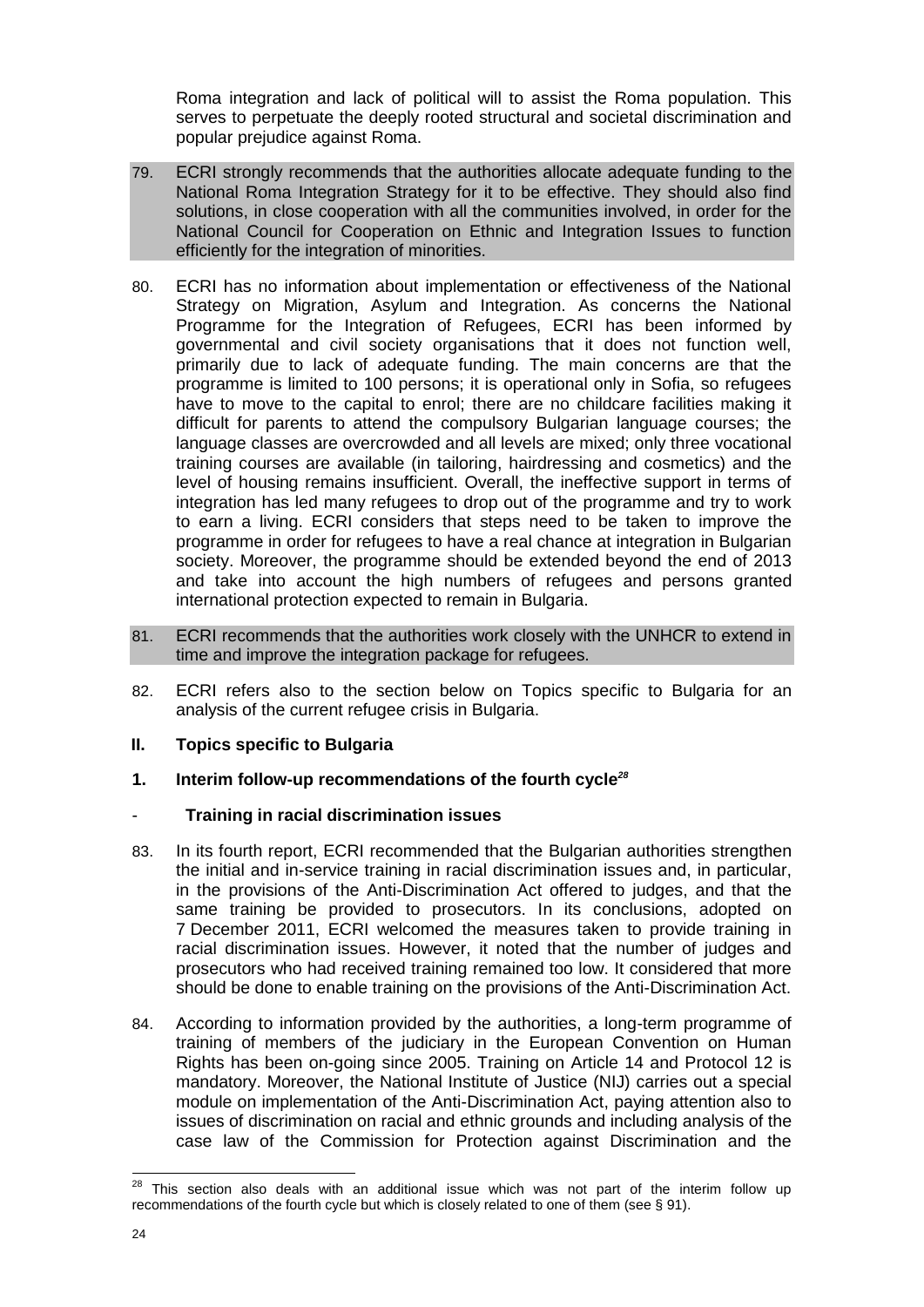Bulgarian courts. In 2011, a special seminar was organised by the NIJ providing training in racial discrimination issues for judges, examining magistrates and police officers. Furthermore, in 2012, the NIJ developed a specialised programme for human rights training of members of the judiciary with the Council of Europe, which focuses on good practices of member States in combating discrimination.

- 85. The Commission for Protection against Discrimination also organises a series of specialised training seminars on the application of the Anti-Discrimination Act targeting a wide range of participants, including judges, prosecutors, investigative magistrates, lawyers and experts from human rights NGOs specialised in protection against discrimination.
- 86. ECRI was also informed that in 2011, under the EU Progress Programme, a joint project was carried out by the Ministry of Labour and Social Policy, the Commission for Protection against Discrimination and the Open Society Institute in which the Commission developed two specialised training modules for members of the judiciary on the implementation of the Anti-Discrimination Act, one focused on aspects related to criminal proceedings and the other on civil proceedings.
- 87. In view of the above, ECRI is satisfied that its interim follow-up recommendation has been implemented adequately.

# <span id="page-24-0"></span>- **Functioning of the Commission for Protection against Discrimination**

- 88. In its fourth report, ECRI recommended that the Bulgarian authorities ensure that the Commission for Protection against Discrimination (the Commission) has the human and financial resources needed to set up and run local offices. In its conclusions, adopted on 7 December 2011, ECRI noted that the Commission had 18 local branches but it would need 28 branches to cover all districts in Bulgaria. ECRI concluded that significant progress had been made, but it considered that more efforts were essential to allow for the opening of more local branches.
- 89. The authorities informed ECRI that 20 regional offices of the Commission are now open but only 18 of them are fully operational. Therefore, the situation has not progressed. In addition, regional offices lack equipment and human resources; they are in fact run by one single representative with no additional staff. Their role is to provide advice to victims of discrimination, assistance with filing a complaint to the Commission and referral of cases to the Commission in Sofia. ECRI considers that they play a very important role and maintains that more efforts are needed to permit the opening of the remaining local branches throughout the country. Moreover, these branches can only be effective with adequate financial and human resources.
- 90. ECRI reiterates its recommendation that the authorities set up and run local offices of the Commission for Protection against Discrimination in all 28 districts of Bulgaria and provide them with adequate financial and human resources to function effectively.
- 91. In addition, ECRI also wishes to draw attention to the recommendation it made in its fourth report that the Bulgarian authorities continue to inform the general public about the content and scope of the Anti-Discrimination Act and that they take measures specifically aimed at ethnic and religious minorities. Following the amendments of 2012, the Act now requires the Commission to inform the public via the mass media of the provisions applicable in the area of protection against discrimination. ECRI notes, however, that booklets and information leaflets about the Act are only available in Bulgarian and some in English and the only language permitted for filing complaints is Bulgarian. This clearly hinders access to justice of the most vulnerable groups in the country. ECRI considers that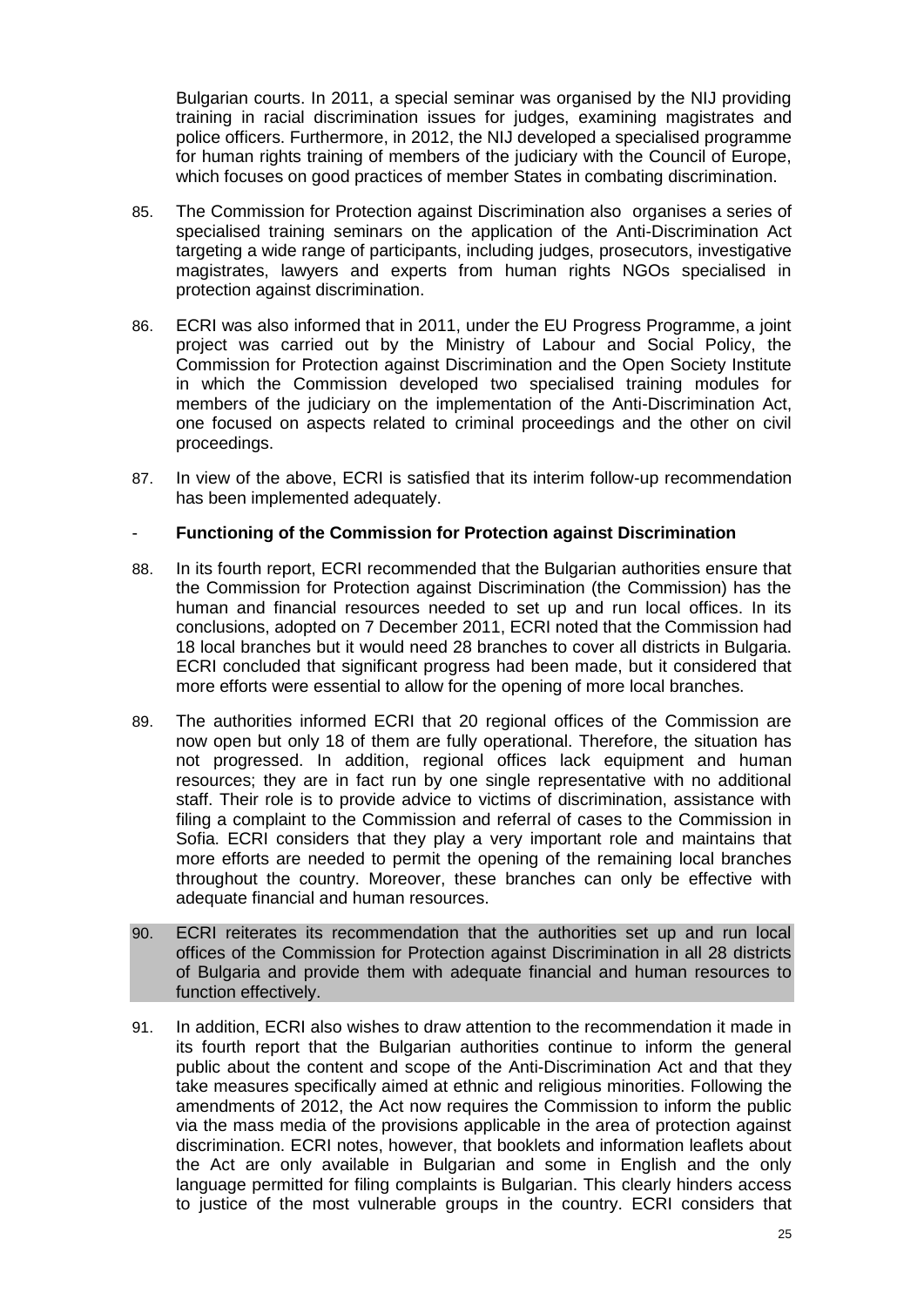efforts should be made to produce information about discrimination and the remedies available to victims in a variety of languages commonly spoken in Bulgaria. Application forms to the Commission should also be available in several languages to facilitate the complaints procedure for the persons most at risk of discrimination.

92. ECRI recommends that the Commission for Protection against Discrimination produces and publishes information about discrimination, and explaining the procedures for discrimination complaints, in a variety of languages used in the country and disseminates it widely.

## <span id="page-25-0"></span>- **The integration of Roma children into mainstream schools**

- 93. In its fourth report, ECRI strongly recommended that the Bulgarian authorities continue and intensify the integration process of Roma children into mainstream schools in order to promote social diversity. In its conclusions, adopted on 7 December 2011, ECRI noted with satisfaction that a number of measures had been taken which indicated some progress but concluded that these efforts needed to be pursued consistently to remedy the educational gap between Roma and non-Roma children.
- 94. The section on education of the National Roma Integration Strategy (NRIS) is, according to NGOs, relatively well developed. It sets out seven objectives and 40 interventions. These continue the main trends of the Roma educational integration policy from previous years. At the same time, a number of gaps are noticeable. For example, one of the objectives is "guaranteeing the right to equal access to quality education, including by integrating Roma children and students in ethnically mixed kindergartens and schools" (known as the de-segregation objective). Four tasks are set relating to encouraging ethnically mixed education at pre-school and university level but not at the school level. This is considered a serious failing because, according to the above-mentioned Civil Society Monitoring Report on the Implementation of the National Roma Integration Strategy, the strong tendency for Roma children to be enrolled in schools situated in Roma neighbourhoods still persists. More than half of Roma of school age (51.8%) attend education institutions where the majority of students are of Roma origin. The main reason for this is the tendency to choose the closest school in terms of distance, but persistent discrimination and negative attitudes toward Roma are also a significant factor in Roma children not enrolling in mainstream schools.
- 95. As for positive developments, ECRI is pleased to note that amendments to the Public Education Act introduced obligatory pre-schooling for two years starting in the 2010-2011 school year. The main objective is to ensure an equal start for every child and early socialisation and development of skills required for entry to first grade. According to the authorities, the percentage of Roma children enrolled in kindergartens in the school year 2011-2012 was 81.5% and most Roma households (92%) reported that there is a kindergarten within 3 km of their residence.
- 96. The Centre for Educational Integration of Children and Pupils from Ethnic Minorities, established in 2005, continues to fund projects in schools, kindergartens and municipalities which focus on providing equal access to quality education for children from ethnic minority groups, as well as preserving and developing their cultural identity. ECRI was informed that in the last few years, around 80 projects were financed throughout Bulgaria, including ones related to reducing drop-out, training teachers in the culture and traditions of ethnic minorities, and integrating Roma parents in the management boards of schools and kindergartens. ECRI was also informed that the responsibility for educational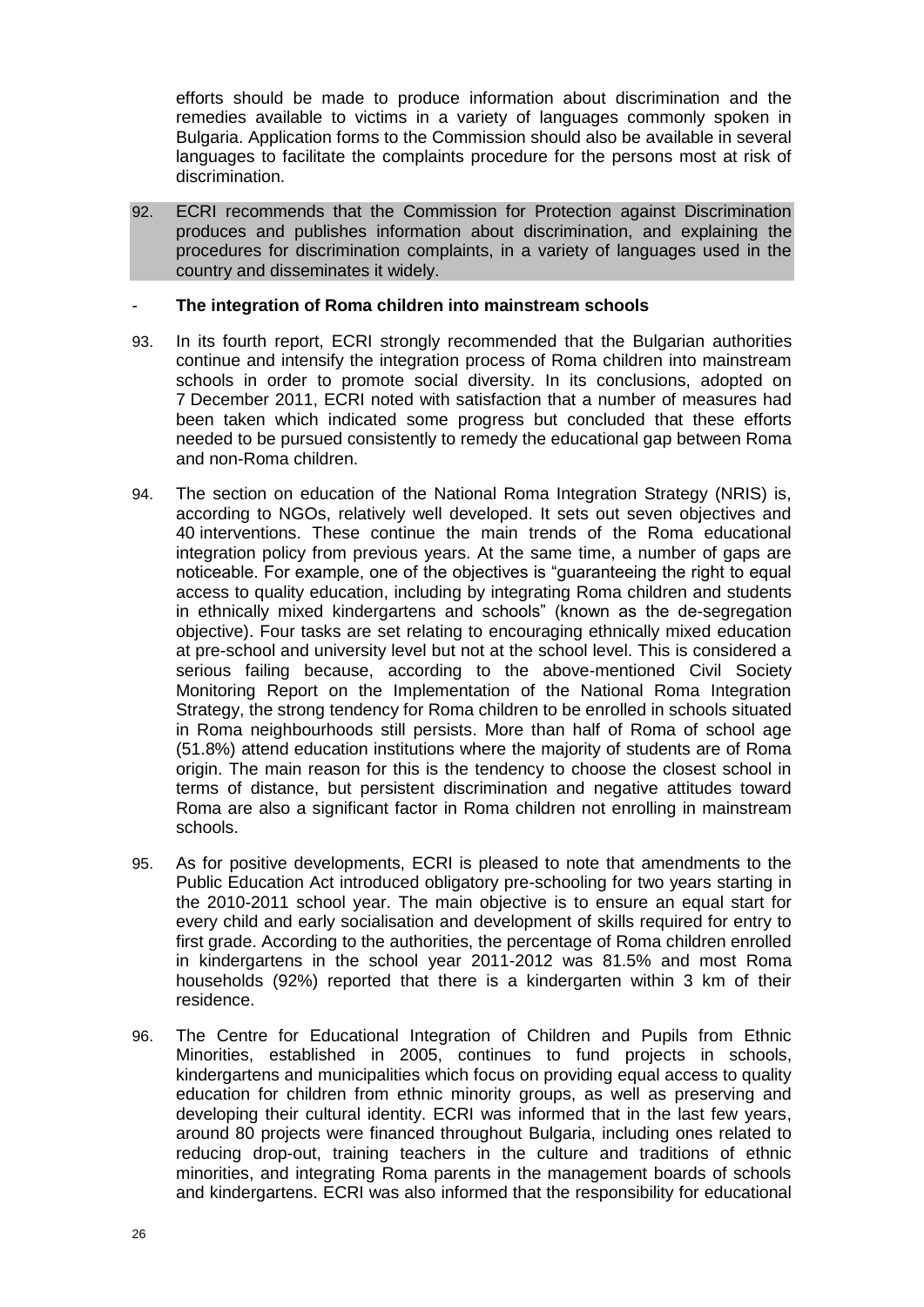desegregation has been transferred to local authorities and that there has been some success in moving Roma pupils from segregated to mainstream schools.

- 97. However, ECRI regrets that although the Bulgarian authorities have defined support for educational integration as a major priority in the area of education and despite the efforts highlighted above, low achievement in education persists and drop-out rates continue to be disproportionately high among ethnic minorities, particularly Roma pupils. According to official government data for 2011, while secondary school was the highest level of education completed by 52.3% of the Bulgarian population, only 9% of the Roma population had completed that level. The proportion of the groups that never completed any level of education ranged from 0.9% for Bulgarians to 21.8% of Roma.
- 98. Moreover, a study conducted by the Commission for Protection against Discrimination shows that discriminatory attitudes are endemic in the Bulgarian educational system. According to the research, 25% of Bulgarian teachers believed that children from different ethnic backgrounds should study in separate schools and 20% were convinced that children from different ethnic backgrounds have different abilities*<sup>29</sup>*. Even more worrying is that similar attitudes were found among children aged 4-5 years old. ECRI considers that these discriminatory attitudes are clear indicators that the initiatives undertaken so far have not led to significant change.
- 99. In addition, ECRI regrets that a Draft Law on Pre-school and School Education which was the result of a wide process of consultations, including with Roma NGOs, and was largely viewed as an important step forward, has been set aside following the political changes in 2013.
- 100. ECRI considers that its conclusions of 2011 are still valid, namely that efforts need to be pursued to remedy the educational gap between Roma and non-Roma children.
- 101. Furthermore, ECRI strongly recommends that specific courses on equality and non-discrimination are provided to school teachers as part of their compulsory initial and in-service training.

# <span id="page-26-0"></span>**2. Refugees and asylum seekers**

102. As mentioned already in this report, Bulgaria is currently faced with an increasing influx of refugees as a result of the conflict in Syria. According to government statistics, 11 606 asylum seekers entered the country in 2013. The majority are living in government-run reception centres, which are overcrowded. However, emergency centres have been set up, the largest one being Harmanli, about 30 kilometres from the Turkish border. This closed centre, effectively a detention centre, accommodates asylum seekers in tents, containers and a dilapidated building. The conditions are deplorable, with inadequate provision of food and hygienic facilities, almost no medical care and no access to psychological counselling or interpretation services. ECRI is pleased to note improvements recently brought to its attention by the authorities; medical care, legal assistance and warm food are now provided in all accommodation centres. It fully understands that the current situation is difficult for the Bulgarian authorities and encourages them to make wise and efficient use of all up-coming financial aid to ensure that asylum seekers and refugees have access to decent living conditions and all other reception services required by law as well as to improve the refugee status determination procedures.

<sup>1</sup> <sup>29</sup> Darik News, 7 August 2012: [http://dariknews.bg/view\\_article.php?article\\_id=944172&audio\\_id=115600.](http://dariknews.bg/view_article.php?article_id=944172&audio_id=115600)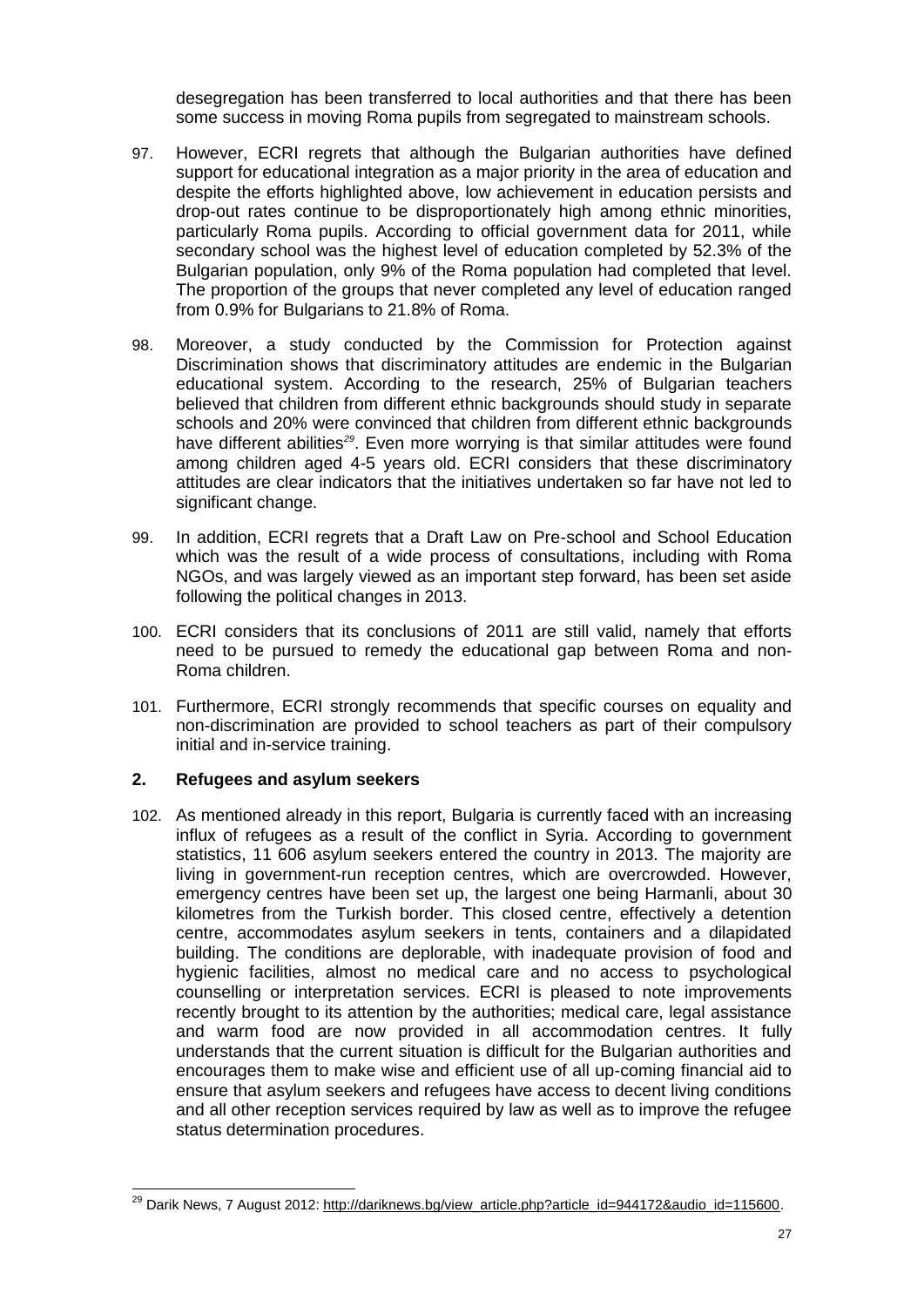- 103. ECRI is particularly concerned by the decision of the Government in October 2013 to build a 30km-long temporary, according to the authorities, barrier fence on the border with Turkey in the areas where it is easiest for migrants and refugees to cross into Bulgaria. Such action could jeopardise Bulgaria's international obligations under the 1951 Convention relating to the Status of Refugees if genuine refugees are prevented from entering the territory to seek international protection. Moreover, physical barriers contribute to reinforcing the stereotype of asylum seekers as dangerous and undesirable. ECRI refers to the comments of the Commissioner for Human Rights of the Council of Europe on this issue.*<sup>30</sup>*
- 104. ECRI strongly recommends that the authorities remove any border fences which create physical barriers to refugees seeking international protection.

## <span id="page-27-0"></span>**3. Policies to combat discrimination and intolerance against LGBT persons**

#### <span id="page-27-1"></span>- **Legislative issues**

- 105. ECRI notes that the current Criminal Code makes no reference to the hate motive of sexual orientation*<sup>31</sup>* or gender identity*<sup>32</sup>* in any of its specific articles addressing hate speech and other offences motivated by hate (see §§ 3-4 and 14 of this report). Consequently, in the rare cases in which homophobic attacks are reported and prosecuted, suspects are often charged with the offence of causing bodily harm with hooligan motive. However, ECRI has been informed that proposed amendments to the Criminal Code, which were presented to the public in April 2012, include sexual orientation as a ground in Articles 162 and 163. Since the bill has not yet been enacted, ECRI encourages the authorities to insert sexual orientation also in Articles 116 (1) subsection 11 (murder committed with hooligan, racist or xenophobic motives) and 131 (1) subsection 12. They should also include gender identity as a protected ground in all the above-mentioned articles of the Criminal Code.
- 106. ECRI recommends that the authorities include sexual orientation and gender identity in all the Articles of the Criminal Code addressing hate speech and hate crime (Articles 162, 163, 131 and 116).
- 107. In the area of civil and administrative law, the Anti-discrimination Act includes sexual orientation as a ground for discrimination but not gender identity. ECRI considers that gender identity should be included in order to ensure coherence with the criminal legislation, in accordance with its recommendation above, and a uniform approach to conduct targeting sexual orientation and gender identity.
- 108. ECRI recommends that the authorities amend the Anti-discrimination Act to include gender identity as a ground of discrimination.

<sup>1</sup>  $30$  In an interview with the Bulgarian National Television on 6 November 2013, the Human Rights Commissioner stated: "In its policy towards refugees, Bulgaria must not forget its international obligations under signed conventions. The country cannot close its borders with Turkey, or any other neighbour. Fences are ineffective and too expensive. People will find ways to get around them, and this will be even more dangerous. It would be much wiser to use the money for improving conditions in reception centres and integration policies instead."

<sup>&</sup>lt;sup>31</sup> "Sexual orientation is understood to refer to each person's capacity for profound emotional, affectional and sexual attraction to, and intimate and sexual relations with, individuals of a different gender or the same gender or more than one gender", the Yogyakarta Principles on the Application of International Human Rights Law in relation to Sexual Orientation and Gender Identity.

<sup>&</sup>lt;sup>32</sup> "Gender identity refers to each person's deeply felt internal and individual experience of gender, which may or may not correspond with the sex assigned at birth, including the personal sense of the body (which may involve, if freely chosen, modifications to the bodily appearance or function by medical, surgical or other means) and other expressions of gender, including dress, speech and mannerism", ibidem.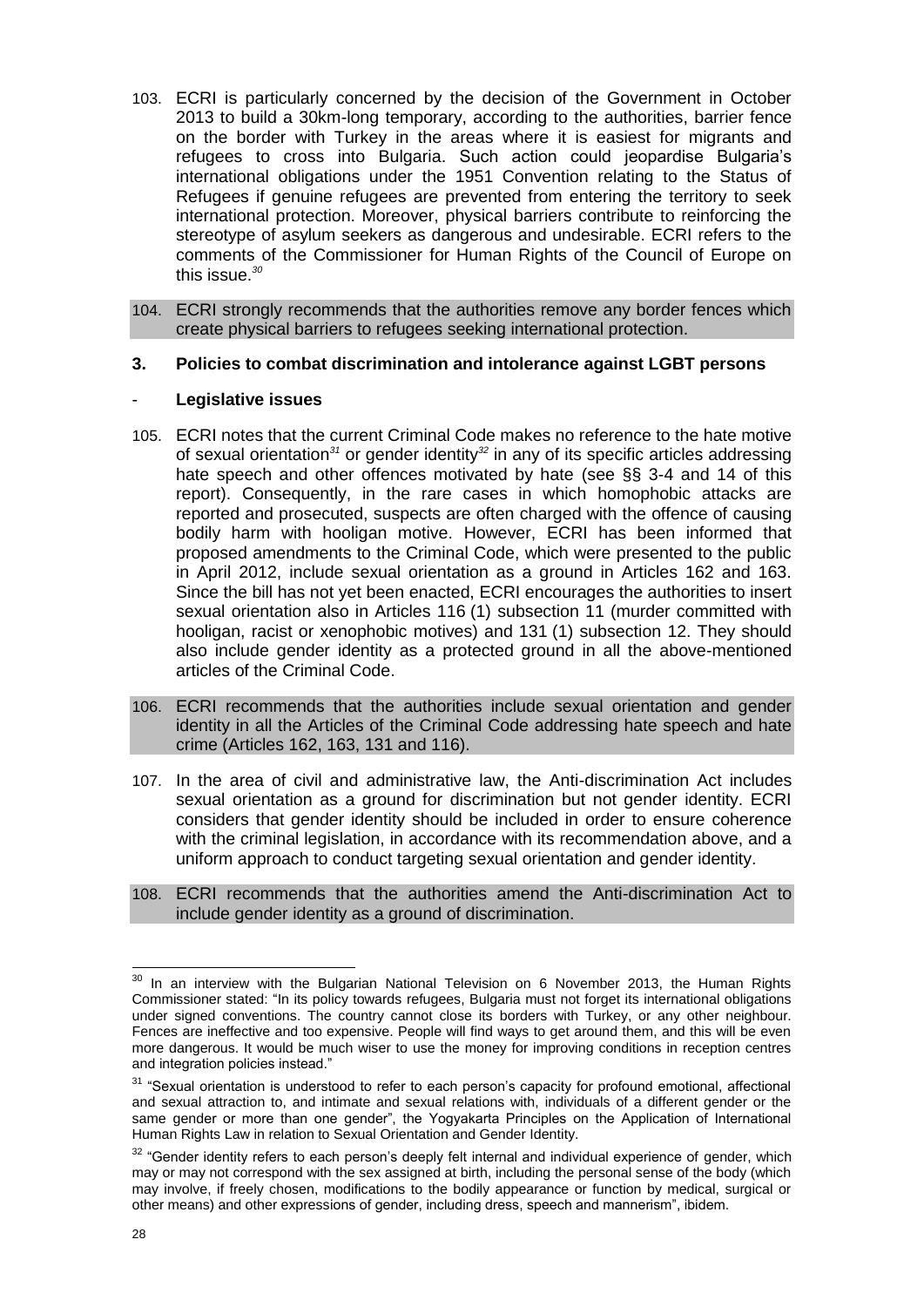- 109. ECRI notes that Bulgaria has explicitly recognised in its national legislation relating to asylum and refugees that sexual orientation is included in the notion of "membership of a particular social group"*<sup>33</sup>* . On this basis, asylum seekers fleeing persecution due to their sexual orientation can be granted international protection.
- 110. ECRI refers also to its comments and recommendation relating to the Radio and Television Act in §§ 42 and 43 of this report.

# <span id="page-28-0"></span>- **Data**

- 111. ECRI notes that there is no official data on the LGBT population in Bulgaria. Moreover since the criminal legislation does not recognise offences committed on grounds of sexual orientation or gender identity, there are no relevant statistics on hate speech or hate crime. The limited information available comes from NGOs. According to these, there have been six cases in recent years of violence against LGBT persons and only one which resulted in the prosecution and conviction of the perpetrator (see § 59).
- 112. ECRI recommends that the authorities collect data on hate speech and hate crime against LGBT persons, including on the number of cases reported, investigated and prosecuted.
- 113. ECRI has been informed that 10 cases have been brought before the Commission for Protection against Discrimination so far alleging discrimination based on sexual orientation and in all cases the Commission found in favour of the victim. This indicates that there is discrimination and intolerance against LGBT persons in Bulgaria and ECRI welcomes the recognition of such discrimination as a breach of fundamental rights by Bulgaria's anti-discrimination authority.
- 114. ECRI understands that Bulgarian legislation authorises the collection of personal data with the consent of those concerned. It recalls that Recommendation CM/Rec(2010)5 of the Committee of Ministers of the Council of Europe on measures to combat discrimination on grounds of sexual orientation or gender identity indicates that personal data referring to a person's sexual orientation or gender identity can be collected when this is necessary for the performance of a specific, lawful and legitimate purpose. It is clear that without such information, there can be no basis for developing and implementing policies to address intolerance and discrimination against LGBT persons.
- 115. ECRI encourages the authorities to undertake research and collect data on LGBT persons in Bulgaria as well as on discrimination and intolerance against them.

# <span id="page-28-1"></span>- **Promoting tolerance and combating discrimination**

116. According to a recent LGBT Survey of the European Union Agency for Fundamental Rights, 91% of the people interviewed believe that in Bulgaria positive measures to promote respect for the human rights of LGBT people are fairly rare or very rare. The survey shows that many LGBT people have to hide their sexual orientation at school or work. 19% of the people interviewed affirm that they have been discriminated against because of their LGBT status when looking for a job; 25% of them feel discriminated against at work; 12% feel

<sup>1</sup>  $33$  Report of the Council of Europe Commissioner for Human Rights on "Discrimination on grounds of sexual orientation and gender identity in Europe" (2nd edition, Council of Europe Publishing, September 2011).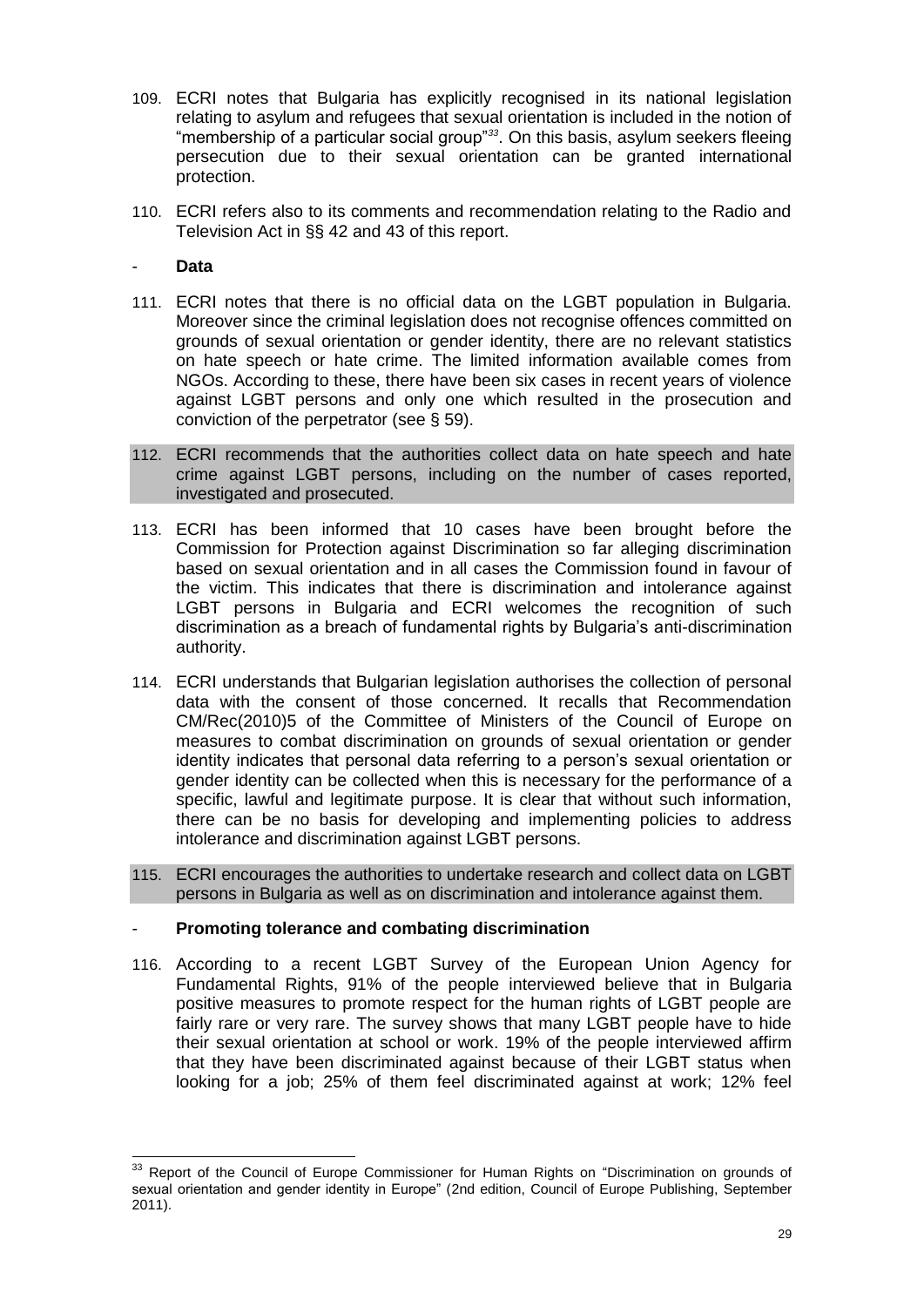discriminated against when looking for accommodation to rent or buy; 9% affirm feeling discriminated against by health care personnel*<sup>34</sup>* .

- 117. Concerning employment, according to research conducted by the Open Society Institute in Sofia, just over 40% of those polled think that an "untraditional" sexual orientation is an obstacle to competition in the labour market. In answer to the question "who is the person that you would never hire?", more than 25% replied "a homosexual"*<sup>35</sup>*. Transgender and gender non-conforming individuals are the ones who experience most difficulty in accessing jobs and are the most commonly fired from work.
- 118. ECRI notes that sex education is not part of the basic curriculum in Bulgaria, but aspects of it comes up in health education and subjects such as biology and man and nature. However, there is no obligation for teachers of these subjects to discuss sexual orientation or trans and intersex issues in their classes. ECRI has been informed that transgender pupils are the most common victims of bullying and school policies do not provide for any particular support to them.
- 119. ECRI notes that there is no specific legislation regulating gender reassignment for trans and intersex persons. Article 76 (4) of the Civil Registration Act stipulates that a person's name and gender can only be changed following court proceedings*<sup>36</sup>*. No procedures or criteria for allowing or refusing an application for gender rectification are defined. However, as regards gender reassignment, the very small number of cases brought so far (11) has established a positive trend; following an assessment by psychiatrists and sexologists, the way a person selfidentifies is the primary criteria upon which to base the decision. There is no case law concerning intersex conditions. It appears that these are treated through medical intervention in early childhood without the opinion of the child being taken into account. ECRI points out that this practice is not in line with international standards and current expertise on the issue*<sup>37</sup>* . ECRI considers,

<sup>37</sup> These include the following:

- *1)* The 2006 Yogyakarta Principles on the Application of International Human Rights Law in relation to Sexual Orientation and Gender Identity. Principle 18 calls on States to take all necessary legislative, administrative and other measures to ensure that no child's body is irreversibly altered by medical procedures in an attempt to impose a gender identity without the full, free and informed consent of the child in accordance with the age and maturity of the child and guided by the principle that in all actions concerning children, the best interests of the child shall be a primary consideration.
- *2)* Resolution 1952(2013) of the Parliamentary Assembly of the Council of Europe on children's right to physical integrity, which calls on member States to ensure that no-one is subjected to unnecessary medical or surgical treatment that is cosmetic rather than vital for health during infancy or childhood, guarantee bodily integrity, autonomy and self-determination to persons concerned, and provide families with intersex children with adequate counselling and support.
- *3)* Opinion No. 20/2012 of the Swiss National Advisory Commission on Biomedical Ethics [On the](http://www.bag.admin.ch/nek-cne/04229/04232/index.html?lang=en&download=NHzLpZeg7t,lnp6I0NTU042l2Z6ln1ad1IZn4Z2qZpnO2Yuq2Z6gpJCKfX96f2ym162epYbg2c_JjKbNoKSn6A--)  [management of differences of sex development, Ethical issues relating to intersexuality,](http://www.bag.admin.ch/nek-cne/04229/04232/index.html?lang=en&download=NHzLpZeg7t,lnp6I0NTU042l2Z6ln1ad1IZn4Z2qZpnO2Yuq2Z6gpJCKfX96f2ym162epYbg2c_JjKbNoKSn6A--) which made a strong case against medical intervention for "psychosocial" reasons. The Commission also called for the deferral of non-trivial treatment until a child can consent. [http://www.bag.admin.ch/nek-cne/04229/04232/index.html?lang=en.](http://www.bag.admin.ch/nek-cne/04229/04232/index.html?lang=en)
- *4)* The conclusions of the Second International Intersex Forum, organised by ILGA and ILGA-Europe in Stockholm on 9-11 December 2012, called for the right of bodily integrity and selfdetermination. The Forum demanded an end to mutilating and "normalising" practices such as genital surgeries, psychological and other medical treatments and that the personal, free, prior, and fully informed consent of the intersex individual be a compulsory requirement in all medical practices and protocols.

*[http://www.ilga-europe.org/home/news/for\\_media/media\\_releases/intersex\\_forum\\_2012\\_media\\_release](http://www.ilga-europe.org/home/news/for_media/media_releases/intersex_forum_2012_media_release)*.

 $34$ LGBT Survey Data explorer 2013 of the EU Agency for Fundamental Rights (FRA) [http://fra.europa.eu/DVS/DVT/lgbt.php.](http://fra.europa.eu/DVS/DVT/lgbt.php)

<sup>35</sup>  [http://bnr.bg/sites/en/Economy/Pages/1801discriminationonlabormarket.aspx.](http://bnr.bg/sites/en/Economy/Pages/1801discriminationonlabormarket.aspx)

<sup>&</sup>lt;sup>36</sup> Specifics of the Bulgarian system are the existence of mandatory male-indicating or female-indicating suffixes of everybody's name and the mandatory entry of the sex in each identity document.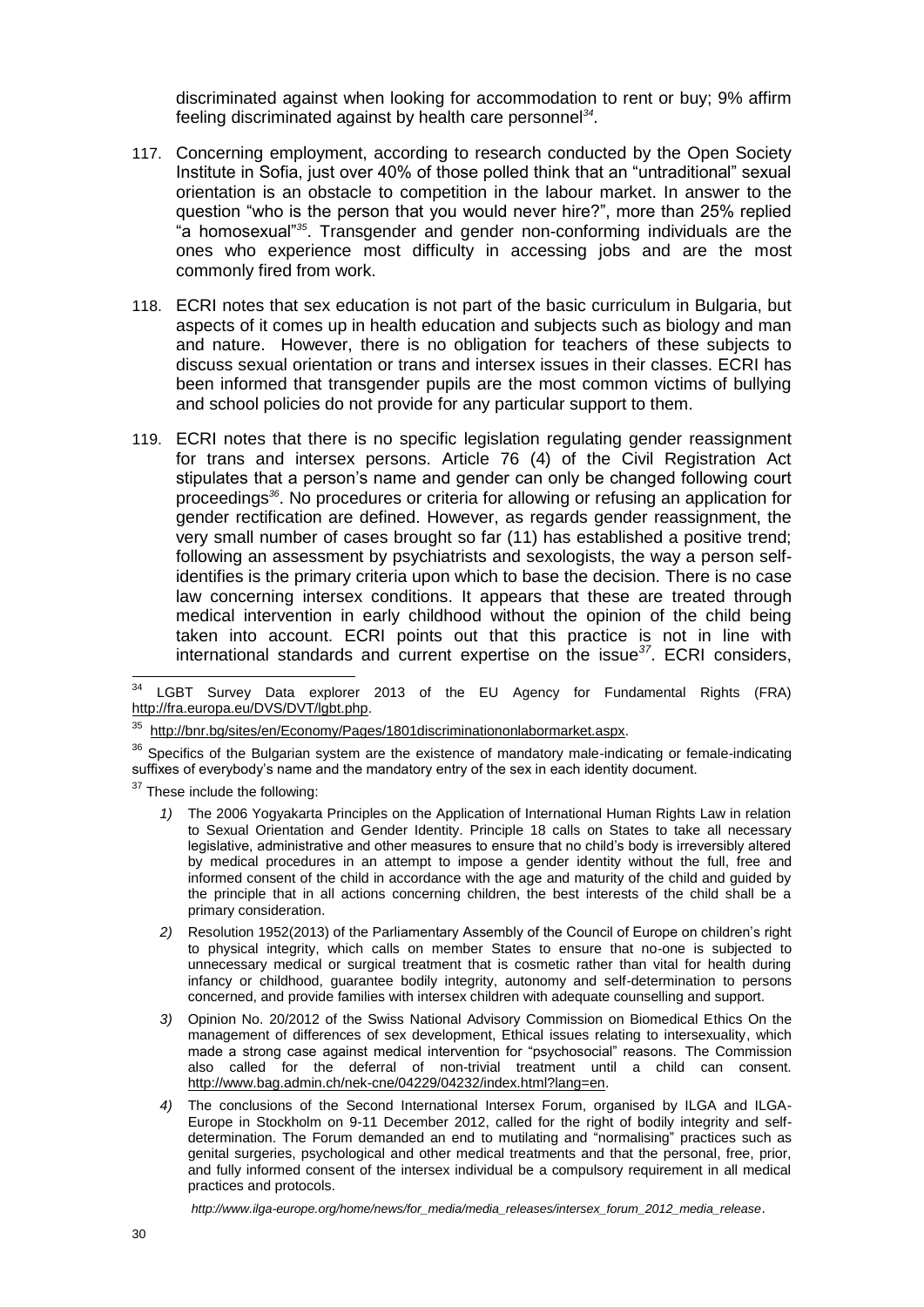therefore, that the legislation needs to be further developed to include the essential criteria and necessary steps concerning both gender recognition and gender reassignment. For example, gender reassignment should not be a prerequisite for gender changes in personal documents*<sup>38</sup>* .

- 120. ECRI recommends that the authorities develop legislation on gender recognition and gender reassignment ensuring that it is in line with international standards and expertise.
- 121. ECRI notes that surgery relating to a change of sex is covered under the national health insurance system. Hormone treatment, on the other hand, is not covered, as such treatment is only provided for "illnesses". The costs must be borne by the trans or intersex person concerned. In view of the fact that hormone therapy is an essential part of gender reassignment, ECRI encourages the authorities to consider providing financial assistance to those in need of such treatment.
- 122. In view of the above-mentioned lack of information about LGBT people in Bulgaria and the significant discrimination, harassment and violence to which they are exposed, ECRI considers that the authorities should draw up and adopt an action plan to increase tolerance vis-à-vis LGBT persons and to combat homophobia and transphobia.
- 123. ECRI recommends that the authorities draw up and adopt an action plan to combat homophobia and transphobia in all areas of everyday life, including education, employment and health care, taking inspiration from Recommendation CM/Rec(2010)5 of the Committee of Ministers of the Council of Europe on measures to combat discrimination on grounds of sexual orientation or gender identity.

1

*<sup>5)</sup>* ECRI notes also that in 2013, Germany became the first European nation to allow babies with characteristics of both sexes to be registered as indeterminate gender on birth certificates.

<sup>&</sup>lt;sup>38</sup> According to the report "Discrimination on grounds of sexual orientation and gender identity in Europe" (2nd edition, Council of Europe Publishing, September 2011), surgery leading to sterilisation is a requirement for gender recognition in Bulgaria. In addition, transgender persons must be unmarried in order to be legally recognised in the preferred gender.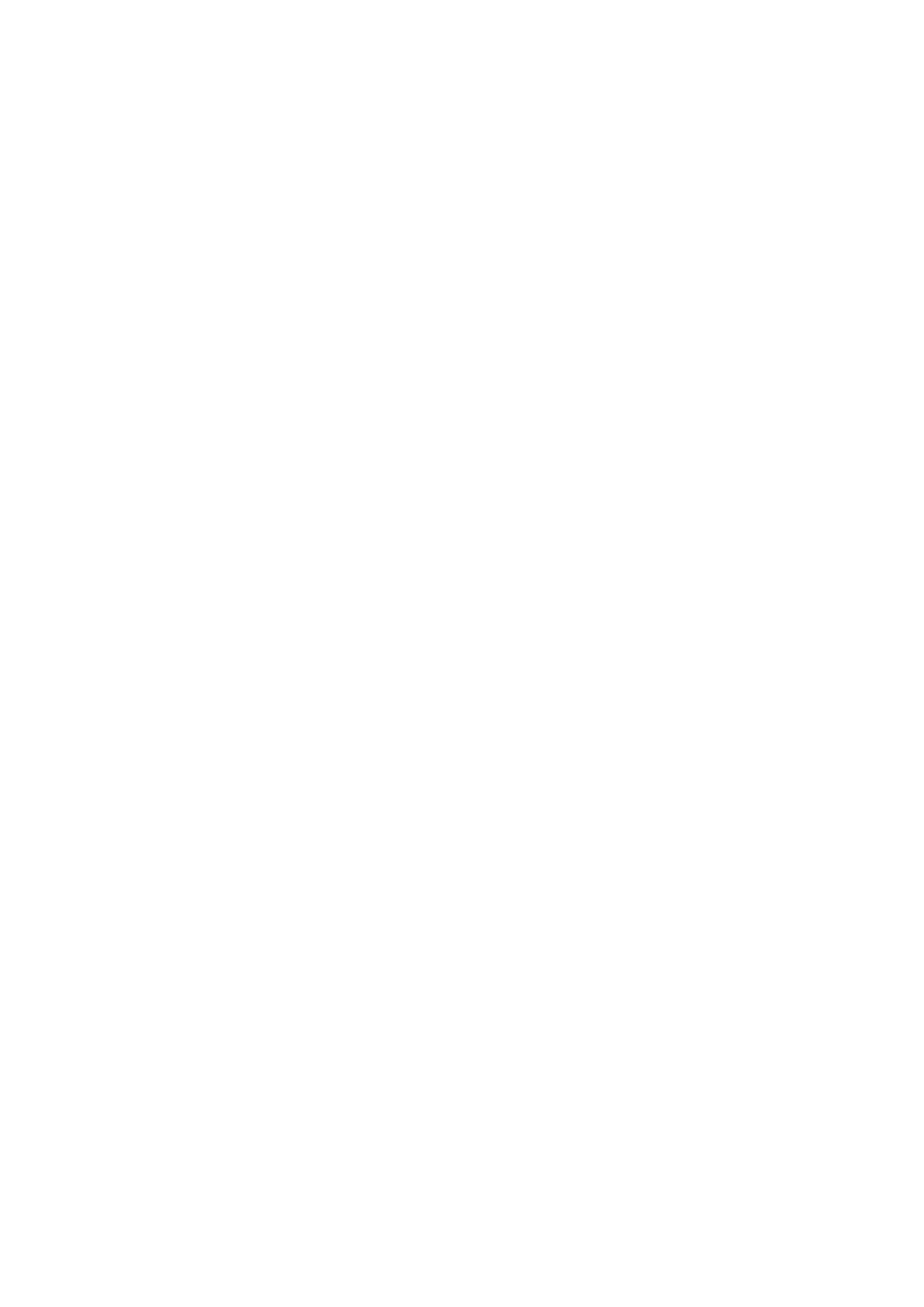# **INTERIM FOLLOW-UP RECOMMENDATIONS**

<span id="page-32-0"></span>The two specific recommendations for which ECRI requests priority implementation from the authorities of Bulgaria are the following:

- ECRI strongly recommends that the Bulgarian authorities urgently organise an awareness-raising campaign promoting a positive image of and tolerance for asylum seekers and refugees and ensuring that the public understands the need for international protection.
- ECRI recommends that the Commission for Protection against Discrimination produces and publishes information about discrimination, and explaining the procedures for discrimination complaints, in a variety of languages used in the country and disseminates it widely.

A process of interim follow-up for these two recommendations will be conducted by ECRI no later than two years following the publication of this report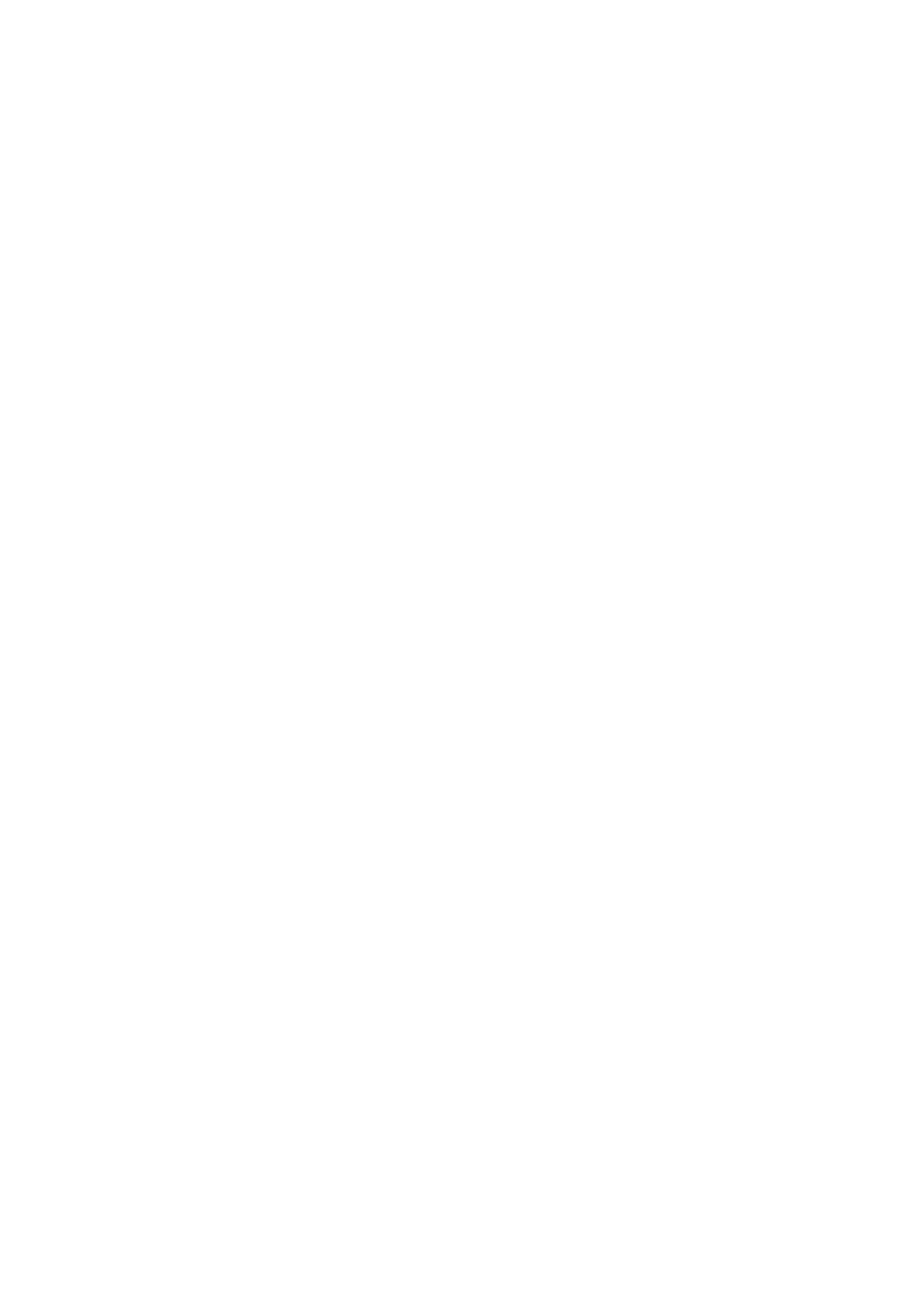# **LIST OF RECOMMENDATIONS**

<span id="page-34-0"></span>The position of the recommendations in the text of the report is shown in parentheses.

- 1. (§2) ECRI reiterates its recommendation that Bulgaria ratifies Protocol No. 12 to the European Convention on Human Rights as soon as possible.
- 2. (§5) ECRI recommends that the gaps in the protection offered under Article 164 (1) of the Criminal Code should be filled and that religion should be included as a ground in Articles 162 (1) and 163. Colour, language and citizenship should be included as grounds for the commission of the offences set out in Articles 162 and 163.
- 3. (§7) ECRI recommends that the offence of threats against a person or group of persons on the grounds of their race, colour, language, religion, nationality or national or ethnic origin be included in the Criminal Code.
- 4. (§9) ECRI recommends that the Criminal Code be amended to include a provision against the public expression, with a racist aim, of an ideology which claims the superiority of, or which depreciates or denigrates, a grouping of persons on the grounds of their race, colour, language, religion, nationality, or national or ethnic origin.
- 5. (§11) ECRI recommends that racial discrimination in the exercise of one's public office or occupation be criminalised.
- 6. (§13) ECRI encourages the authorities to consider the possibility of providing for the criminal liability of legal persons for racially motivated offences.
- 7. (§15) ECRI once again recommends that the Bulgarian authorities insert a provision in the Criminal Code expressly stating that racist motivation for any ordinary offence constitutes an aggravating circumstance.
- 8. (§18) ECRI recommends that colour and language be included as grounds in Article 4 of the Anti-discrimination Act, in accordance with its General Policy Recommendation No. 7 § 1.
- 9. (§20) ECRI recommends that discrimination by association and announced intention to discriminate be included as forms of discrimination in the Antidiscrimination Act.
- 10. (§22) ECRI recommends that the Anti-discrimination Act expressly mentions that public authorities are under a duty to ensure that those parties to whom they award contracts, loans, grants or other benefits respect and promote a policy of non-discrimination and that the violation of such condition may result in the termination of the contract, grant or other benefits.
- 11. (§24) ECRI recommends that a provision be inserted into the Anti-discrimination Act to the effect that discriminatory provisions which are included in individual or collective contracts or agreements, internal regulations of enterprises, rules governing profit-making or non-profit-making associations, and rules governing the independent professions and workers' and employers' organisations, should be amended or declared null and void.
- 12. (§26) ECRI strongly recommends that the authorities insert a provision into the Anti-discrimination Act providing for an obligation to suppress public financing of organisations or political parties which promote racism.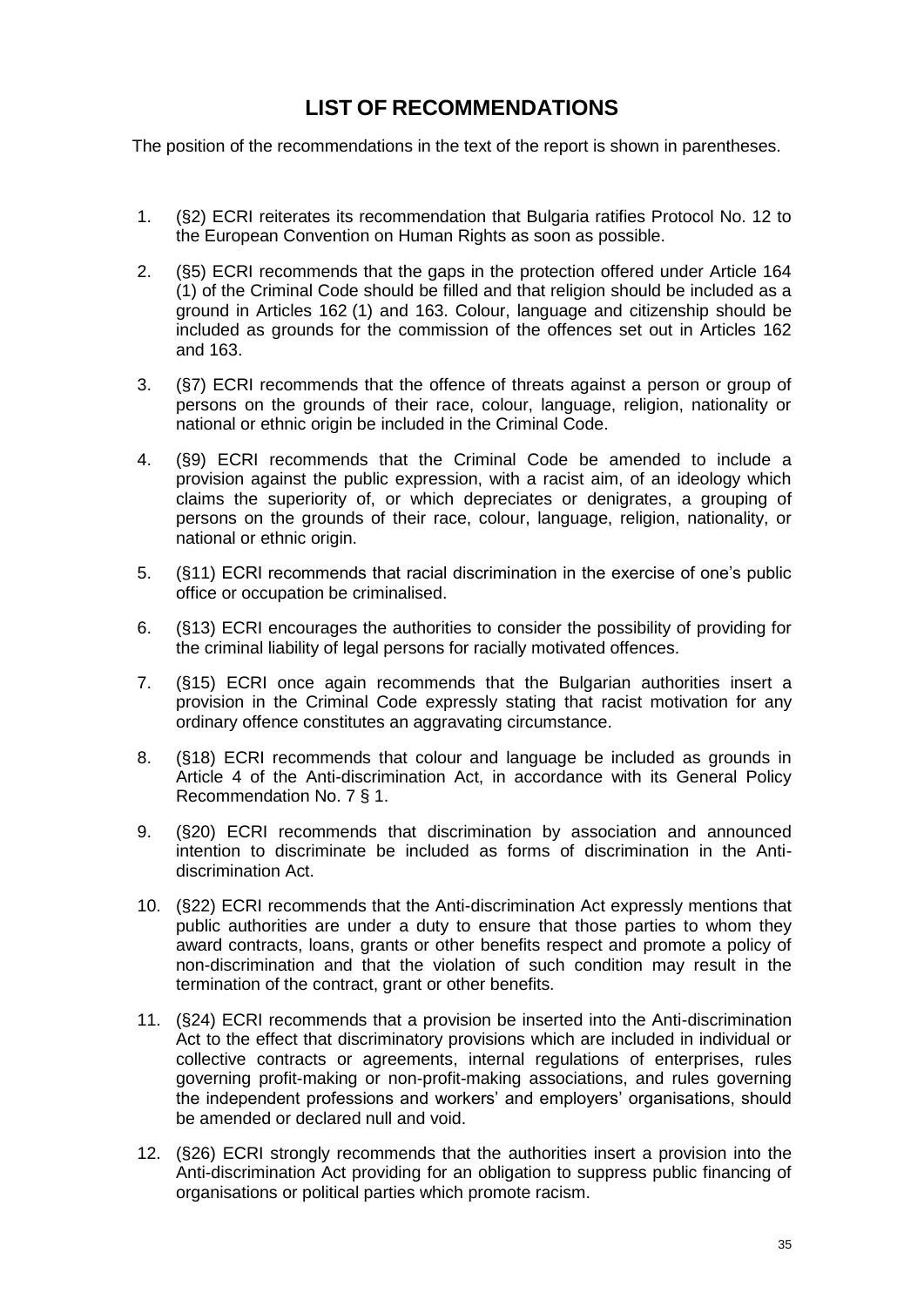- 13. (§29) ECRI recommends that a provision be inserted into the Anti-discrimination Act expressly prohibiting members of the Commission for Protection against Discrimination from receiving instructions.
- 14. (§33) ECRI strongly recommends that the authorities keep a close watch over the numerous extremist groups and political parties operating in Bulgaria and take swift action against any criminal activities in which they engage, including incitement to discrimination, hatred and violence.
- 15. (§39) ECRI strongly recommends that the authorities take urgent steps to ensure that anyone who engages in hate speech as defined in Articles 162 (1) and 164 (1) of the Criminal Code is duly prosecuted and punished.
- 16. (§43) ECRI recommends that the provisions of the Radio and Television Act relating to hate speech be amended to include the ground of sexual orientation.
- 17. (§46) ECRI strongly recommends that the authorities encourage the Council for Electronic Media to take action in all cases of dissemination of hate speech. It should also be encouraged to raise the fines for violations of the provisions of the Radio and Television Act relating to hate speech so that they act as a real deterrent, as well as to make greater use of the possibility of revoking broadcasting licences where appropriate.
- 18. (§49) ECRI strongly recommends that the Bulgarian authorities urgently organise an awareness-raising campaign promoting a positive image of and tolerance for asylum seekers and refugees and ensuring that the public understands the need for international protection.
- 19. (§60) ECRI encourages the authorities to make full use of the Criminal Code provisions specifically targeting racist violence in all cases where this is appropriate.
- 20. (§79) ECRI strongly recommends that the authorities allocate adequate funding to the National Roma Integration Strategy for it to be effective. They should also find solutions, in close cooperation with all the communities involved, in order for the National Council for Cooperation on Ethnic and Integration Issues to function efficiently for the integration of minorities.
- 21. (§81) ECRI recommends that the authorities work closely with the UNHCR to extend in time and improve the integration package for refugees.
- 22. (§90)ECRI reiterates its recommendation that the authorities set up and run local offices of the Commission for Protection against Discrimination in all 28 districts of Bulgaria and provide them with adequate financial and human resources to function effectively.
- 23. (§92) ECRI recommends that the Commission for Protection against Discrimination produces and publishes information about discrimination, and explaining the procedures for discrimination complaints, in a variety of languages used in the country and disseminates it widely.
- 24. (§104) ECRI strongly recommends that the authorities remove any border fences which create physical barriers to refugees seeking international protection.
- 25. (§106) ECRI recommends that the authorities include sexual orientation and gender identity in all the Articles of the Criminal Code addressing hate speech and hate crime (Articles 162, 163, 131 and 116).
- 26. (§108) ECRI recommends that the authorities amend the Anti-discrimination Act to include gender identity as a ground of discrimination.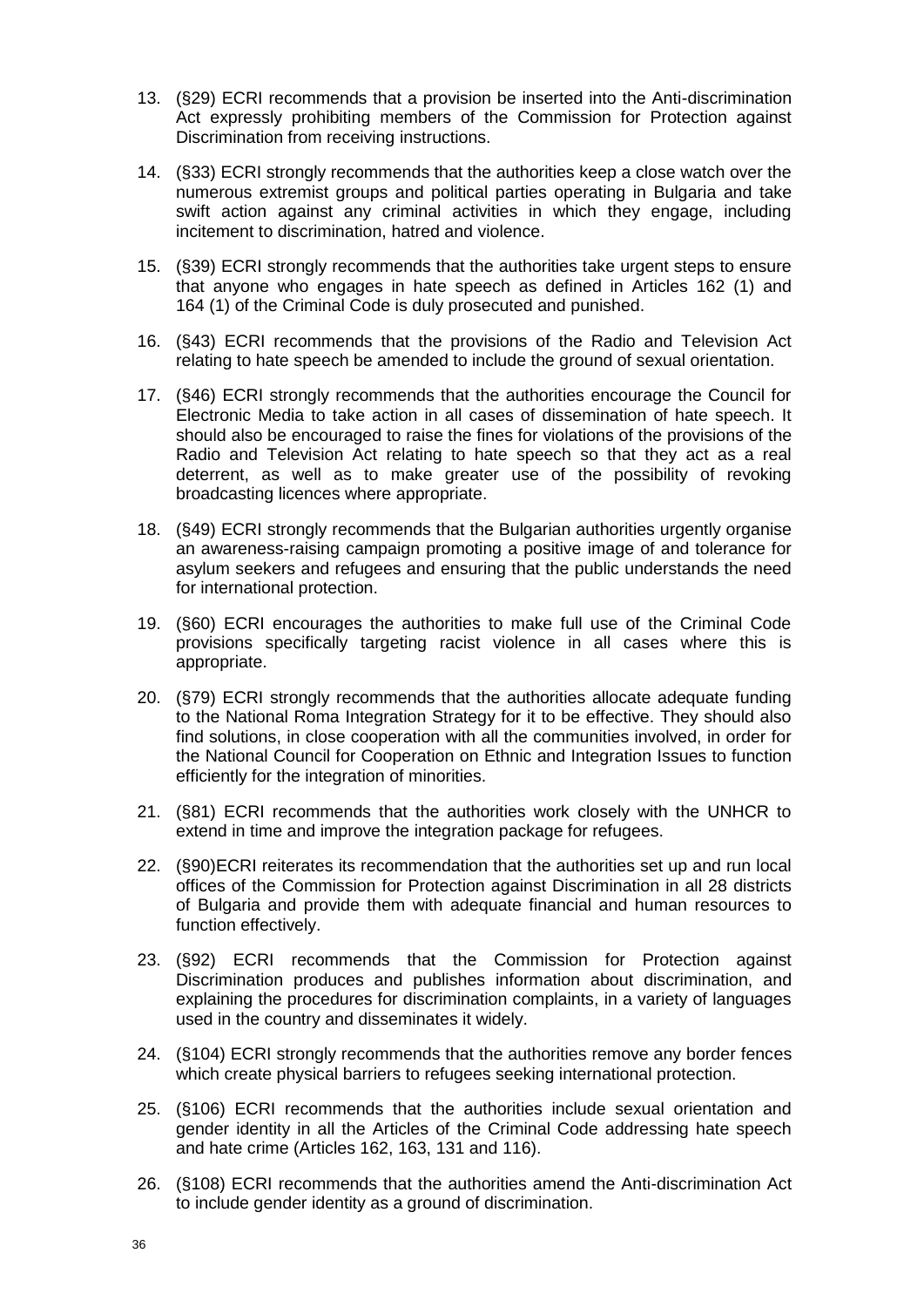- 27. (§112) ECRI recommends that the authorities collect data on hate speech and hate crime against LGBT persons, including on the number of cases reported, investigated and prosecuted.
- 28. (§115) ECRI encourages the authorities to undertake research and collect data on LGBT persons in Bulgaria as well as on discrimination and intolerance against them.
- 29. (§120) ECRI recommends that the authorities develop legislation on gender recognition and gender reassignment ensuring that it is in line with international standards and expertise.
- 30. (§123) ECRI recommends that the authorities draw up and adopt an action plan to combat homophobia and transphobia in all areas of everyday life, including education, employment and health care, taking inspiration from Recommendation CM/Rec(2010)5 of the Committee of Ministers of the Council of Europe on measures to combat discrimination on grounds of sexual orientation or gender identity.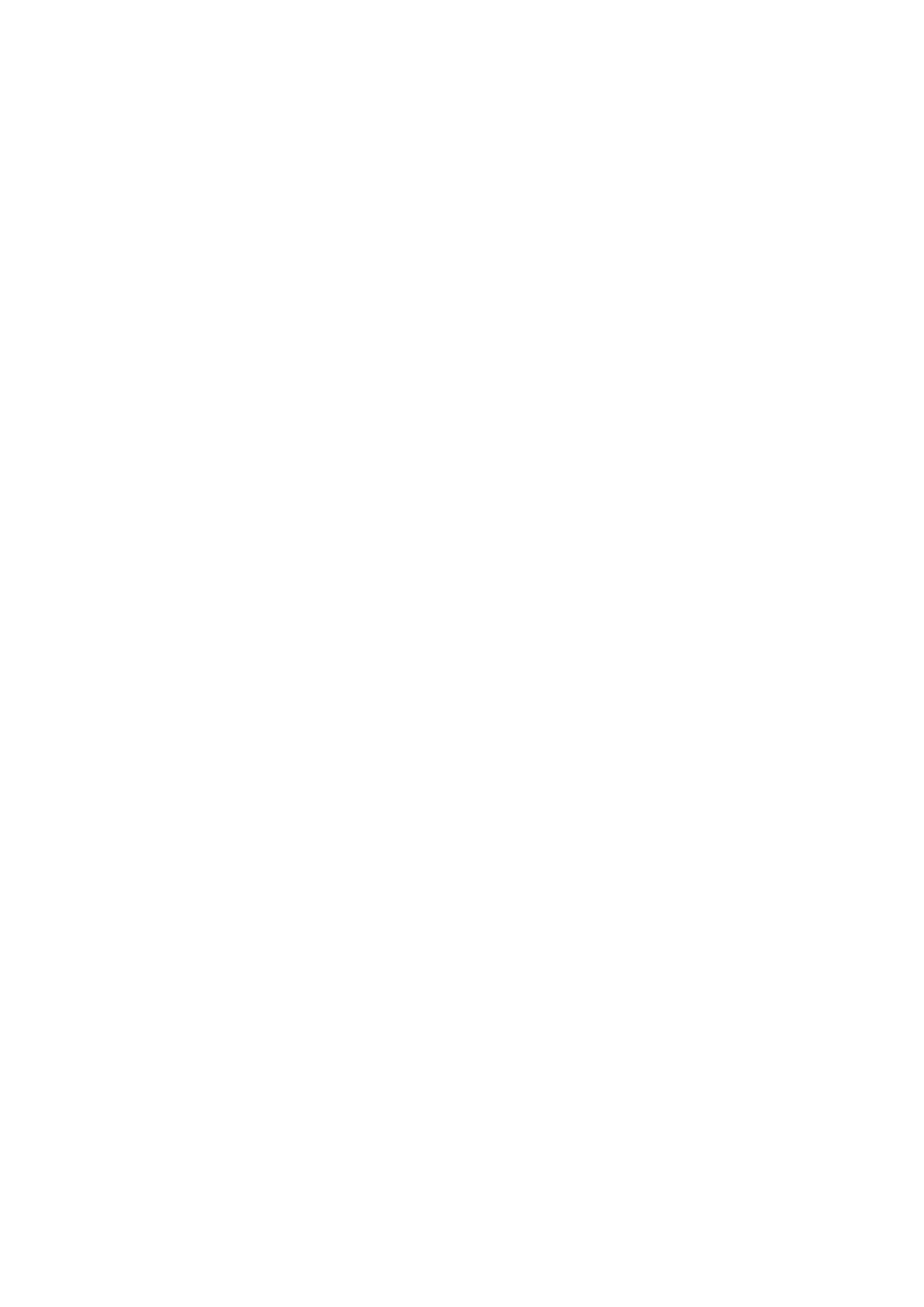# <span id="page-38-0"></span>**BIBLIOGRAPHY**

This bibliography lists the main published sources used during the examination of the situation in Bulgaria: it should not be considered as an exhaustive list of all sources of information available to ECRI during the preparation of the report.

#### **European Commission against Racism and Intolerance (ECRI)**

- 1. ECRI (2012a), Conclusions on the implementation of the recommendations in respect of Bulgaria subject to interim follow-up, CRI(2012)7.
- 2. ECRI (2009a); Fourth report on Bulgaria, CRI(2009)2.
- 3. ECRI (2004a), Third Report on Bulgaria, CRI(2004)2.
- 4. ECRI (2000a), Second report on Bulgaria, CRI(2000)1.
- 5. ECRI (1998a), Report on Bulgaria, CRI(98)46.
- 6. ECRI (1996), General Policy Recommendation No. 1: Combating racism, xenophobia, antisemitism and intolerance, CRI(96)43.
- 7. ECRI (1997), General Policy Recommendation No. 2: Specialised bodies to combat racism, xenophobia, antisemitism and intolerance at national level, CRI(97)36.
- 8. ECRI (1998b), General Policy Recommendation No. 3: Combating racism and intolerance against Roma/Gypsies, CRI(98)29.
- 9. ECRI (1998c), General Policy Recommendation No. 4: National surveys on the experience and perception of discrimination and racism from the point of view of potential victims, CRI(98)30.
- 10. ECRI (2000b), General Policy Recommendation No. 5: Combating intolerance and discrimination against Muslims, CRI(2000)21.
- 11. ECRI (2000c), General Policy Recommendation No. 6: Combating the dissemination of racist, xenophobic and antisemitic material via the Internet, CRI(2001)1.
- 12. ECRI (2003), General Policy Recommendation No. 7: National legislation to combat racism and racial discrimination, CRI(2003)8.
- 13. ECRI (2004b), General Policy Recommendation No. 8: Combating racism while fighting terrorism, CRI(2004)26.
- 14. ECRI (2004c), General Policy Recommendation No. 9: The fight against antisemitism, CRI(2004)37.
- 15. ECRI (2007a), General Policy Recommendation No. 10: Combating racism and racial discrimination in and through school education, CRI(2007)6.
- 16. ECRI (2007b), General Policy Recommendation No. 11: Combating racism and racial discrimination in policing, CRI(2007)39.
- 17. ECRI (2009b), General Policy Recommendation No. 12: Combating racism and racial discrimination in the field of sport, CRI(2009)5.
- 18. ECRI (2011), General Policy Recommendation No. 13: Combating anti-Gypsyism and discrimination against Roma, CRI(2011)37.
- 19. ECRI (2012b), General Policy Recommendation No. 14: Combating racism and racial discrimination in employment, CRI(2012)48.

#### **Other sources**

- 20. National Strategy of Bulgaria for Integration of Roma (2012-2020).
- 21. Council of Europe (2011), Discrimination on grounds of sexual orientation and gender identity in Europe.
- 22. Council of Europe, Committee of Ministers (2010), Recommendation CM/Rec(2010)5 on measures to combat discrimination on grounds of sexual orientation or gender.
- 23. Council of Europe (2012), Reply by the Bulgarian Government to the questionnaire on the implementation of Recommendation CM/Rec(2010)5 of the Committee of Ministers, CDDH(2012) R 76 Addendum VIII, reply to question no. 10.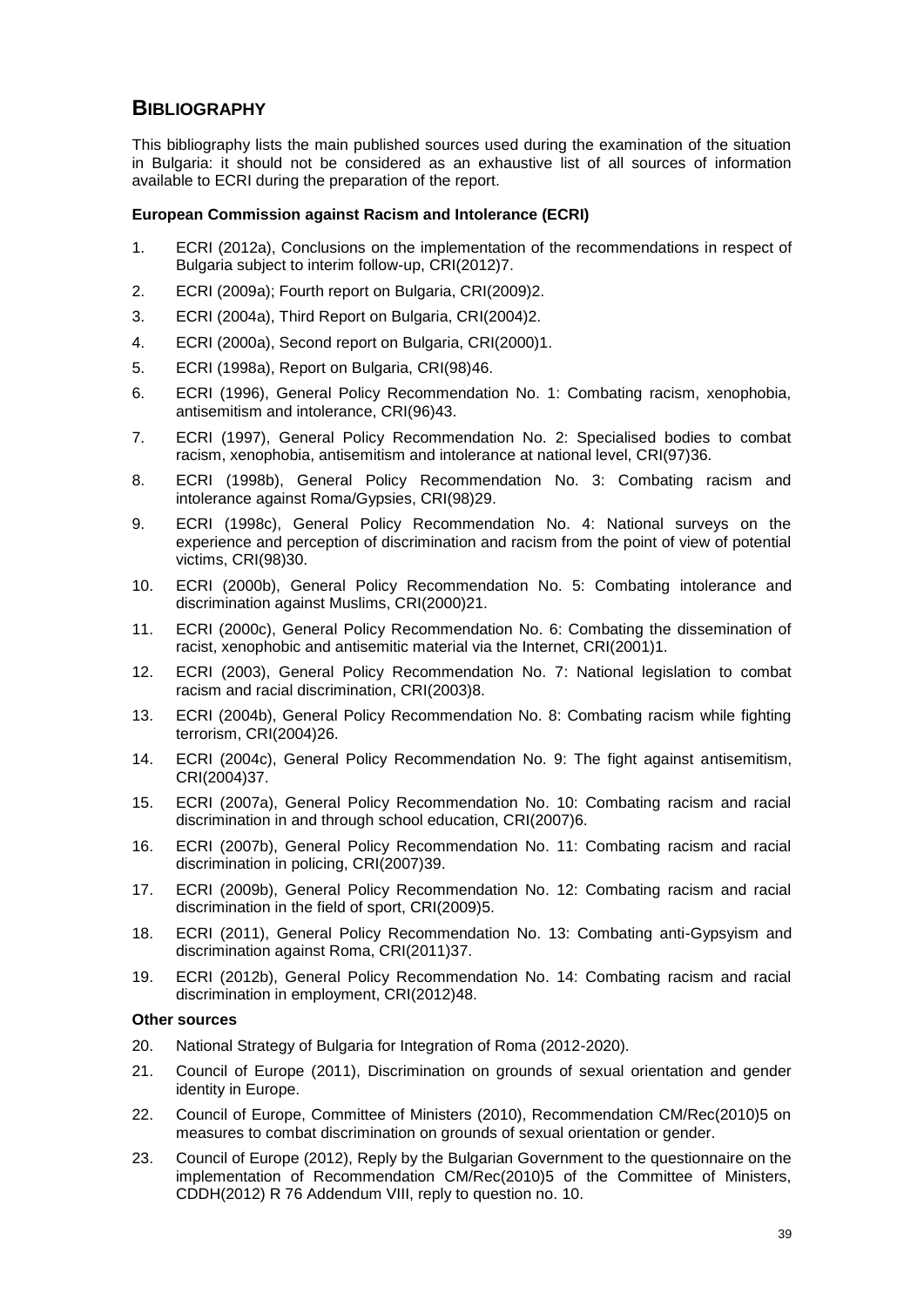- 24. Council of Europe, Committee of Ministers (2013), Response of the Bulgarian authorities to the questionnaire concerning Recommendation CM/Rec(2010)5 on measures to combat discrimination on grounds of sexual orientation or gender identity.
- 25. European Court of Human Rights (ECtHR) (2000), Hasan and Chaush v. Bulgaria; Application no. 30985/96, Judgment.
- 26. ECtHR (2001), Stankov and the United Macedonian Organisation Ilinden v. Bulgaria, Application nos. 29221/95 and 29225/95, Judgment.
- 27. ECtHR (2004), Supreme Holy Council of the Muslim Community v. Bulgaria, Application no. 39023/97, Judgment.
- 28. ECtHR (2005a), United Macedonian Organisation Ilinden and Ivanov v. Bulgaria, Application no. 44079/98, Judgment.
- 29. ECtHR (2005b), Ivanov and Others v. Bulgaria, Application no. 46336/99, Judgment.
- 30. Cour européenne des droits de l'homme (2012), Yotova c. Bulgarie, Requête n° 43606/04, Arrêt.
- 31. ECtHR (2013a), Sindicatul "Păstorul cel Bun" v. Romania [GC], Application no. 2330/09, Judgment.
- 32. ECtHR (2013b), Maktouf and Damjanović v. Bosnia and Herzegovina [GC], Application nos. 2312/08 and 34179/08, Judgment.
- 33. Council of Europe, Commissioner for Human Rights (2010), Report by Thomas Hammarberg, of the following his visit to Bulgaria from 3 to 5 November 2009, CommDH(2010)1.
- 34. Council of Europe, Advisory Committee on the Framework Convention for the Protection of National Minorities (2012a), Second Opinion on Bulgaria, FCNM/II(2012)001.
- 35. Council of Europe, Advisory Committee on the Framework Convention for the Protection of National Minorities (2012b), Third report submitted by Bulgaria pursuant to Article 25, paragraph 2 of the Framework Convention for the Protection of National Minorities, ACFC/SR/III(2012)004.
- 36. European Roma and Travellers Forum (2012), Anti-Gypsyism in Bulgaria.
- 37. United Nations, Human Rights Council (2012), Report of the independent expert on minority issues, Addendum, Mission to Bulgaria (4 to 11 July 2011), A/HRC/19/56/Add.2.
- 38. United Nations High Commissioner for Refugees (UNHCR) (2013), A New Beginning Refugee Integration in Europe.
- 39. Organization for Security and Co-operation in Europe (OSCE), High Commissioner on National Minorities (2012), Ljubljana Guidelines on Integration of Diverse Societies.
- 40. OSCE Office for Democratic Institutions and Human Rights (ODIHR) (2012), Hate crimes in the OSCE region – incidents and responses - Annual report for 2011.
- 41. OSCE ODIHR (2013), Hate crimes in the OSCE Region: incidents and responses Annual report for 2012.
- 42. Council Directive (EC) 2000/43/EC of the Council of the European Union of 29 June 2000 implementing the principle of equal treatment between persons irrespective of racial or ethnic origin.
- 43. Council Directive (EC) 2000/78/EC of the Council of the European Union of 27 November 2000 establishing a general framework for equal treatment in employment and occupation.
- 44. European Commission (2013), Communication from the Commission to the European Parliament, the Council, the European Economic and Social Committee and the Committee of the Regions, Steps forward in implementing national Roma integration strategies, COM(2013)454 final.
- 45. European Commission (2014), Report from the Commission to the European Parliament and the Council on the Implementation of Council Framework Decision 2008/913/JHA on combating certain forms and expressions of racism and xenophobia by means of criminal law, COM(2014) 27 final.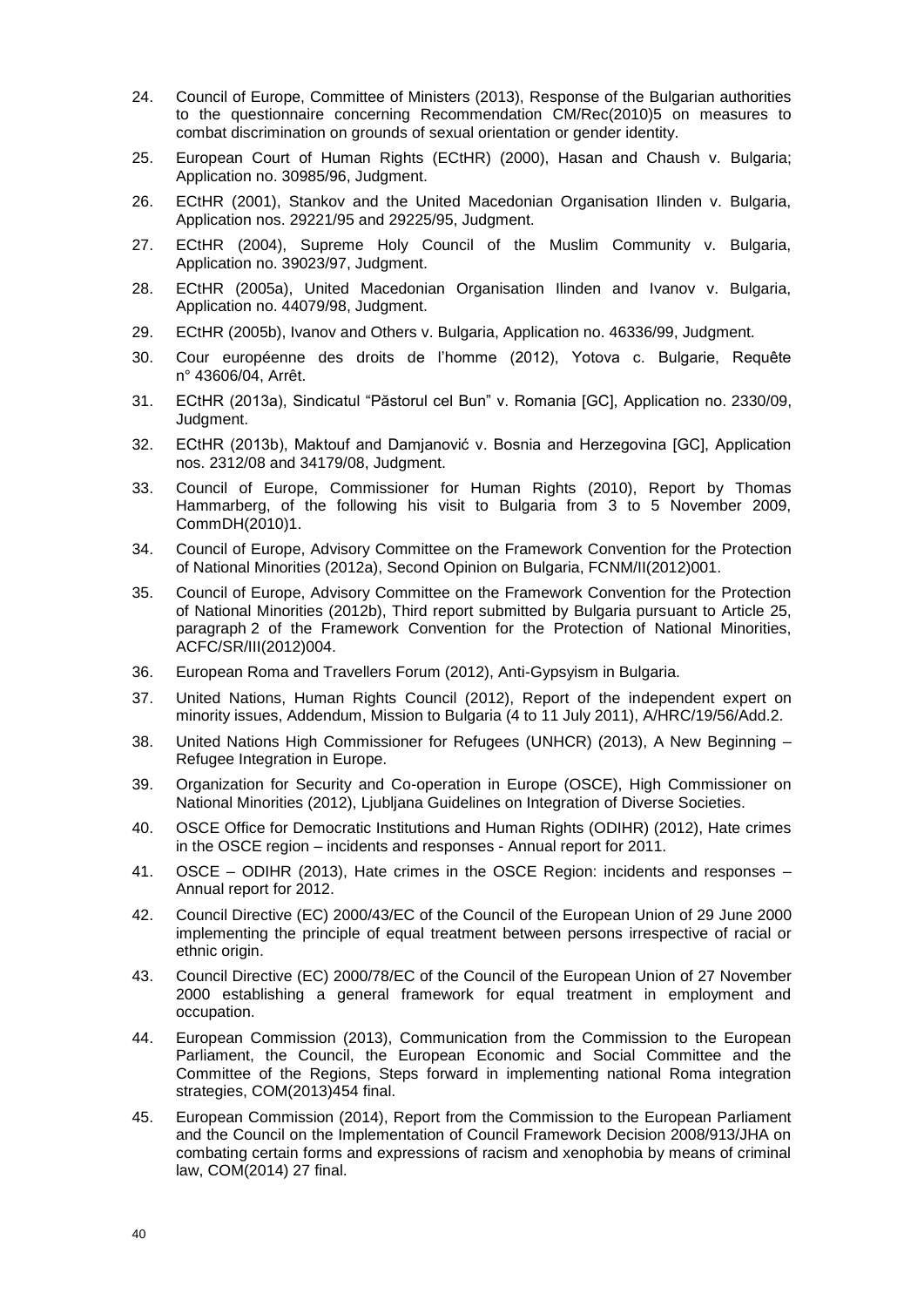- 46. European Parliament and Council Directive (EC) 2006/54/EC of 5 July 2006 on the implementation of the principle of equal opportunities and equal treatment of men and women in matters of employment and occupation.
- 47. European Union Agency for Fundamental Rights (FRA) (2013a), Opinion on the Framework Decision on Racism and Xenophobia – with special attention to the rights of victims of crime.
- 48. FRA (2013b), EU LGBT survey data explorer.
- 49. FRA (2013c), Making hate crime visible in the European Union: acknowledging victims' rights.
- 50. Amnesty International (2012), Changing laws, changing minds.
- 51. Article 19, Responding to hate speech against LGBTI people.
- 52. Bulgarian Helsinki Committee, Human rights in Bulgaria in 2012, Annual Report.
- 53. Courrier des Balkans, Bulgarie : des grillages et des barbelés pour arrêter les migrants, 12 novembre 2013.
- 54. Courrier des Balkans, Amnesty International, Bulgarie : agressions racistes contre des migrants, 14 novembre 2013.
- 55. Dimitrov, D., Grigorova, V. and Decheva, J. (2013), Civil Society Monitoring Report on the Implementation of the National Roma Integration Strategy and Decade Action Plan in 2012 in Bulgaria, Decade of Roma Inclusion Secretariat Foundation.
- 56. Dyankova, E. and Ilareva,V. (2012), Shadow Report 2010-2011, Racism and related discriminatory practices in Bulgaria, European network against racism (ENAR).
- 57. Dyankova, E. and Ilareva,V. (2013), Shadow Report 2011-2012, Racism and related discriminatory practices in Bulgaria, European network against racism (ENAR).
- 58. EUOBSERVER, Bulgaria unable to cope with Syrian refugees, 18 September 2013.
- 59. Euractiv.com, Sofia urged to keep nationalist party Ataka at arm's length, 3 July 2013.
- 60. European Network of Equality Bodies (Equinet) (2012), Brief Profile Commission for Protection against Discrimination –Bulgaria (latest update on 12 June 2012).
- 61. European Roma Rights Centre (2012), Attacks against Roma in Bulgaria: September 2011-July 2012.
- 62. Equinet (2013), Equality Bodies Promoting Equality & Non-Discrimination for LGBTI People - An Equinet Perspective.
- 63. Fekete, L. (2012), Pedlars of hate: the violence impact of the European far Right, Institute of Race Relations.
- 64. Ilieva, M. (2012), Report on measures to combat discrimination, Directives 2000/43/EC and 2000/78/EC, Country Report 2011 – Bulgaria, European network of legal experts in the non-discrimination field.
- 65. Ilieva, M. Opposition bill to repeal the antidiscrimination act, European network of legal experts in the non-discrimination field, 5 September 2012.
- 66. Integro Association (2012), Review of the National Roma Strategy of Bulgaria.
- 67. International Lesbian, Gay, Bisexual, Trans and Intersex Association (ILGA)-Europe (2013), Annual Review.
- 68. Kolev, D. (2013), Monitoring and evaluation of the National Roma Integration Strategies (focus on Bulgaria and Romania), Center for Interethnic Dialogue and Tolerance "Amalipe".
- 69. Kukova, S. (2008), FRA Legal Study on Homophobia and Discrimination on Grounds of Sexual Orientation, report on Bulgaria.
- 70. Leviev-Sawyer, C., Siderov in shouting matches on Bulgarian breakfast television shows, Sofia Echo, 29 September 2011.
- 71. Novinite/Bnews.bg, Bulgarie : manifestation des nationalistes du VMRO contre l'afflux de réfugiés syriens traduit par Jaklina Naumovski, 23 septembre 2013.
- 72. Novinite.com, Sofia News Agency, Bulgaria Might Ban Nationalist Party 'Ataka' for Stirring Hatred Crime, 22 May 2011.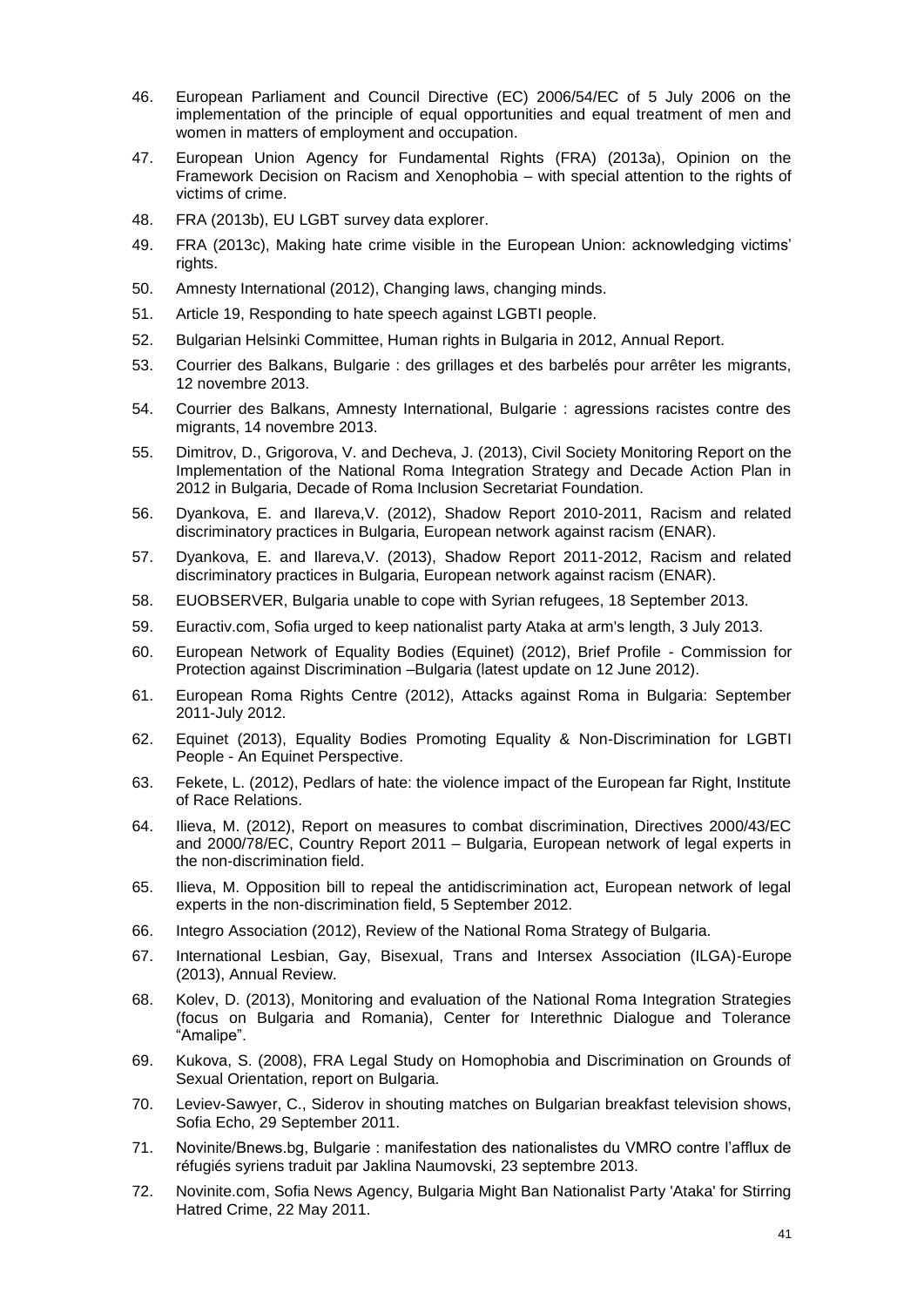- 73. Novinite.com, Bulgarian Nationalists Demand Ban of Jehovah's Witnesses', 19 April 2011.
- 74. Novinite.com, Sofia News Agency, Bulgarian Volunteers Clean Facebook from Xenophobic Groups Society, 29 September 2011.
- 75. Novinite.com, Sofia News Agency, Socialist-Disappointed Bulgarian Roma Launch New Party, 18 August 2013.
- 76. Roma Virtual Network, The Anti-Gypsyism and Bulgarian Elections, 21 May 2013.
- 77. Romedia Foundation, Celebrating the 8th of April 2013 with Massive Protest by Roma Representatives in Bulgaria, 10 April 2013.
- 78. Sofia Echo, Bulgarian MPs condemn Ataka assault on Sofia mosque, 27 May 2011.
- 79. Sofia Globe, Facing refugee influx, Bulgaria to build 30km fence on Turkish border, 16 October 2013.
- 80. Sudetic, C., Roma in Political Life: Bulgaria Political Manipulation and the Damage Done, Roma Initiatives Office, 10 September 2013.
- 81. The Scotsman, Bulgaria: Hardline Ataka party now fourth largest, 15 May 2013.
- 82. Tahir, O., The Anti-Gypsyism and Bulgarian Elections, Roma Network, 21 May 2013.
- 83. United States Department of State (2013), Bureau of Democracy, Human Rights and Labor, Bulgaria 2012 human rights report.
- 84. Zaharieva, E. (2012), The Burgas Attack and Antisemitism in Bulgaria, The Berlin International Center for the Study of Antisemitism (BICSA), BICSA Working Paper Series, No. 1.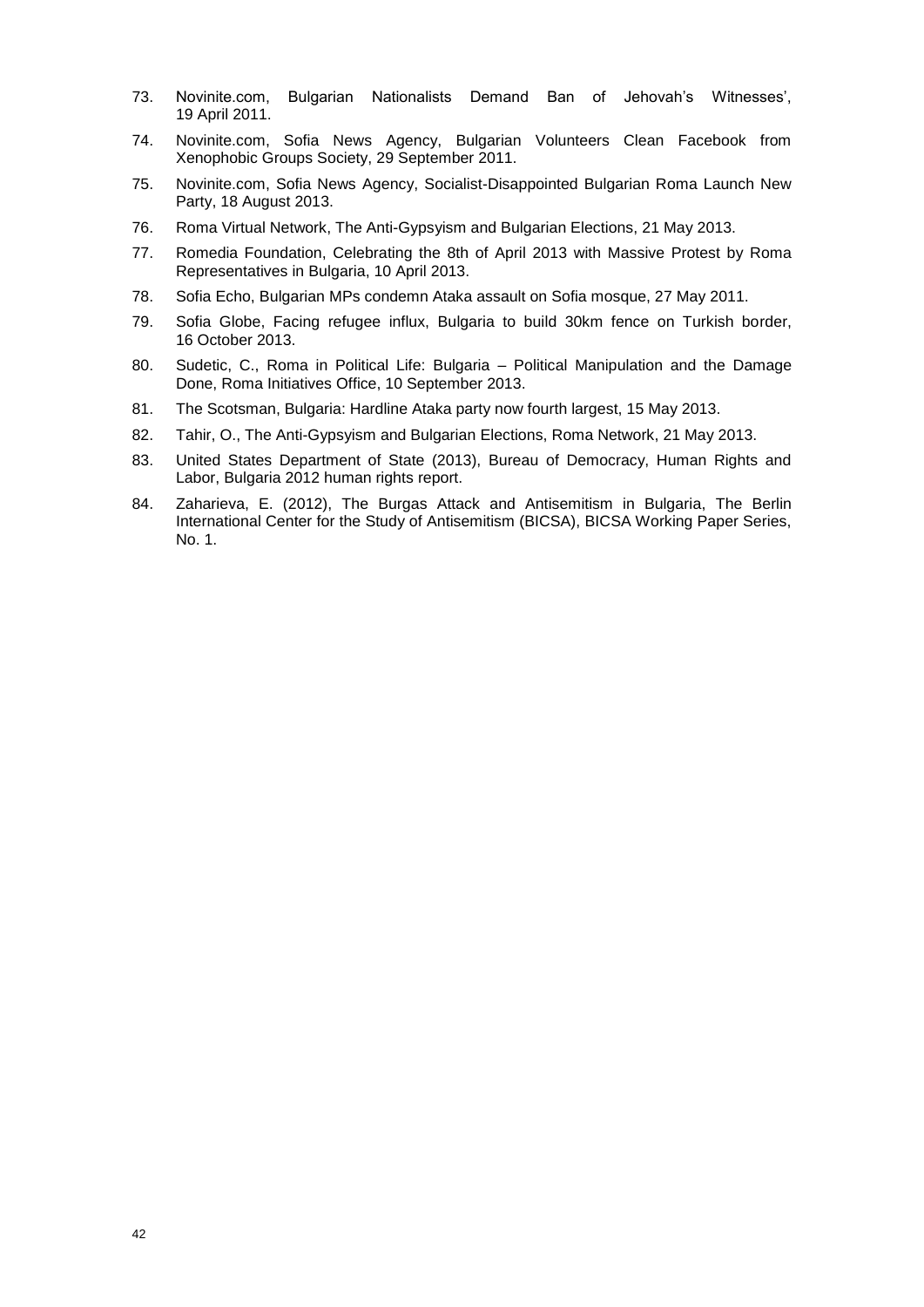# **APPENDIX: GOVERNMENT'S VIEWPOINT**

# <span id="page-42-0"></span>**The following appendix does not form part of ECRI's analysis and proposals concerning the situation in Bulgaria**

ECRI, in accordance with its country-by-country procedure, engaged in confidential dialogue with the authorities of Bulgaria on a first draft of the report. A number of the authorities' comments were taken on board and integrated into the report's final version (which, in line with ECRI's standard practice, could only take into account developments up until 21 March 2014, date of the examination of the first draft).

The authorities also requested that the following viewpoint be reproduced as an appendix to the report.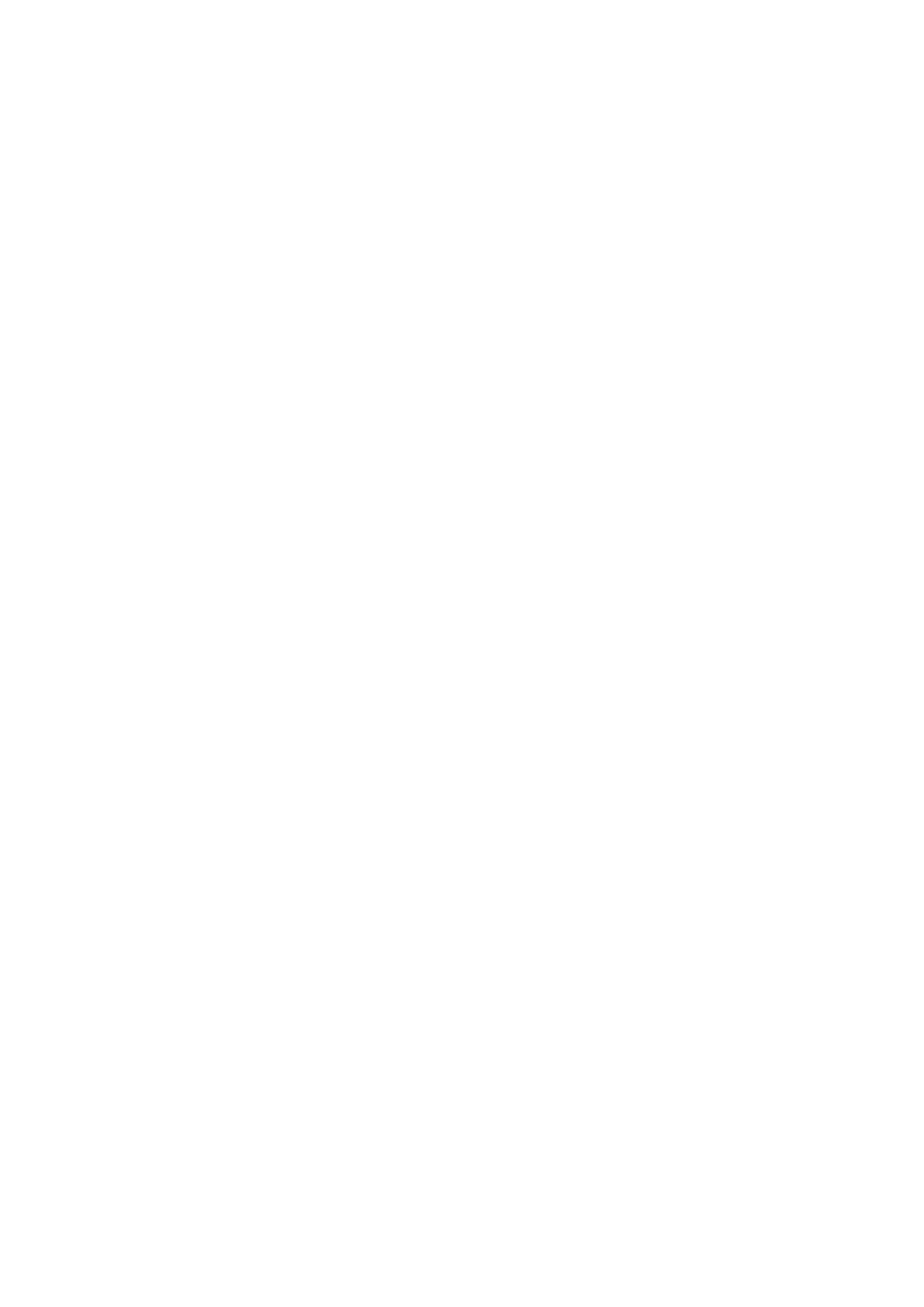## **Observations on the ECRI Fifth Report on Bulgaria**

The Bulgarian authorities welcome the continued dialogue with the ECRI and have carefully considered the contents of the Fifth Report on Bulgaria.

The results of this exercise, including observations and additional information concerning certain issues raised by the ECRI, structured on the basis of the Report, are summarized in the present document.

#### **General remarks**

The Report rightly points out the strengthened legal and institutional framework for protection against discrimination and for implementing a modern state policy in the field of human rights.

It is regrettable, however, that some other very important contributions and comments of the authorities presented during the last contact visit have not been duly considered by ECRI. Some of the information presented by the Bulgarian authorities was used only partially or even disregarded. It would therefore be stated that with regard to the relevant issues our position remains unchanged.

Generally, it would be emphasised that ECRI must confine itself to issues within the scope of its mandate as approved by the member States of the Council of Europe. Likewise, findings and recommendations should be based on concrete confirmed facts. Any departure from this approach would inevitably undermine the credibility of the report as such. In addition, isolated cases of a private nature cannot serve as a basis for generalizations concerning the overall situation in the country.

Furthermore, some of the conclusions presented by the ECRI are based on information, provided by NGO's selected on the basis of unclear criteria, while neglecting information from other NGO's, uniting many more members and supporters and having a longer record of activities.

More use should be made by ECRI of official sources of information, such as the widely available and very reliable - annual reports of the Ombudsman before the National Assembly. A more balanced approach towards the information and data, provided by the State authorities and non-governmental sources would certainly improve the pertinence and quality of the conclusions and recommendations of the ECRI reports in general.

In this context, the Fifth Report of ECRI on Bulgaria will be subject to further examination by the competent Bulgarian authorities in view of identifying and adopting further relevant measures to address, as appropriate, certain remaining real situations. Substantive observations and suggestions will also be tested against the existing social practice over a longer period of time and the results will be analysed in dialogue with the competent institutions at national and international level.

#### **Legislation against racism and racial discrimination**

The Bulgarian authorities would like to reiterate accession to Protocol No 12 to the ECHR is a matter of sovereign choice for each Member State. It is a fundamental principle of public international law that each state is free to decide whether to accede to any international legal instrument or not. ECRI is under obligation to strictly abide by this principle.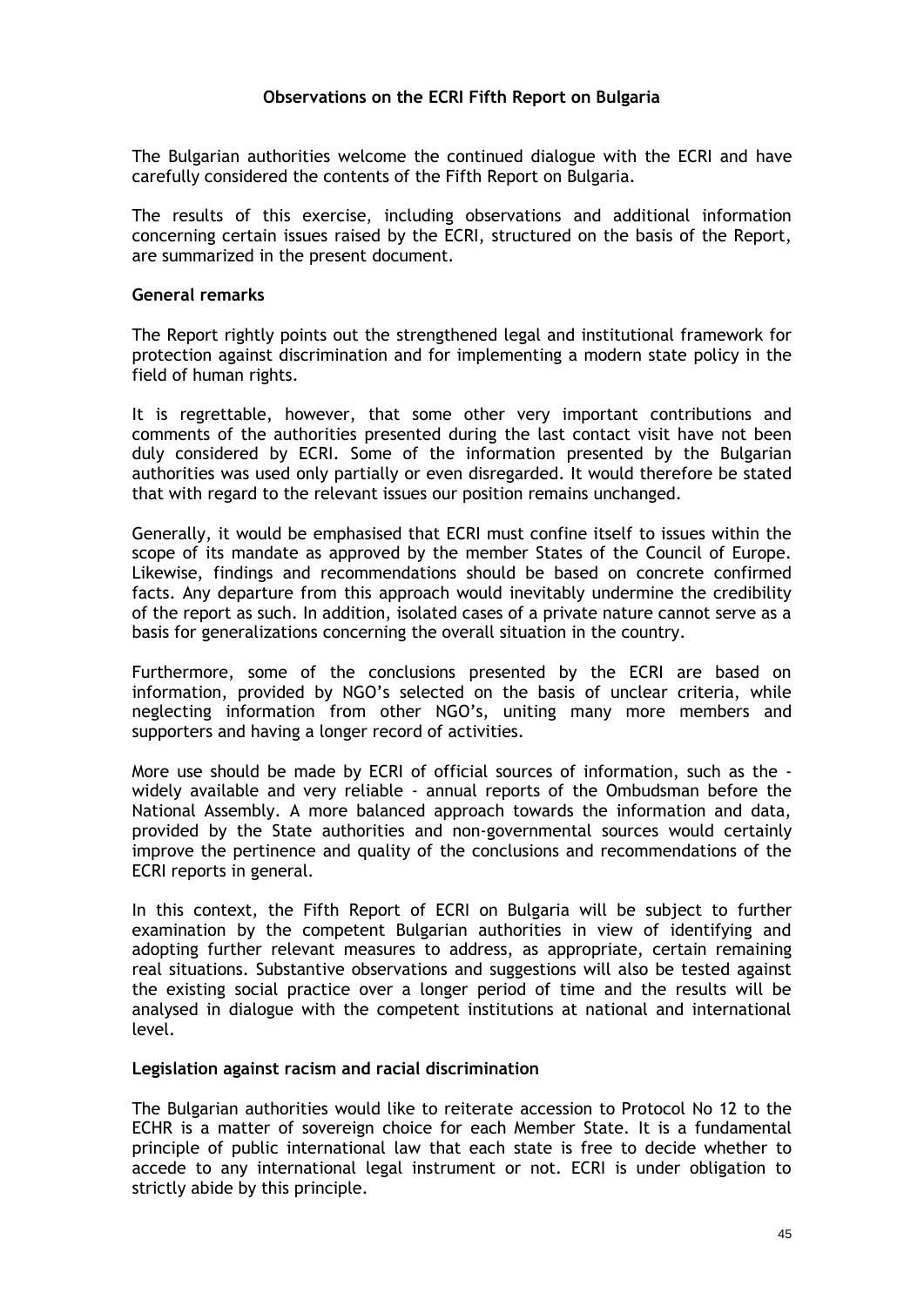It would also be noted that the Constitution and the relevant laws of Republic of Bulgaria guarantee full protection against discrimination of any person under its jurisdiction in compliance with the relevant international standards. In 2003, the Bulgarian National Assembly adopted the Law on Protection against Discrimination (LPD), which provides for full protection against all forms of discrimination. It contains both substantive and procedural provisions aimed at enabling effective enforcement and achieving equality of status of persons belonging to risk groups.

However, the practical implementation of Protocol No 12 by its 18 States Parties and the practice of the ECtHR in this respect would be reviewed by Bulgaria, as appropriate.

## **Criminal Law Amendments**

In 2009 the scope of application of article 162, paragraphs 1 and 2 of the Criminal Code was expanded. This decision was taken in response to the requirements of EU Framework decision 2008/913/JHA in the field of combating racism and xenophobia through criminal law. The amendment brought Bulgarian laws in conformity with the international obligations. The following provisions were affected: grounds of discrimination in the CRB (article 6, paragraph 2), the Law on Protection against Discrimination (article 4, paragraph 2) and the Criminal Code, which criminalizes any public incitement to violence or hatred.

As evident from the wording of article 162 of the Criminal Code, the provision specifies the grounds for discrimination "race", "nationality" and "ethnicity". Nationality can be defined as a cultural-historical community based on ethnic proximity, common religion, common language, historical past, cultural unity, common traditions and customs. In this sense, the Criminal Code penalizes the acts preaching or abetting discrimination, violence or hatred against a given group of persons based on the language used thereby.

As regards the "race", Bulgarian authorities would like to highlight the fact that that "race" as a notion is implicitly contained in the provision of article 162 of the Criminal Code. There are two reasons for that: first, the Criminal Court has interpreted article 162 in the context of other national legislation. Paragraph 1, subparagraph 6 of the LPD specifies that "racial segregation" is defined as 'performing of an action or omission, which leads to compulsory separation, differentiation or dissociation of persons based on their race, ethnicity or colour'**.** The court has referred to this provision when interpreting article 162. Therefore Bulgarian Criminal Court has interpreted the two articles in conjunction. That means that "race" is implicitly contained in Article 162 as result of its explicit inclusion in Paragraph 1, sub-paragraph 6. Second, the court has confirmed this interpretation in its use of international norms such as the definition of the term "racial discrimination" laid down in article 1 of the International Convention on the Elimination of All Forms of Racial Discrimination (ratified by Decree of the State Council of 23.06.1966, Official Gazette, No 51 of 1966, issued by the Ministry of Foreign Affairs, promulgated in OG, No 56 of 10.07.1992, effective 4.01.1969), where in the term "racial discrimination" means any difference, exclusion, restriction or preference based on grounds of race, colour, ancestry, national or ethnic origin aimed to destroy or result in destroying or prejudicing the recognition, use or exercise on an equal footing of human rights and fundamental freedoms in political, economic, social, cultural or any other areas of public life. Therefore colour is an indicator implicitly contained in the provision of article 162 of the Criminal Code.

The Bulgarian authorities note the report's recommendation to include the notion "sexual orientation". Bulgarian authorities have current plans to include "sexual orientation" among the protected indicators. In fact, in the new draft of the Criminal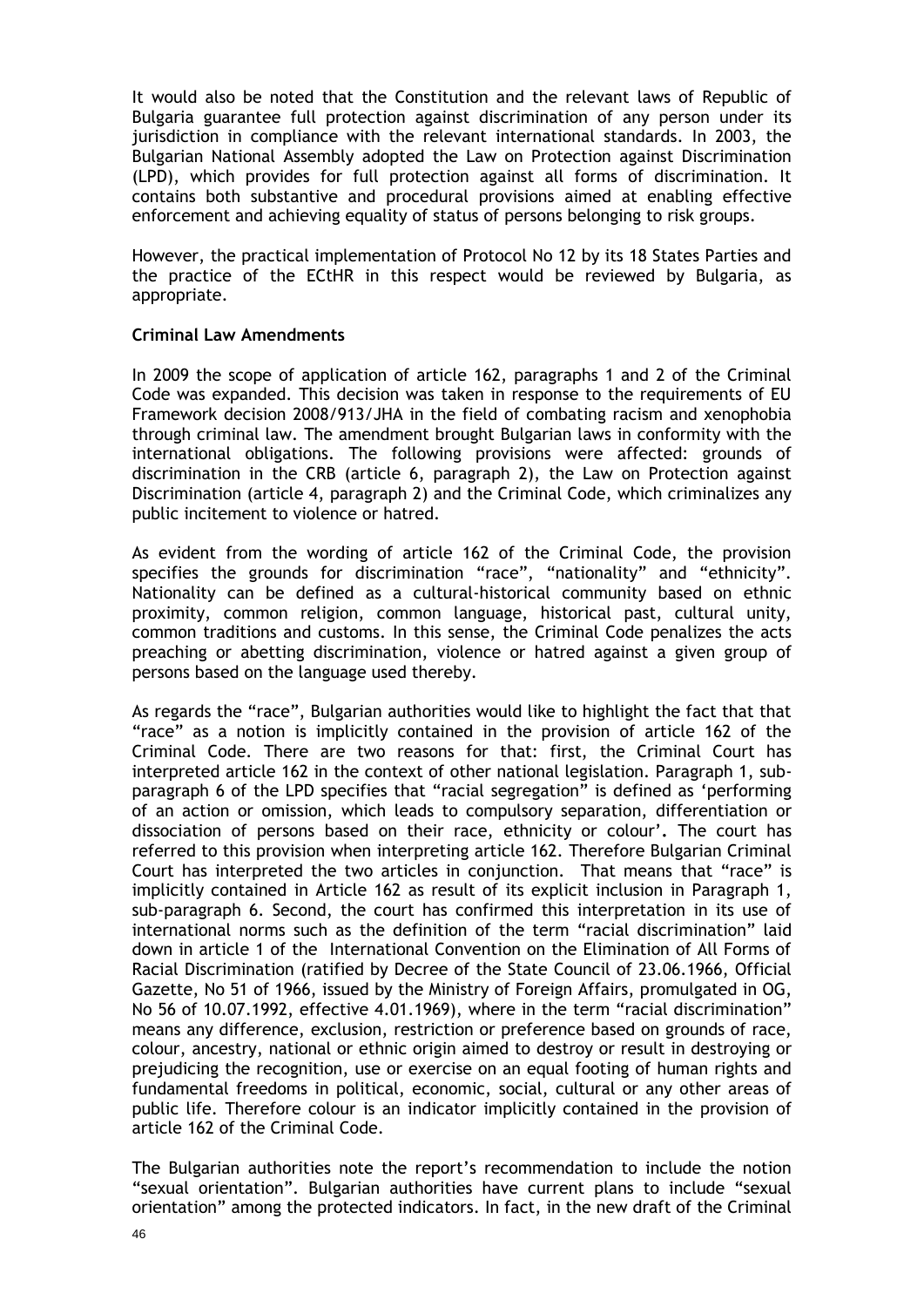Code the identifier has already been incorporated. According to the draft, "protected indicator" means race, nationality, ethnicity, origin, religion, faith, health status, age, sex or sexual orientation.

As regards the Commission's recommendation for supplementing article 144 of the Criminal Code (paragraphs 6-7), it should be noted that the provision of this article lays down deprivation of liberty of up to three years for a person who threatens another person with a crime against his or her person or property or against the person or property of his or her close relations and where this threat could evoke justified fear of its implementation. The provision is general and does not specify the intent elements of the crime (one of the main elements of the crime). Pursuant to article 54, paragraph 1 of the Criminal Code, when personalizing criminal liability the court takes into consideration the causes (incl. racial and xenophobic) for the commitment of the crime.

# **Criminal Prosecution of Legal Entities (paragraphs 12-13)**

At present the Bulgarian law precludes the possibility for prosecution of legal entities, because the criminal liability may be sought only for personal acts.

The tort liability of legal entities does not concern personal acts committed by the entity, but has warranty and security nature against future infringements caused by people working or hired by the entity. In these cases the victim may seek remedy for the damages caused both from the wrongdoer and from the commissioning authority, i.e. the legal entity.

This warranty and security function is better served by tort rather than criminal sanctions because tort liability provides the right incentives for representatives of legal entities to perform their duties. Criminal sanctions can affect negatively the representatives' economic decision making. The reason is that they will take undesirably cautious decisions. On the contrary, tort liability can lead to substantial financial sanctions that are sufficient to preclude further infringements of the law and ultimately lead to better human rights protection.

In regard to the recommendation contained in paragraph 15, it should be noted that according to the provision of article 56 of the Criminal Code for circumstances to be defined as attenuating and aggravating circumstances, they need to be reflected in the perpetrator's behaviour when committing the crime. The issue is resolved by court practice. Racial grounds are assumed as an aggravating circumstance and are taken into consideration in the individualization of the penalty (e.g. Sentence No 275 of 19.07.2012 of Plovdiv District Court on criminal case of general nature No 7660/2011).

#### **Civil and administrative law**

Legal entities may be prosecuted in non-criminal proceedings under the Law on Protection against Discrimination (LPD).

Article 80, paragraph 2 of the LPD states the following: when an individual commits a violation while acting on behalf of a legal person, the latter will pay a fine of 250 to 2500 BGN. Other provisions of the LPD implicitly contain the rule for liability of legal entities for anti-discrimination violations (article 4, article 7, article 10, article 11, the whole Section One of Chapter Two of this Law, imposing a number of obligations to employers, most of which are legal entities, article 32, etc.).

The practice of the Commission for Protection against Discrimination (CPD) shows that often the liability of legal entities is sought for default on obligations under the LPD *(Judgement No 166/ 28.09.2011 on case file No179/2010 imposing a material*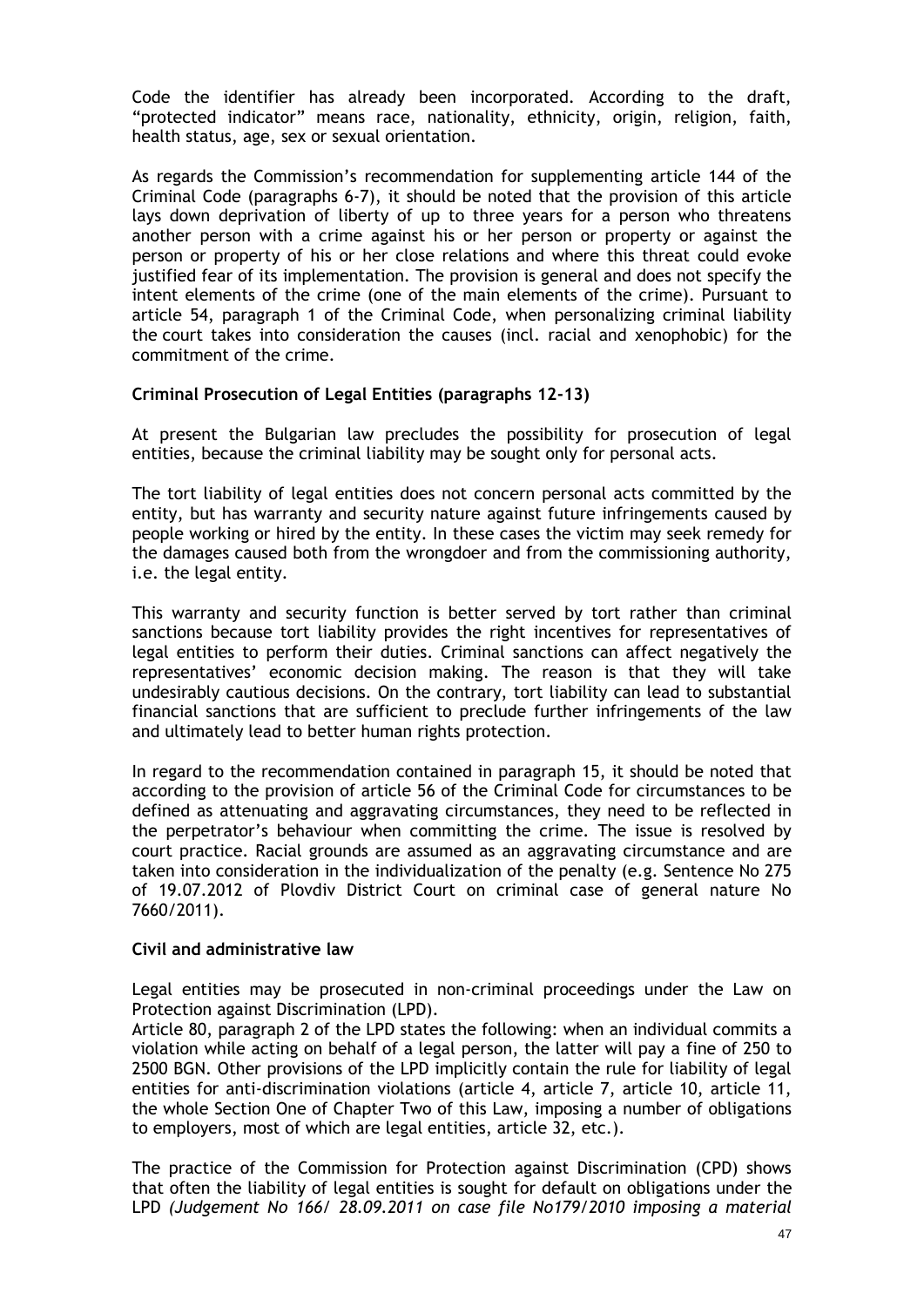*sanction on NPP Kozloduy EAD in the amount of BGN 2000 for ascertained discrimination on the grounds of "personal status").* In addition, under article 74 of the LPD in the cases where the CPD has found violation of rights under the nondiscrimination legislation, the victim may bring a claim in accordance with the general procedure for compensation against wrongdoers, including legal entities, which have caused the harm (as regards violations committed by public authorities, the compensation is adjudicated under the Law on the Liability Incurred by the State and the Municipalities for Damages). As regards court proceedings, pursuant to article 71, paragraph 1, sub-paragraph 3 of the LPD, simultaneously with the ascertainment of the violation, the court awards damages in cases where such damages have been sought.

#### **Supplementing article 4 of the Law on Protection of Discrimination (paragraphs 18- 20)**

The LPD defines comprehensive legal framework for the observance of the principle of equal treatment. The Law protects from discrimination all individuals on the territory of Bulgaria. All direct or indirect discrimination is expressly prohibited. The grounds for discrimination include sex, race, ethnicity, nationality, origin, religion or faith, education, beliefs, political affiliation, personal or public status, disability, age, sexual orientation, family status, property status, or any other grounds provided for by law or international treaties, ratified by the Republic of Bulgaria. The LPD also provides protection in the exercise of the right to work and in the right to education and training.

#### **Non-discrimination in public contracts, grant loans, subsidies**

Article 10 of the LPD provides that public authorities and local administrations shall, in the exercise of their powers, undertake all possible and necessary measures for achieving the purposes of the legal act, and therefore there is no obstacle to public authorities to enforce similar to the above-mentioned requirements. This is also valid in the award of contracts, grant of loans, provision of subsidies or other benefits.

## **Functioning of the Commission on Protection against Discrimination (CPD) (paragraphs 27-30)**

The Bulgarian authorities would like to point out that the CPD is independent specialized national public body. The authorities aim to promote non-interference with the work of an independent public body. Separating independence from the full characteristics of "an independent specialized public authority" is essential for understanding the nature of the law and the implementing authority for its application, i.e. the Commission. The independence of the Commission is strengthened by the practice of the National Parliament regarding the amendments to the LPD. The amendments aim to achieve real independence in the operations of the Commission.

The independent nature of the Commission is also set forth in article 2, paragraph 1 of the Regulation on the Structure and Activity of the CPD.

Pursuant to article 41, paragraph 1 of the LPD the Commission is comprised of 9 members. At least four of them are lawyers. The National Assembly elects 5 of the members, including the chairperson and the deputy chairperson of the Commission, and the President of the Republic of Bulgaria appoints 4 of the members of the CPD.

Article 41, paragraph 3 promulgates diversity membership as a guarantee of sound and representative decision making. That is achieved through the principles of a balanced representation of men and women and inclusion of members from various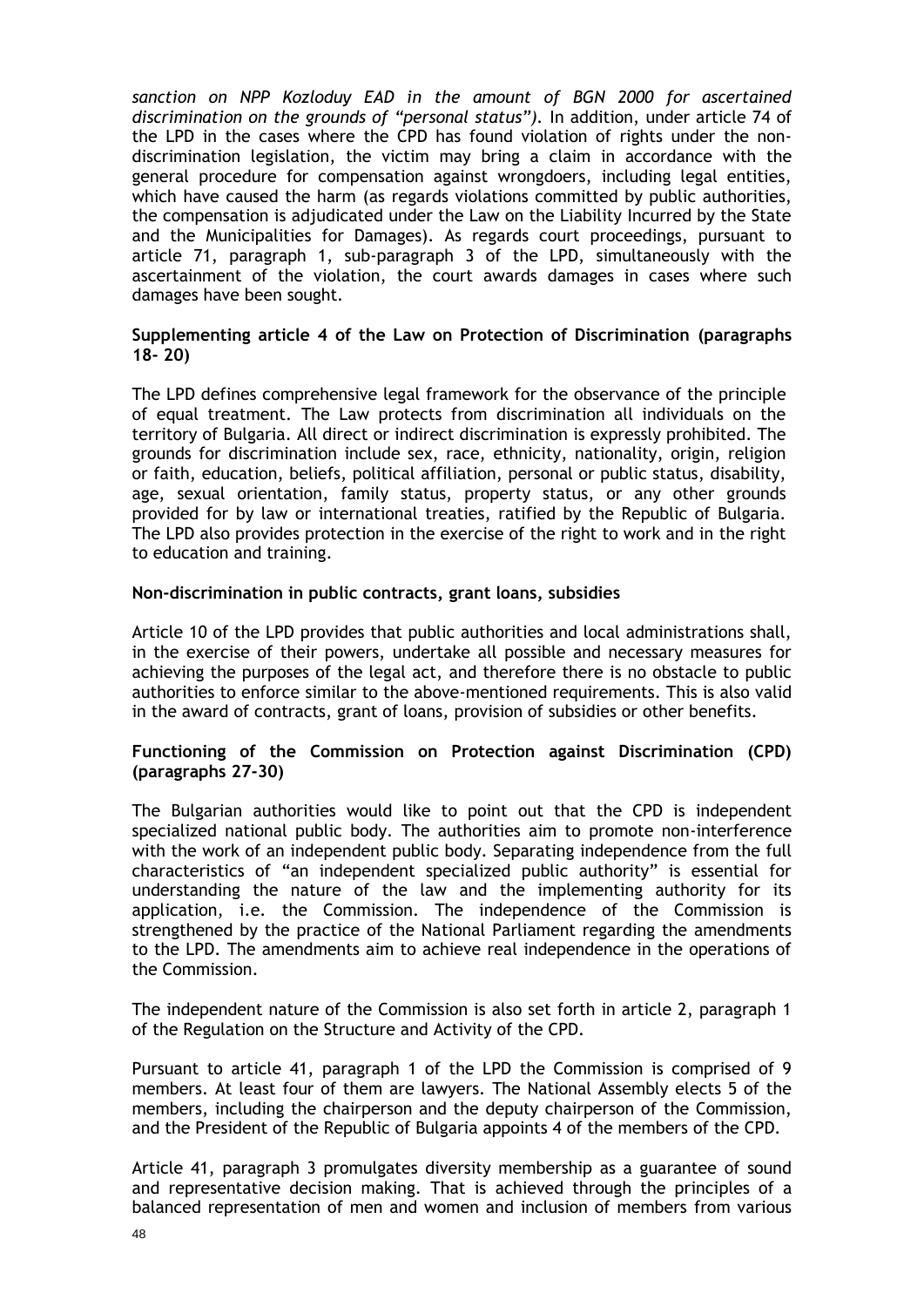ethnic minorities. One of the members of the CPD was appointed on a prior proposal made by a nationally represented organisation of people with disabilities. This diversity principle has been strictly observed since the beginning of the Commission's first term in office.

# **Hate speech**

The Constitution contains an explicit prohibition for the setting up and operation of organisations whose activity is directed at incitement to racial, religious or ethnic animosity, or at violation of citizens' rights and liberties (article 44, paragraph 2 of the CRB).

Moreover, the Law on the Political Parties (LPP) follows the constitutional provision and considers hate incitement and propaganda when it provides for the establishment, registration, activity, control, financing and termination of political parties.

The Constitutional Court is charged with the enforcement of these anti-hate provisions related to political parties. Pursuant to article 149, paragraph 1, subparagraph 5 of the CRB shall pronounce itself on any disputes concerning the constitutionality of the political parties and associations. The control on the constitutionality, exercised in such proceedings, should be judged both on the grounds of article 11, paragraph 4 of the CRB and on the grounds of article 6, paragraph 2.

Article 40, sub-paragraph 1 of the LPP provides for the dissolution of a political party in proceedings before the Sofia City Court. Judgement No 7 of 1992 of the Constitutional Court expressly points out that the dispute on the constitutionality of a party does not cover the prohibition under article 44, paragraph 2 of the CRB, which means that the latter is also within the powers of the Sofia City Court.

Following the amendments to the CRB in 2006, Members of Parliament may be prosecuted for offences at public law solely on authorization from the Parliament. Authorization for commencement of criminal proceedings is not required in case of a written consent of the Member of Parliament concerned (article 70, paragraphs 1 and 2 of the CRB). (Suppl. 3)

The Bulgarian institutions have undertaken consistent public diplomacy measures to promote tolerance and informational awareness towards the refugees and asylum seekers. The President Mr. Rosen Plevneliev and the Prime Minister Mr. Plamen Oresharski have presented a joint declaration condemning the xenophobia and racial hatred, as a world phenomena. The aim of the declaration was to identify appropriate measures in combating these negative tendencies. Similar position against inciting hatred, xenophobia, violence and discrimination was expressed also by other politicians, the academic community, non-governmental organizations and the media.

The Ministry of Interior and the State Agency for Refugees take complex measures to provide adequate assistance to the asylum seekers with regard to registration, the processing of requests for international protection and the overall reception.

One of the court proceedings concerned was initiated against the two books of Volen Siderov, Member of Parliament and a leader of a parliamentary group: '*The Boomerang of Ev*il' and '*The Power of the Mammon'*. The claimants consider that the books are used for "anti-Semitic propaganda, inadmissible in modern European societies". The complaints concern the reprinting and distribution of the two books as an illegal activity of a Member of Parliament and a leader of a parliamentary group.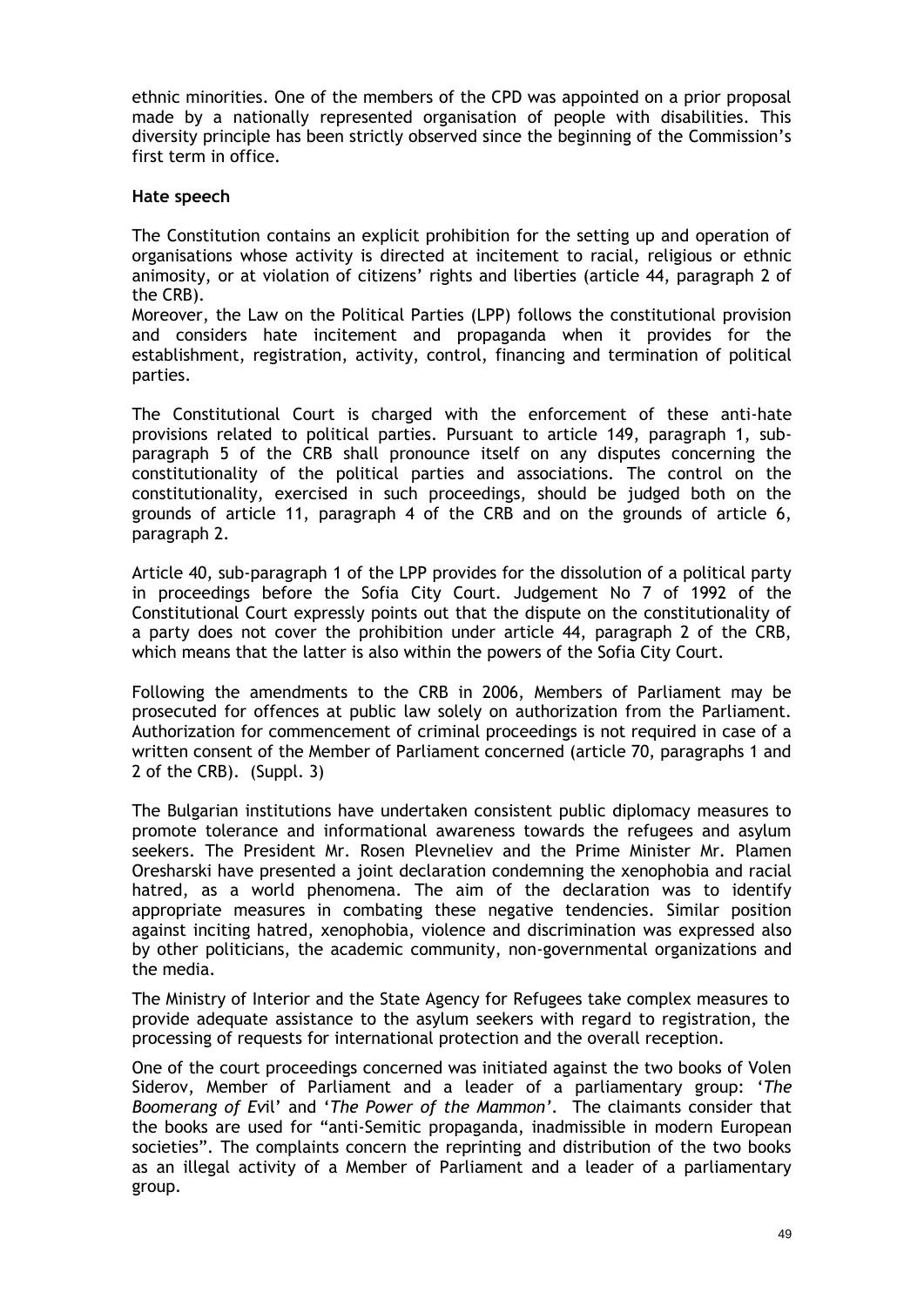The court has sent the case to Sofia City Prosecutor's Office, on the grounds of article 59, paragraph 4 of the LPD, for exercise by the competent prosecutor of the powers for initiation of criminal proceedings or refusal to initiate such proceedings, as the case may be.

Paragraph 34 contains a statement, according to which some Bulgarian politicians have sent strong message to the public that asylum-seekers are a menace and a burden for Bulgarian society. Provided that the recommendations of ECRI have a reference to the words of the Bulgarian Minister of Interior, Bulgarian authorities would like to point out that they are not cited correctly in the Report. The Report uses part of a statement made at a press conference after an emergency meeting of the Council of Ministers held on the  $21<sup>st</sup>$  of October 2013 for the purpose of evaluating the situation and the risks caused by the increased migration pressure that Bulgaria experienced.

The exact quote in the document published by the Press centre of the Council of Ministers concerning the measures to be taken in order to bring under control the situation with the asylum-seekers is as follows: "There is no country that has benefited from asylum-seekers entering its territory". In the context of the document this statement relates to the impending financial expenses connected with the various activities surrounding the reception, taking care, and integration of asylum-seekers and minimizing the social risk for the country.

The Report sets out the planned activities aiming to deal with "the very serious challenge relative to the Bulgarian capacity, such as the arrival of sometimes more than 200 illegal immigrants daily. The Report also argues for the need of financial assistance from the EU amounting to  $\epsilon$  6 million (the most important point and a title of the document), which was later approved and received.

The complex approach that the Bulgarian government adopted in order to deal with the influx of asylum-seekers was later positively evaluated by the European Asylum Support Office, the UN's High Commissioner for Refugees and the European Commission.

In relation to paragraph 37 of the Report it has to be mentioned that there is a statistic preserved by the police for every reported case of hate speech (a crime under article 162, section 1 and article 164, section 1 of the Criminal Code). Every reported case is entered into a working integrated information system, that is in under the supervision of the Ministry of Interior.

# **Racist and homo/transphobic violence**

In relation to paragraph 51 of the Report as well as in line with the act of violence from November 2013 mentioned in this paragraph, it has to be said that the offenders have been discovered, charged and sanctioned by being held under arrest. On the 24<sup>th</sup> of July 2014 the case is sent to the Sofia City Prosecutor's Office with a recommendation that the perpetrators are put on trial.

In relation to paragraph 53 of the Report concerning the accident from the 20th of May 2011 in Sofia in front of the "Banya Basha" mosque, several pretrial proceedings were initiated.

In regard to the statements contained in paragraph 38 of the Report, the Bulgarian authorities would like to note that for the period from 01.01.2008 to 31.12.2013, 57 pre-trial proceedings in total were initiated and conducted under article 164 of the Criminal Code. 9 people were convicted with enhanced sentences.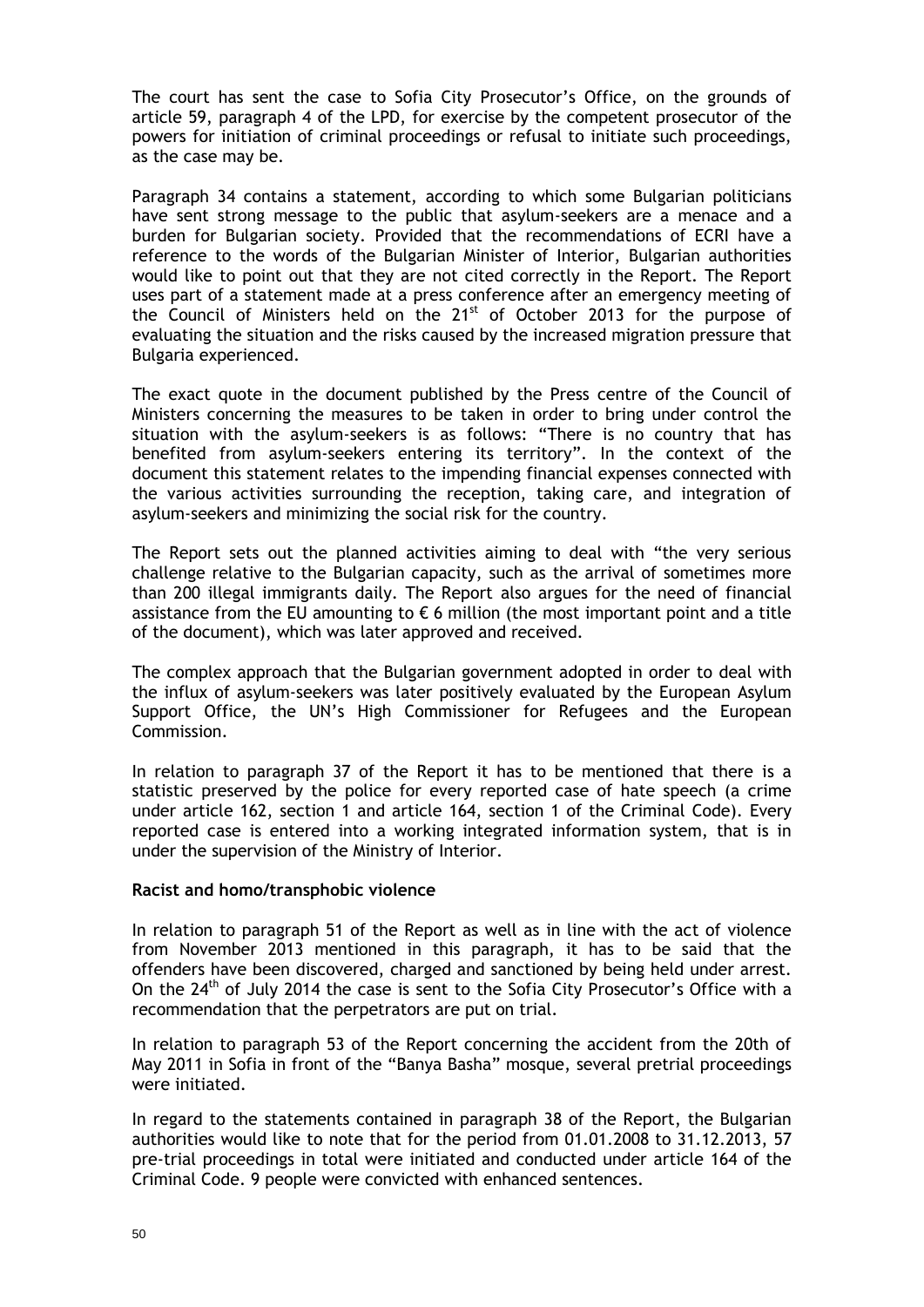#### **Racism on the Internet and in the Media**

The Law on Radio and Television (LRT) of 2002 stipulates the "inadmissibility of broadcasts which incite to hatred on grounds of race, sex, religion or nationality". The Council for Electronic Media (CEM) is an independent regulator. The Council's task is to supervise the activities of radio and television broadcasters for compliance with the Act. It has the right to sanction violations by issuing decrees ranging from imposing fines on broadcasters to revoking their licenses.

The Council for Electronic Media has the obligation to ensure that freedom of speech and right to information in a pluralist media environment are observed. The Council is careful not to impact the programme policy and editorial independence of the providers of media services and considers inadmissible the use of censorship.

In addition, this regulator monitors the compliance with the LRT. The law contains two texts with imperative requirements for broadcasts. The first is prohibition of inciting to "hatred based on race, sex, religion and nationality" (article 8, paragraph 1). The second deals with any attempts at "preventing the creation or provision for broadcasting of any broadcasts in violation of the principles of article 10 herein and any broadcasts inciting to national, political, ethnic, religious or racial intolerance..." (Article 17, paragraph 2).

Article 10, paragraph 1 describes the principles that must be followed by the providers of media services in pursuit of their business. Two of these, described in sub-paragraph 5 – "inadmissibility of broadcasts inciting to intolerance among citizens" and sub-paragraph 6 – "inadmissibility of broadcasts which incite to hatred on grounds of race, sex, religion or nationality", refer directly to the subject.

In addition to the regular monitoring the content of the broadcast radio and TV programmes for compliance with the above mentioned provisions, CEM officials carry out thematic observations (on conducted elections, protests in the country and reporting on the Syrian refugees issue).

Hate speech in electronic media is a priority in CEM's work. In this regard the regulator also issues and organises the following:

1. Opinions and declarations concerning hate speech

2. Public discussions

3. Working meetings with radio and TV operators and various professional organisations on specific supervision-related problems

4. It also sends written warnings to providers of media services in response to complaints filed by citizens regarding hate speech. Most often these are signals in relation to programmes broadcasted on "SKAT" and "Alpha" TV channels

5. Carries out a regular monitoring of the broadcast content in the Bulgarian media to check compliance with the above specified legal provisions. The Council has also carried out observations in relation to conducted elections, protests in the country, as well as in connection with broadcast materials on refugees. The main parameter of the observation was the use of "hate speech". Moreover, the Council monitors compliance with legal provisions for presence of discrimination elements in commercial broadcasts

6. CEM cooperates with governmental institutions, other authorities and nongovernmental organisations. In addition to forwarding signals, complaints and letters "by competence" to other commissions, it participates jointly with their representatives in various initiatives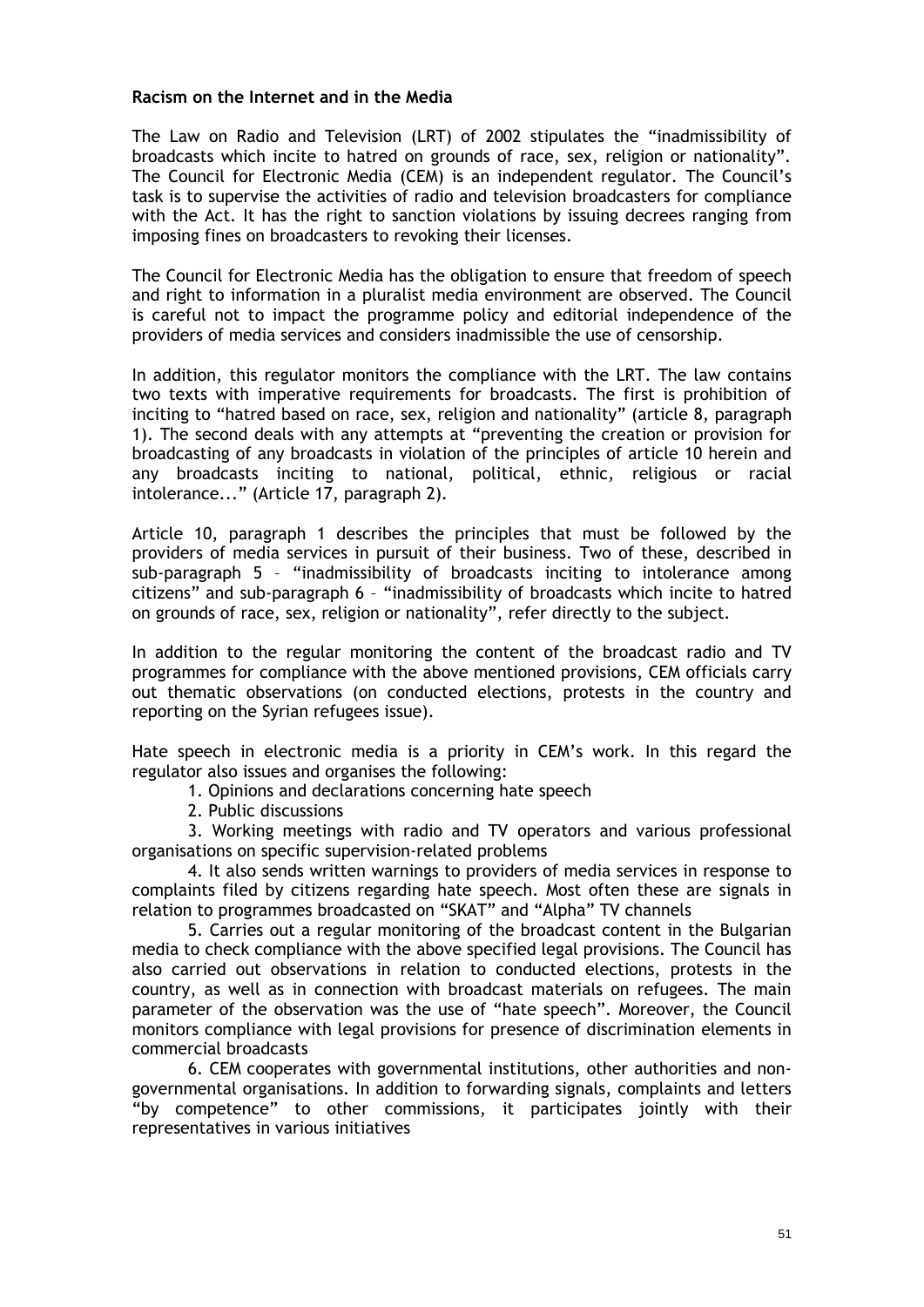#### **Integration policies**

Bulgarian authorities would like to provide information on the following:

The National Strategy of the Republic of Bulgaria for Integration of Roma People (2012-2020) (NSRBIR) was constructed, by an interdepartmental working group with the broad and active participation of representatives of Roma NGOs and organizations working in the field of Roma integration. The National Strategy was adopted with a Resolution of the National Parliament on March 1, 2012. Bulgaria is the only country that adopted the Strategy with a resolution of its supreme legislative body.

The National Strategy is in line with the National Reform Programme of the Republic of Bulgaria (2011-2015), which is prepared in accordance with the approved by the European Council in June 2010 Strategy "Europe 2020" and in accordance with the new tool for better coordination of economic policies within the European Union, the so called "European semester", and the National Action Plan for the "Decade of Roma Inclusion 2005-1015" initiative. The strategy adopts and incorporates in one strategic document the objectives and measures of the strategic documents in the field of Roma integration such as: Strategy for the educational integration of children and students from ethnic minorities; Health Strategy for disadvantaged people belonging to ethnic minorities, 2005-2015, and the National Programme for improving the living conditions of Roma people in the Republic of Bulgaria for the period 2005-2015.

National Council for Cooperation on Ethnic and Integration Issues (NCCEII) has the main responsibility to implement the policies in this area. The NCCEII Secretariat (NCCEIIS) coordinates the process of regional planning. A number of meetings were held with mayors, representatives of regional and local administrations in the country, representatives of NGOs, experts from the World Bank and UNICEF. Pilot planning in Sofia Region was conducted. The NCCEII Secretariat prepared Supporting Guidelines for regional planning, which were provided to the regional and municipal administrations. Local operational teams were formed, which included representatives of the regional and municipal government, the territorial structures of the state institutions; representatives of local communities and NGOs. Support and coordination of this process has been done through field visits to 10 areas where NCCEIIS experts worked together with the teams, which prepared the regional strategies and municipal plans for Roma inclusion.

As a result of this comprehensive process, in the period 2012-2013, 27 municipal strategies and 220 municipal action plans were prepared and adopted. Currently there are 28 regional strategies that will be operating until 2020.

Municipal plans are biennial, and are based on adequate analysis of the needs and specifics of the local communities. The plans for Roma integration are specific and they indicate which of the actions and measures which can be implemented with local financial resources and those which require with outside help.

Financing of these integration measures in the action plan comes from the national budget, EU funds (provided through operational programs) or from other donors. When reporting the implementation of their action plans for 2013, the municipalities state that they are actively working on national programs and various projects/schemes under operational programs and other donor programs in the fields of education, health, housing, employment. The information is included in the Report on the implementation of NSRI.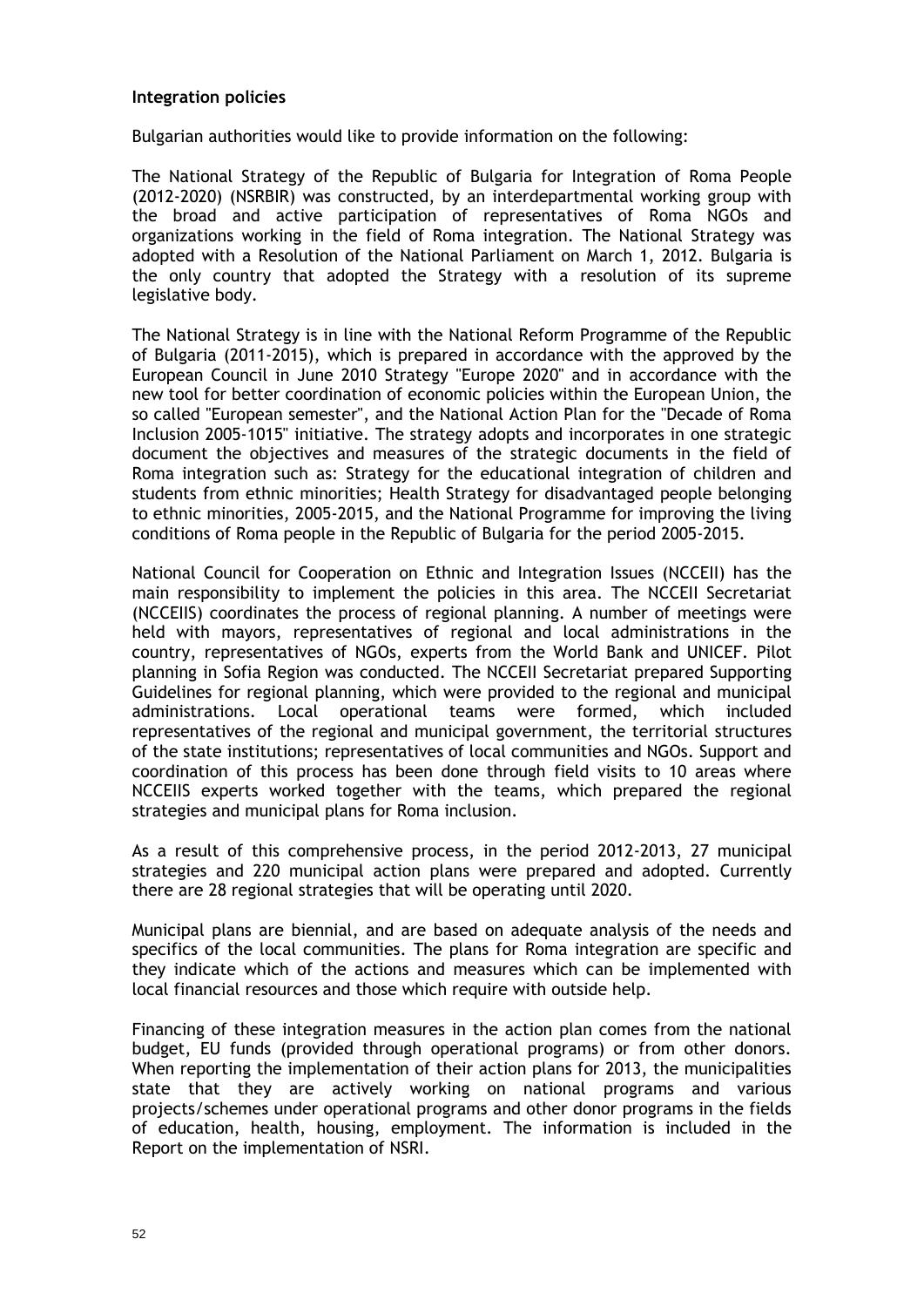In 2014, planning on national and local levels for the 2014-2020 period has began (the second period of the Action Plan). It will cover the next programming period of the European Union for the financial support provided by the EU institutions. The NCCEII Secretariat again coordinates the process on national level.

A review of the lessons learned from the first period of planning has been done, and recommendations have been made for the next period. Again, it has been highlighted the importance of the participation of representatives of the Roma community and NGOs working in the field of Roma integration at every stage of the process planning, implementation, monitoring and evaluation. NCCEII and the other organizations, which left the council in 2013, have been actively working together in the implementation of the regional planning process. The advisory body, its secretariat and the local administration, together with the NGOs that conduct field work within communities have combined their efforts. Representatives of these organizations participated in the meeting and presented the conclusions and recommendations, based on their activities in this area.

Since last year, six Bulgarian municipalities have been involved in a joint programme of the European Commission and the Council of Europe ROMED2/ROMACT, which aims to increase the capacity to act both of local institutions and of the Roma community. The NCCEII Secretariat has promoted the launch of the program and maintains active relations with the relevant bodies within the Council of Europe and the European Commission. Cooperation is also evident from the fact that pilot action plans to 2020 will be developed in following six municipalities - Varna, Shumen, Sliven, Tundzha, Maglizh, Byala Slatina.

In addition to the national budget, the European Structural and Investment Funds (ESIF) will support the implementation of the National Strategy of the Republic of Bulgaria for Roma Integration (2012-2020). The implementation of regional strategies and municipal action plans for Roma integration will be provided primarily through the funding of integrated projects. The municipalities and Roma stakeholders will be the main beneficiaries. The projects will be designed to improve access to employment, education, quality health and social services. Measures will be taken to build tolerance for ethnic differences. That will lead to promotion of the cultures of the different ethnic groups.

Each regional administration has a separate Unit for Monitoring and Evaluation with clear, specific tasks and responsibilities. The important role of the units for monitoring and control was noted. The core of the main team the Unit for Monitoring and Evaluation consists of 6-8 people - representatives of the regional government, experts from the local administration, NGOs and others. The participants in the Unit for Monitoring and Evaluation usually have service or employment contracts in these organizations. Their new responsibilities for coordination and monitoring activities and evaluation of regional planning and execution are regulated with an order from the employer concerned and must be included in the job descriptions.

Under the current system for monitoring and control, information at the municipal, regional and national levels is collected by experts in the relevant departments and is summarized at the NCCEII Secretariat. The progress achieved in 2013 on implementation of the strategy by the responsible institutions has been reported in the Administrative Monitoring Report. Currently the report is presented to the National Parliament for adoption. The reports on areas with adjacent municipalities are also attached to it. Progress has also been reported to the European Commission.

The Secretariat of NCCEII has been defined as a beneficiary for the next programming period under OPHRD. The Secretariat will build an improved functional electronic system for monitoring and controlling the implementation of the National Strategy of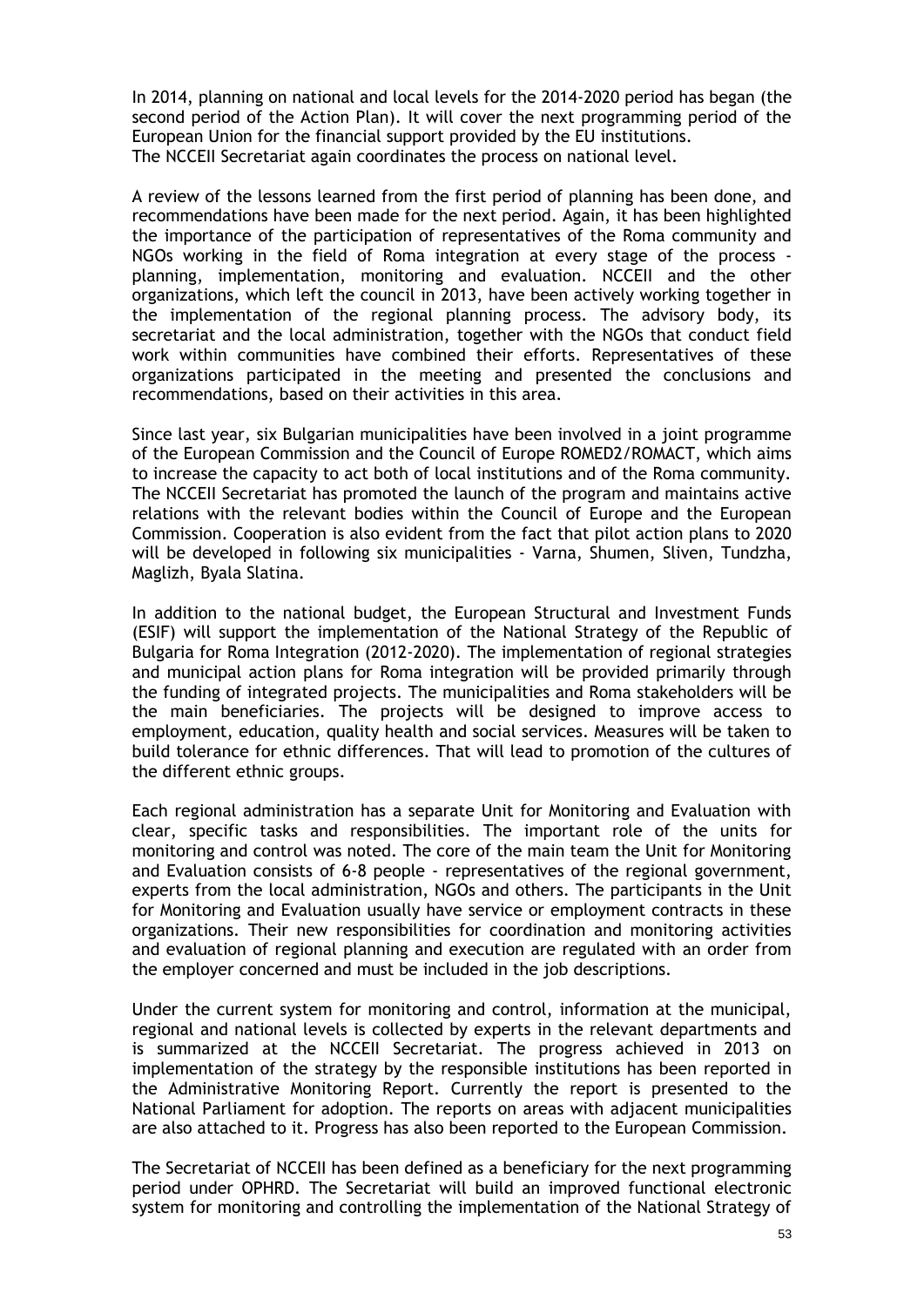the Republic of Bulgaria for Roma Integration 2012-2020. The system will include information on municipal, regional and national levels within a unified information platform. It will perform accumulation, aggregation, data processing, which will improve the process of tracking and analyzing the results, and will contribute to the more effective evaluation of the implementation of integration policies on all levels. Performance measurement is an extremely complex and difficult process that will last years.

The National Strategy of the Republic of Bulgaria for Roma Integration (2012-2020) is also supported by projects and programs funded under the Economic Mechanism of the European Economic Area and the Norwegian Financial Mechanism, as well as under the Bulgarian-Swiss Cooperation Programme.

The activities of the Interdepartmental Working Group for resource support of Roma integration with EU funds, is aimed at supporting municipalities in terms of choice of schemes and operations to support the implementation of the action plans. The Interdepartmental Working Group on resource support to Roma integration with EU funds operates under the Commission for Implementation of the National Strategy, which was formed under the National Council for Cooperation on Ethnic and Integration Issues.

Policies for the integration of Roma people and disadvantaged people from other ethnic groups are an integral part of the national policy.

The National Strategy is applied in the framework of the overall policy of combating poverty and social exclusion. The strategic objective is clearly stated – creating conditions for equal Integration of people from other ethnic groups, including Roma people, or any other Bulgarian citizens in socially and economically vulnerable position. These conditions are created by providing equal opportunities and equal access to rights, benefits, goods and services, participation in all public areas and improving the quality of life in accordance with the principles of equality and nondiscrimination.

# **Policy of the authorities on integration of refugees**

The State Agency for Refugees (SAR) operates an Integration Centre which is directly engaged with the implementation of a National Programme for the Integration of Refugees.

The Integration Centre works in close cooperation with governmental institutions such as the Ministry of Labour and Social Policy, the Employment Agency, the Ministry of Education and Science, the State Agency for Child Protection, local administrations, and Sofia Municipality. It partners with non-governmental organisations for exchange of information and coordination in the field of employment, education and social integration of foreigners who have received international protection.

The Integration Centre:

• Supports the integration of foreigners who have received international asylum in Bulgaria by organising and delivering appropriate training and social orientation. Help is provided with professional qualifications, work referrals and other activities related to the integration of foreigners who have received international asylum;

• Carries out programmes for social protection and integration of foreigners with special needs and cooperates in social assistance and health care;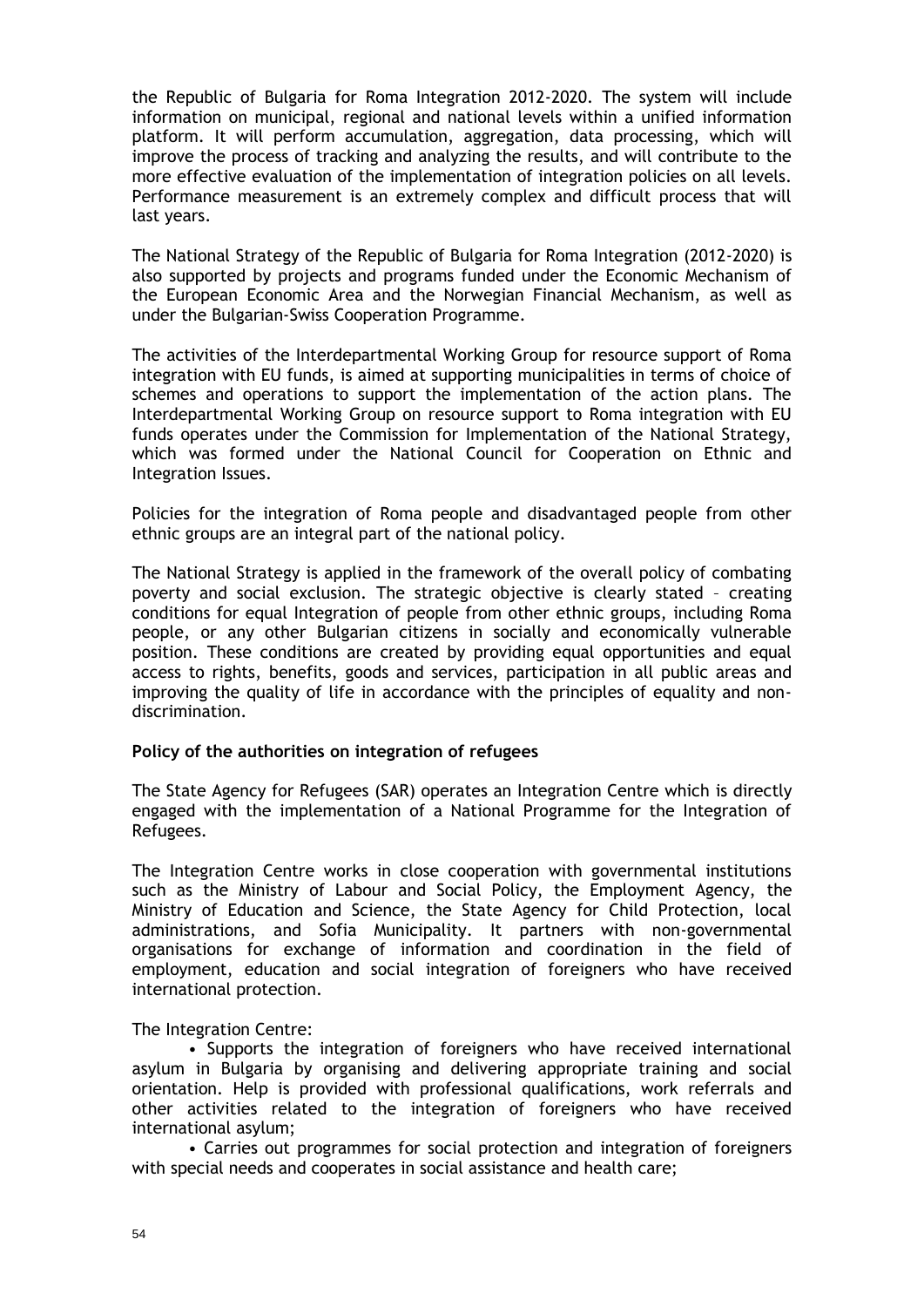• Organizes and carries out activities for cultural adaptation of foreigners who are seeking or have received asylum; organizes sports and health and educational activities.

Integration activities aim to create conditions for complete accomplishment of foreigners who have received asylum and provide opportunities for development of their personal potential and active participation in the economic, social and cultural life of the Bulgarian society.

For the purpose of children's integration, pedagogical consultations on the rights of children refugees are held, including unattended minors. Refugee parents get acquainted with the Bulgarian culture and education. Work is done for their social inclusion in the Bulgarian environment by organising intercultural activities. These activities include the participation not only of refugee children and their parents but of Bulgarian children as well. Special attention is paid to studies and development of educational curricula and projects related to the education of the children refugees at Bulgarian schools.

An emphasis in the integration of refugees is put on their Bulgarian language skills. There are language courses for both children and adults. Highly qualified teachers provide the language training. The education is based on a curriculum approved by the Ministry of Education and Science (MES). After completing the course with duration of 600 academic hours, the refugees sit an exam before a commission and receive a certificate. The purpose of the children's training in Bulgarian is to enable them to become part of the Bulgarian educational system, to acquire language skills and gradually overcome the negative effects of their interrupted education. After completing the course, children sit an exam at the Regional Inspectorate of Education to determine the level of their knowledge in order to enrol them in a Bulgarian school.

Foreign minors seeking asylum or having received asylum may continue their education under the terms and procedure applied for Bulgarian citizens. For children studying at Bulgarian schools a day-care opportunity is provided. Regular meetings are held with the parents of children who are regular students at Bulgarian schools to clarify the rights and obligations of the students. Working meetings with the faculty staff are a regular practice, aimed at their inclusion in the educational system and prevention of early dropout of children from school.

In accordance with projects of non-governmental organisations, activities are organised for 5 to 16-year-old children and extracurricular education is provided in major subjects taught at school.

Jointly with the MES new curricula and standardized tests in Bulgarian have been developed, combined with for training refugee children. Training aids in accordance with developed and approved curricula are provided. The Integration Centres provide additional training in Bulgarian aimed to facilitate access to the educational system for refugee children who are to attend Bulgarian schools.

An expert from the Integration Centre assists with the translation and legalisation of diplomas of completed academic degrees by country of origin.

Foreigners who have received international asylum have full access to the vocational training provided at the Integration Centre. The training completes with a final exam and receiving a Certificate of Vocational Training.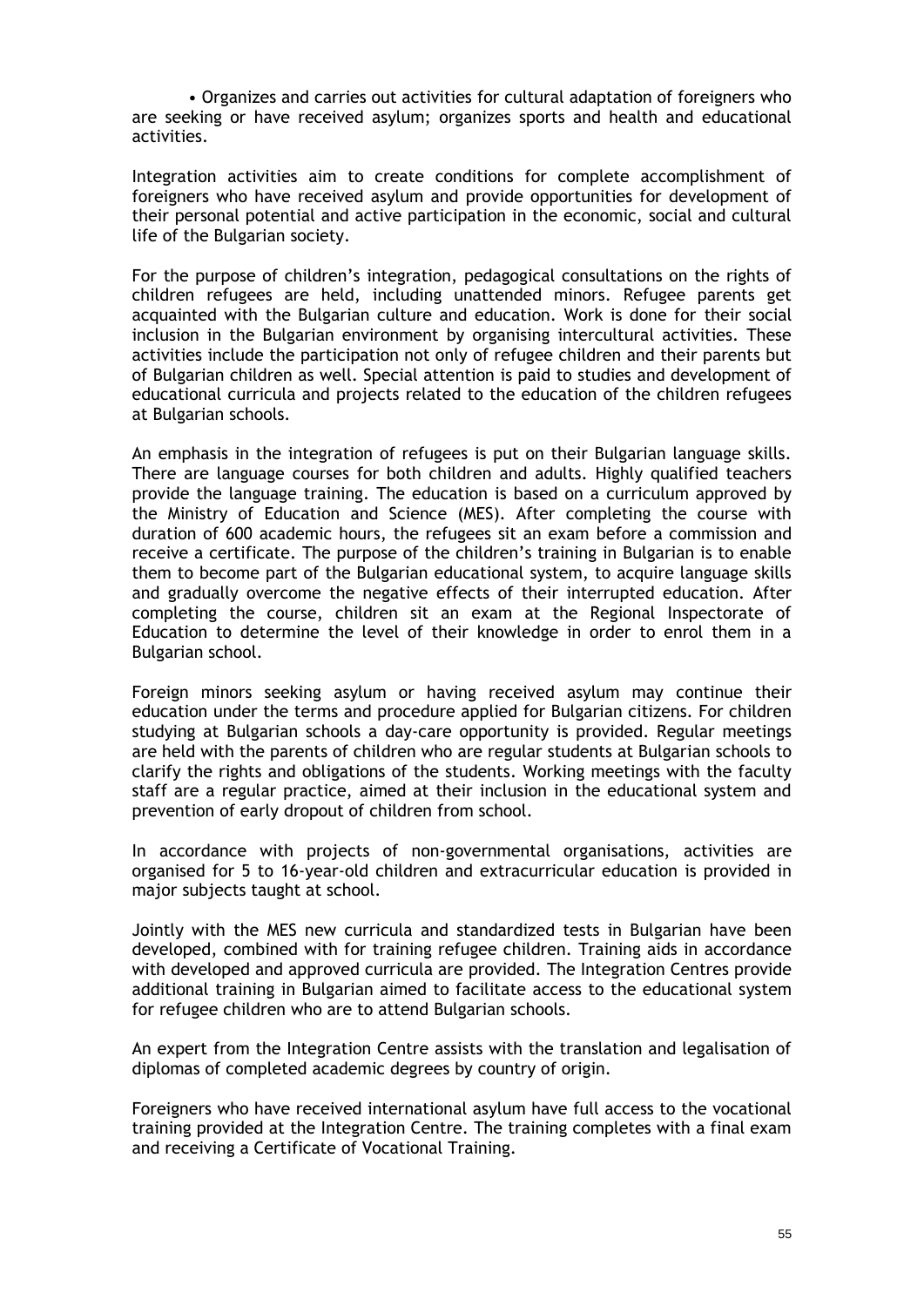The Centre operates at full capacity and professions are aligned to the attitudes and interests of foreigners. Many of those remaining in the country get jobs based on the acquired qualification. The financially stable ones start their own small business.

Foreigners who have received international asylum in Bulgaria have equal rights to Bulgarian citizens in regards to their access to the labour market. No direct or indirect discrimination is allowed in the exercise of their employment rights, based on nationality, origin, sex, sexual orientation, race, colour, age, political and religious beliefs, family, social and financial status and psychological and physical disabilities. According to the Employment Promotion Law foreigners who have received international asylum in Bulgaria may work in the country without a work permit.

The Integration Centre of the SAR assists the refugees' job search. It holds consultations for motivation and information about the choice of a profession. Foreigners who are registered as unemployed are entitled to all vocational orientation services offered by the Labour Offices directorates.

To facilitate foreigners' access to employment, the SAR together with the Council of Ministers works in close interaction with the Employment Agency and has signed an agreement on joint work (2011). As a result of this agreement labour exchanges are organised, providing opportunities for direct contacts and negotiation between refugees and employers.

To enhance refugees' employability the Ministry of Labour and Social Policy has developed and is about to implement, through the Labour Office directorates, a programme for training and employment of persons who received international asylum in 2013 and 2014 and who are registered with the Labour Office directorates. This group of unemployed persons is among the vulnerable groups in the labour market because the problems they face in finding jobs are specific, i.e. not knowing Bulgarian enough, not having documents of completed education and/or vocational qualification, not having any record of service and experience. The programme will ensure inclusion in Bulgarian language training for 200 persons, acquisition of vocational qualification for 100 persons and subsequent subsidised employment for 100 unemployed persons.

Based on the experience and good practices of other member states, the National Integration Strategy for Individuals Granted International Protection in Bulgaria (2014-2020) was adopted on 4 July 2014.m. The Strategy is focused on the refugees from vulnerable groups – unaccompanied minors and women. The Bulgarian authorities provide training for the minors in Bulgarian language and other subjects as well as courses in social orientation and cultural adaptation. The minors also receive social services, such as legal consultations.

# **Topics specific to Bulgaria**

# **Training in racial discrimination issues**

# **Intensive trainings of magistrates for the purpose of proper enforcement of antidiscrimination law (paragraph 83)**

In accordance with the Programme of the National Institute of Justice and the internal programme of the prosecutor's office of the Republic of Bulgaria regular training is provided in subjects related to enhancement of the qualification and specialisation of prosecutors. The purpose of that training is to improve the efficiency of investigation of discrimination-based offences. For the period from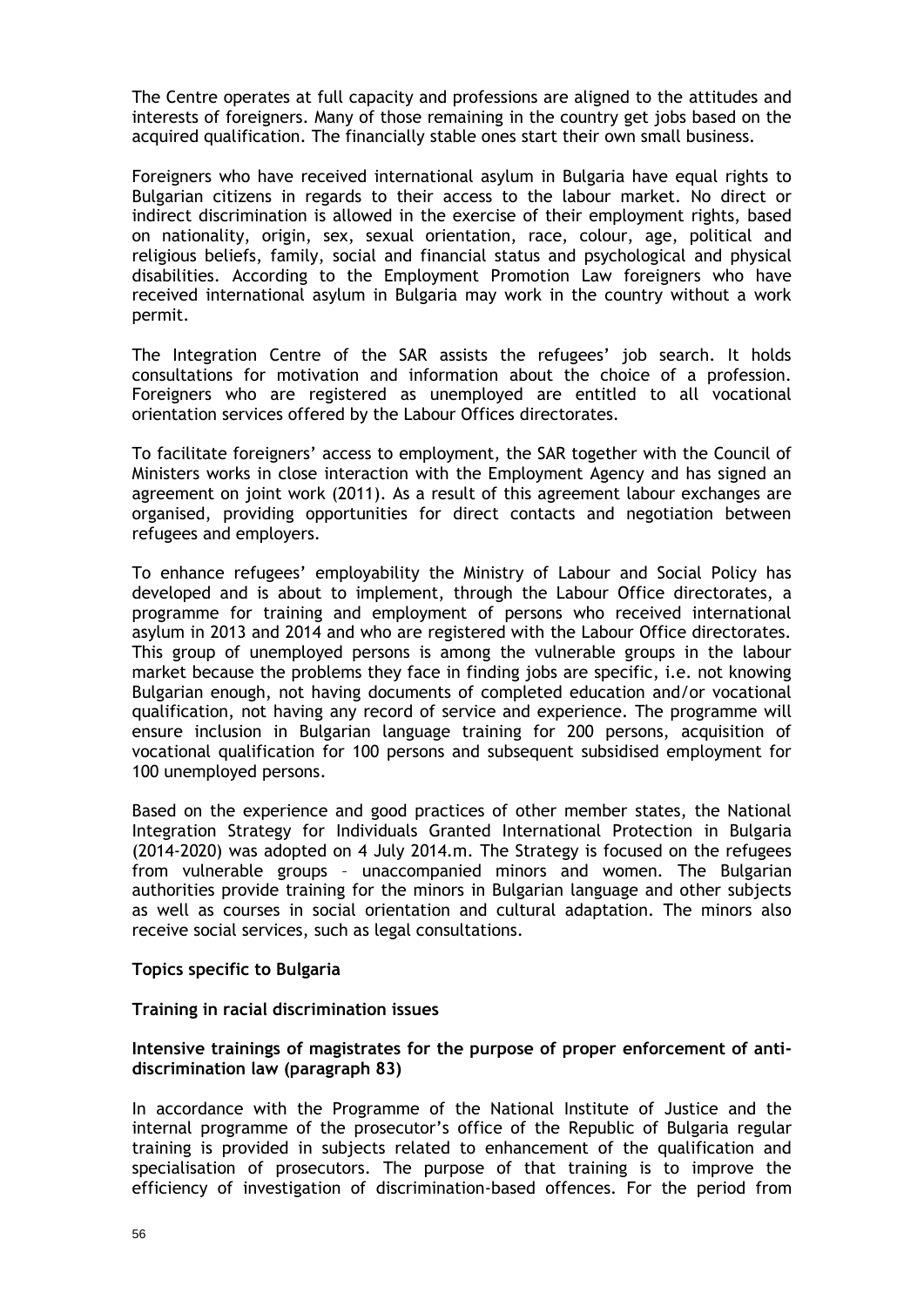01.01.2008 to 31.12.2013, 205 prosecutors and 50 investigators were trained in the above-mentioned subjects.

In accordance with the duties from the Memorandum of Understanding between the Ministry of the Interior and the OSCE Office for Democratic Institutions and Human Rights of 2012, a two-staged training in preventing, discovering and investigating hate crimes was held at the Academy of the Ministry of the Interior. The training involved employees from the Capital Directorate of Interior as well as employees of the Regional Directorates of the Ministry of Interior. The persons, who were trained in this program, were investigators as well as employees of low enforcement agencies.

During the first stage of the training (training of instructors) issues concerning social diversity, the definition, variations and consequences of hate crimes, as well as the legal framework for regulating hate crimes, and the role of the police in preventing hate crimes, were discussed. Special attention was paid to the dangerous nature of hate crimes, and their negative impact on society.

Everyone who participated in this stage of the training received a special handbook for instructors on hate crimes, written in Bulgarian.

During the second stage of the training the instructors held many training sessions on a regional level. During the training the instructors explored issues such as the term "hate crime", the law in this area (article 116, section 1, subsection 11 - committing murder or bodily harm for racist or xenophobic reasons - and article 131, section 1, subsection 12 – crimes against citizen equality and crimes against the freedom of religion).

In January 2014 an independent evaluator sent from the EU assessed positively the training program.

In the context of the policy of training employees of the Ministry of Interior in protection of human rights, with an emphasis on anti-discrimination measures, a note should be taken of the ISEC project "European Police and Human Rights", which was successfully completed in 2013 and benefited the National Police Directorate, Ministry of Interior and its international partners – the police in Baden-Württemberg, and the Federal Police of Warsaw and the Belgian Federal Police.

This project involved drawing up of a methodology and a handbook for the training of instructors in protection of human rights, entitled "Police without discrimination". They were translated into English, German, French and Polish. The project also involved a series of training seminars on a regional level.

#### **Functioning of the Commission for Protection against Discrimination (CPD)**

In relation to the Commission's recommendation contained in paragraph 90 of the Report, Bulgarian authorities would like to note the following:

In compliance with article 40, paragraph 4 of the LPD the Commission opened additional offices in regional cities, staffed with regional representatives.

At present the Regional Representatives Directorate functions within the CPD. The directorate is comprised of 21 employees. There is 1 director and 20 regional representatives who hold the position "chief expert".

The CPD has 21 regional offices opened as follows:

2008 – in Plovdiv, V. Tarnovo, Vidin, Montana, Burgas, Dobrich, Razgrad, Sliven and Lovech

2009 – in Vratsa, Kardjali, Silistra, Shumen and Gabrovo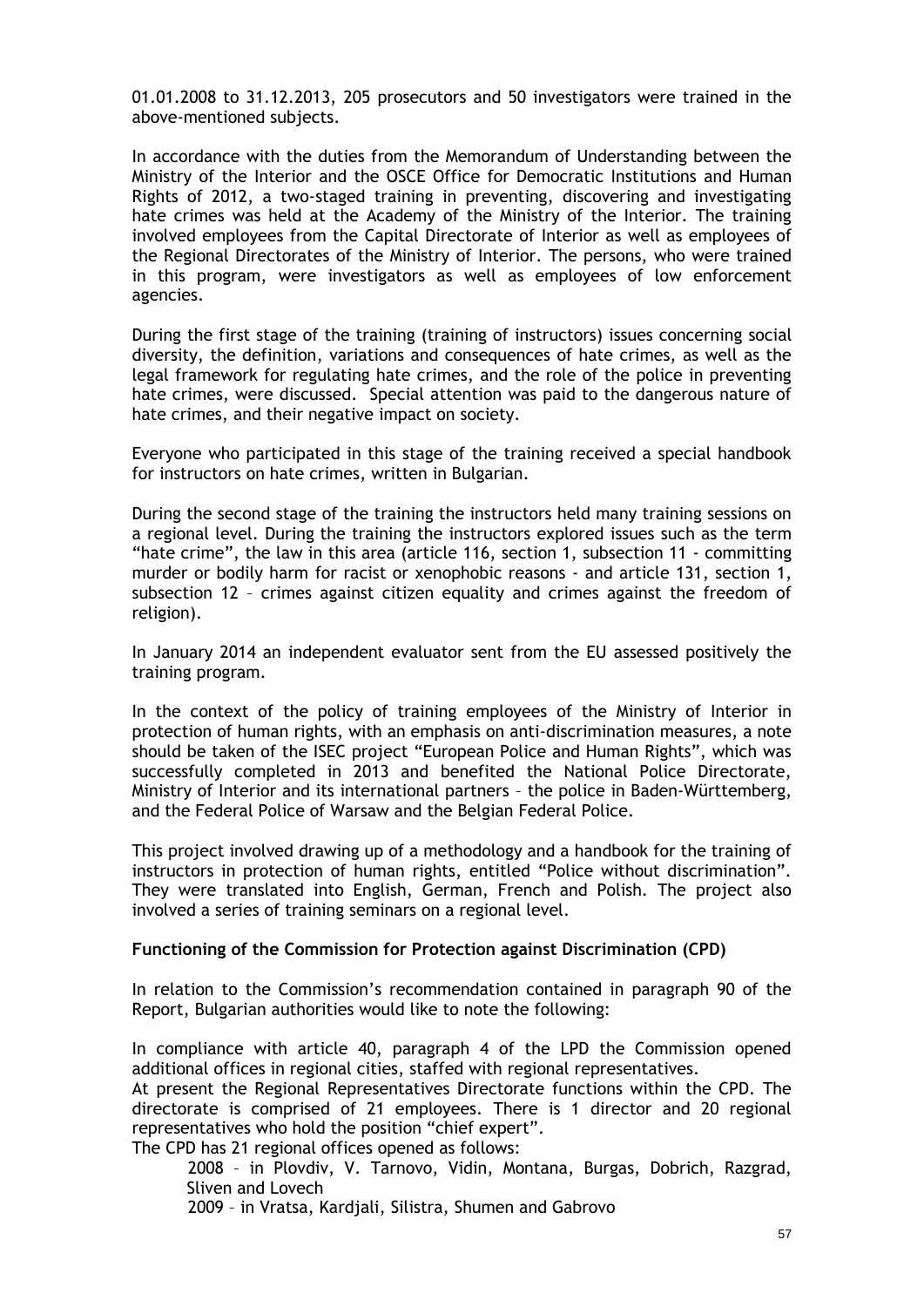– in Pazardjik, Stara Zagora and Varna – in Blagoevgrad and Ruse 2012 – Pernik – Smolian

The CPD intends to open seven more offices and to appoint regional representatives. The goal is to cover all 28 regions in the country. The CPD is making best efforts to find premises in the respective regional cities for the new offices. The CPD has sought the assistance of the regional governors of Sofia, Yambol, Pleven, Kyustendil, Targovishte, Haskovo, and Sofia City for procurement of offices.

At present one regional representative works in each operational office. In 2012 and 2013 the CPD participated as an employer under a European project "New Beginning – from Education to Employment" of the Employment Agency with the Ministry of Labour and Social Policy and under the national programme "Career Start". For a period of six months, under the European project, 12 young people were employed in 12 regional offices to support the work of the respective regional representative. The project ended at the end of July 2013.

Under the "Career Start" programme in the period from 01.11.2013 the CPD appointed 19 young employees to work in 19 regional offices for a term of 9 months, supporting the work of regional representatives.

# **The integration of Roma children into mainstream schools**

Creating conditions for equal treatment and adaptation of Roma children and students to the educational environment is a priority of the Ministry of Education and Science, the regional inspectorates of education and municipalities. The following measures are being taken to this end:

- Exercising control on kindergartens and schools to prevent the existence of groups and classes based on ethnicity.
- Providing specialized help to the students from school psychologists and pedagogical counsellors in order to facilitate the mutual adaptation of Roma and other children to the new educational environment.
- Carrying out activities in kindergartens and schools for building positive attitudes to the educational integration of Roma children.
- Conducting workshops and other forms of parent education in order to remove negative stereotypes and build tolerant relationships.

The regulations of kindergartens, schools and supporting units and the job descriptions of pedagogical experts and non-pedagogical staff contain provisions and clauses for ensuring a tolerant attitude to the children from ethnic communities and creating a favorable school environment.

The Strategy for Reducing the Share of Early School Leaving (2013 – 2020) was adopted in 2013. It provides for policies and key measures for prevention of early school leaving and for offsetting its effect. Implementation of the strategy will contribute to reducing the number of early school leavers. The aim is to reach rates of below 11% by 2020. Other objectives include reducing social exclusion, enhancing the quality of the labour force and the well-being of individuals. Ensuring access to education and enhancing the quality of education for children and students from vulnerable ethnic communities is one of the policies and key measures for preventing early school leaving as set out in the Strategy.

By Order No RD 09-1887/21.12.2013 of the Minister of education and science a working group has been set up and a plan has been developed for the implementation of the Strategy for Reducing the Share of Early School Leaving (2013 – 2020) by 2015.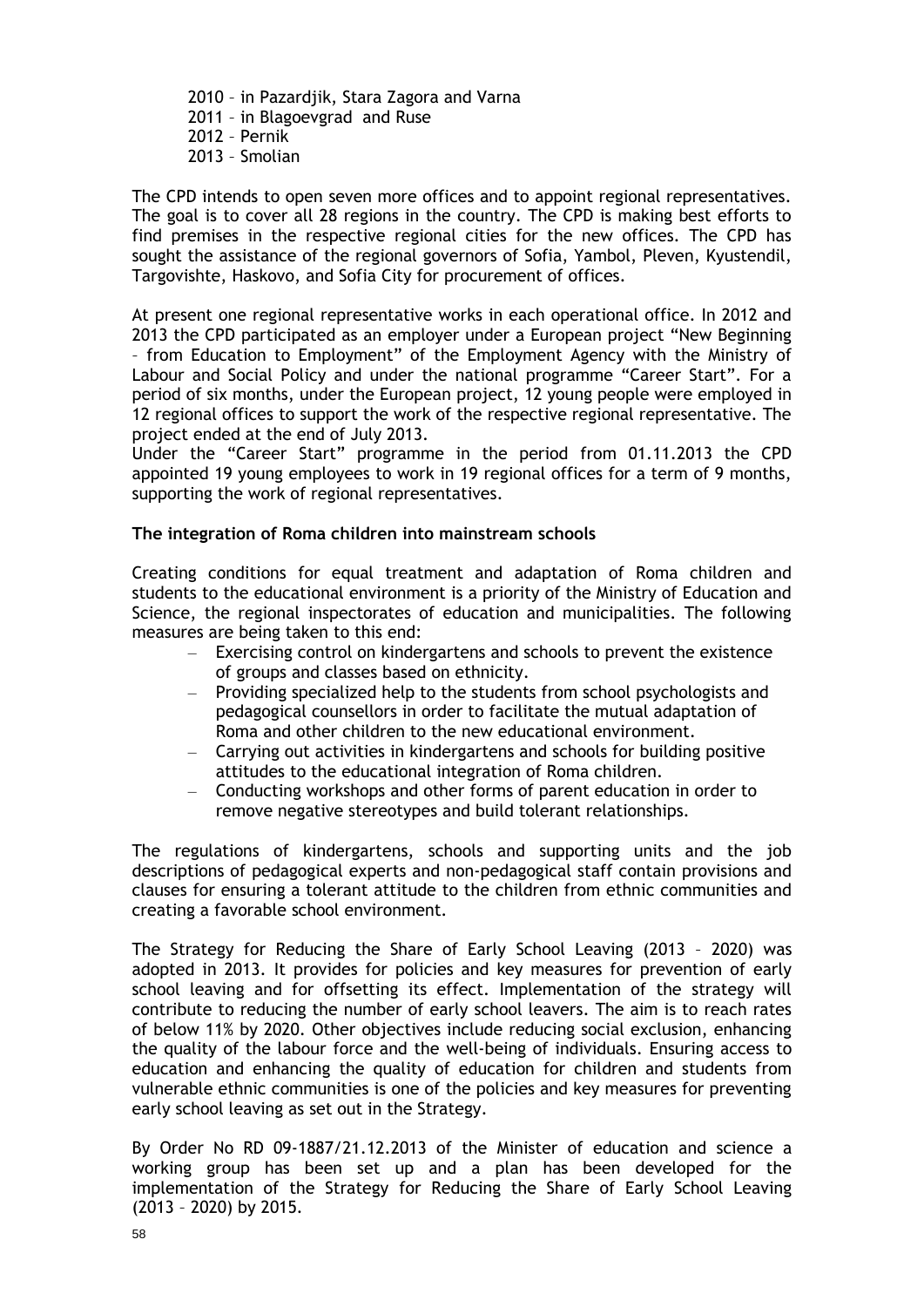The Bulgarian authorities have certain reservations to the objectivity of statistics contained in paragraphs 94 and 95 of the Report.

Within its records the MES does not gather information based on ethnicity;

The NSI does not gather statistics on the specified characteristics for the community concerned (from the specified statistics it is not clear whether the statistics refer to children aged 3 to 6 years, 4 to 6 years or aged 3-4 to enrolment in grade one). In fact the NSI has no annual statistics (excluding the census) from gathering ethnicity based data.

Bulgarian authorities are aware of two studies dealing with the problems of school enrolment and attendance in combination with family environment (incl. ethnicity based statistics – *["Reasons for children dropping out of school"](http://www.vitosha-research.com/vrartShowbg.php?id=8519) and ["Lost Future? A](http://www.unicef.bg/bg/article/Izgubeno-badeshte-Izsledvane-na-fenomenite-na-neobhvashtane-v-uchilishte/639)  [research of the phenomenon of children left outside of the school system"](http://www.unicef.bg/bg/article/Izgubeno-badeshte-Izsledvane-na-fenomenite-na-neobhvashtane-v-uchilishte/639)*. Both were commissioned by UNICEF, the first research was carried out by "Vitosha Research" and the second one was conducted by Open Society Institute. Both studies, however, do not consider the group of the smallest children and the studies are based on earlier period data.

The statistics of 81.5% for 2011-2012 astonishingly matches the NSI statistics on the "Group net rate of enrolment of the children in kindergartens -<br>total" for the same school vear (Table - Edu 1.2.1.xls at address,  $total''$  for the same school year *[http://www.nsi.bg/bg/content/3422/групов](http://www.nsi.bg/bg/content/3422/групов-нетен-коефициент-на-записване-на-децата-в-детските-градини-–-общо-за-страната)-нетен-коефициент-на-записване-надецата-в-детските-градини-–-общо-за-[страната](http://www.nsi.bg/bg/content/3422/групов-нетен-коефициент-на-записване-на-децата-в-детските-градини-–-общо-за-страната)).*

It is not logical to have the enrolment rate statistics on Roma children that high at this stage and drastically dropping below the normal rate for the country at all the other stages. In fact, if the figures are true, this would mean that the Roma children have no problem with pre-school attendance.

# **Refugees and asylum seekers**

Bulgaria adheres to the principle of non-refoulement laid down in the Charter of Fundamental Human Rights of the European Union, the Treaty on the Functioning of the European Union, the UN Convention relating to the Status of Refugee, the Schengen Borders Code and other EU secondary legislation acts.

All border control check points (BCCP) are open around the clock. Any person may apply to Border Police authorities to request asylum in Bulgaria and receive adequate information on his or her rights.

Any person may file an application for asylum at the border orally, in writing or otherwise (with gestures) and if it is necessary an interpreter/translator or expositor is provided. Any discrimination based on sex, race, nationality, ethnicity, citizenship, origin, religion or faith, disability, age, sexual orientation, family status is prohibited.

The procedures for receiving asylum in Bulgaria are explained to every person in printed information materials in different languages provided by UCHCR, SAR and BHC, as well as by an interpreter/translator assisting with the completion of the application for asylum in Bulgaria. Most of the interpreters/translators are naturalized citizens from the countries of origin of the migrants and asylum applicants. Thus they receive additional information from persons who originate from their or similar nationality, ethnicity or culture, in an accessible language and in an accessible way, about their right to receive asylum.

Like other Member States who have faced particular pressure from mixed migration and asylum flows, the Bulgarian government applies a complex and balanced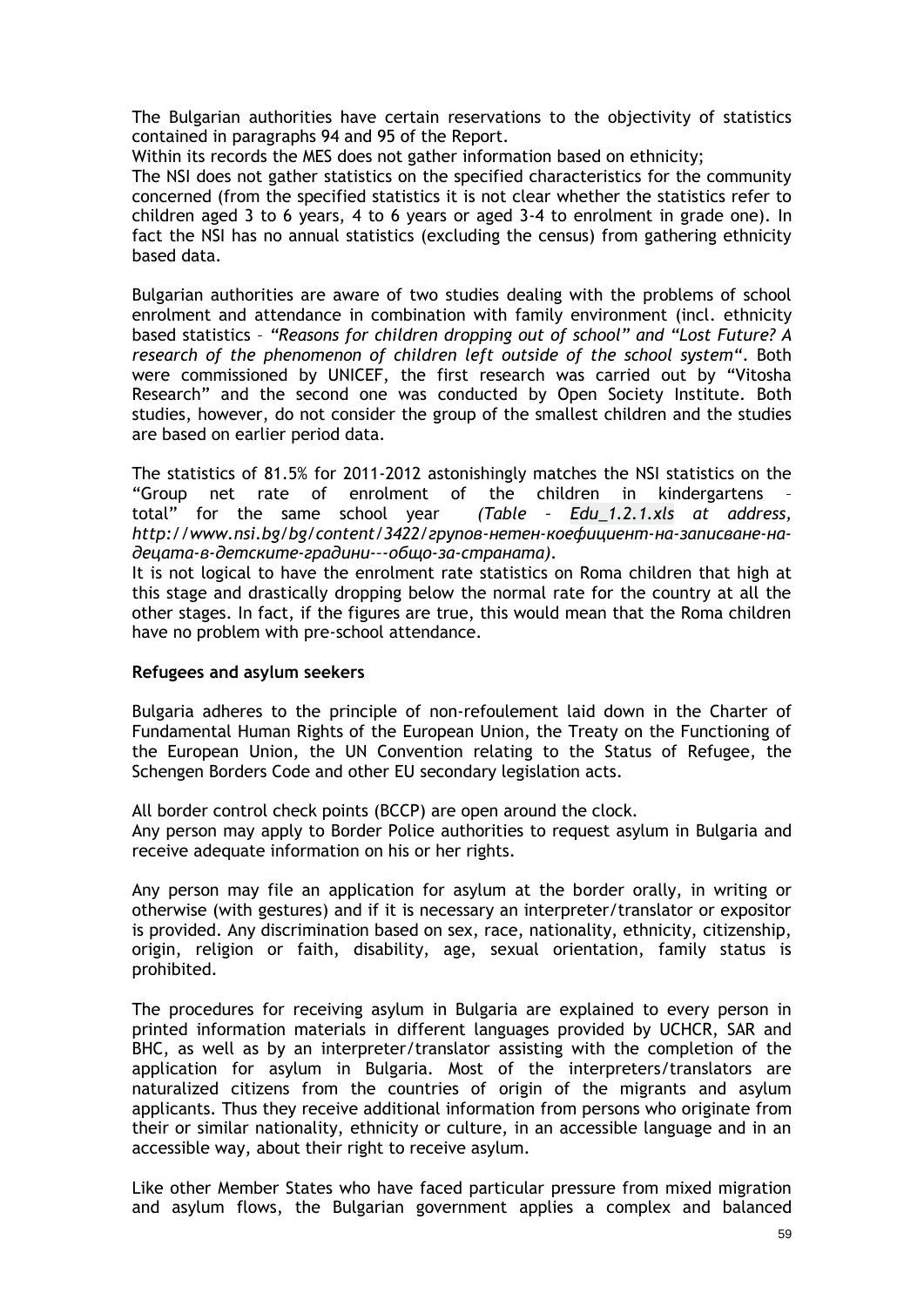approach for addressing the difficult situation. A key element in this approach is the implementation of the obligations under the EU legislation and the international legal instruments in the field of fundamental rights and asylum, including the principle of non-refoulement.

Bulgarian authorities appreciate the fact that, in writing the paragraph of the Report concerning the situation with the asylum-seekers in Bulgaria, ECRI have taken into account its comments regarding the improvements in the conditions in the reception centres in Bulgaria.

It should be very clearly stated that the border with Turkey is not "closed". All border crossing points are open and accessible. The border control has been strengthened, inter alia by the deployment of additional police officers and technical equipment, in line with the Schengen catalogues and the integrated border management model of the EU. The objective is to prevent illegal migration and in the same time to encourage the asylum seekers to use more orderly and safe routes.

As part of the comprehensive approach, after thorough analysis, the competent Bulgarian authorities decided to construct a temporary fence along a 30 km section of the border with Turkey, which represents just 12 per cent of the whole Bulgarian-Turkish land border. The need and the objectives of this construction have been explained in details to the European Commission in a letter from 22 October 2013, as well as to the Turkish side, in order to avoid any misunderstandings or wrong interpretations. The purpose of the construction of the temporary fence is to facilitate border control but equally important to minimise the risks related to border crossings by redirecting the migration flows to other parts of the common border. The terrain in this section of the border is very rugged which significantly limits the visibility of the surveillance equipment and the border patrols. As a result, the capability of the Border Police to react in possible emergency situations is also restricted. In these circumstances it is crucial, especially during the winter season, to consider the safety of the persons crossing the border. No funding by EU or other donors was used for the construction of the fence.

The Bulgarian government pays the necessary attention to the integration of the third country nationals receiving international protection. Based on the experience and good practices of other Member States, the National Integration Strategy for Individuals Granted International Protection in Bulgaria (2014-2020) was adopted on 4 July 2014. The Strategy is focused on the refugees from vulnerable groups – unaccompanied minors and women. The Bulgarian authorities provide training for the minors in Bulgarian language and other subjects as well as courses in social orientation and cultural adaptation. The minors also receive social services, such as legal consultations.

The Bulgarian government uses the experience and the best practices of other EU Member States. In the preparation of strategic documents international organizations, NGOs and local authorities are involved.

The national integration policy envisages a clear distinction between the functions the different stakeholders, establishing a working coordination mechanism, provision of the necessary financial recourses, communication campaigns on supporting the integration. The education institutions – schools, universities, institutes and academies are actively involved in the integration policy. Refugees graduated in Bulgaria are being employed, in order to support and facilitate the integration of the newly arrived. Being familiar with the Bulgarian language and culture they play the role of social mediators.